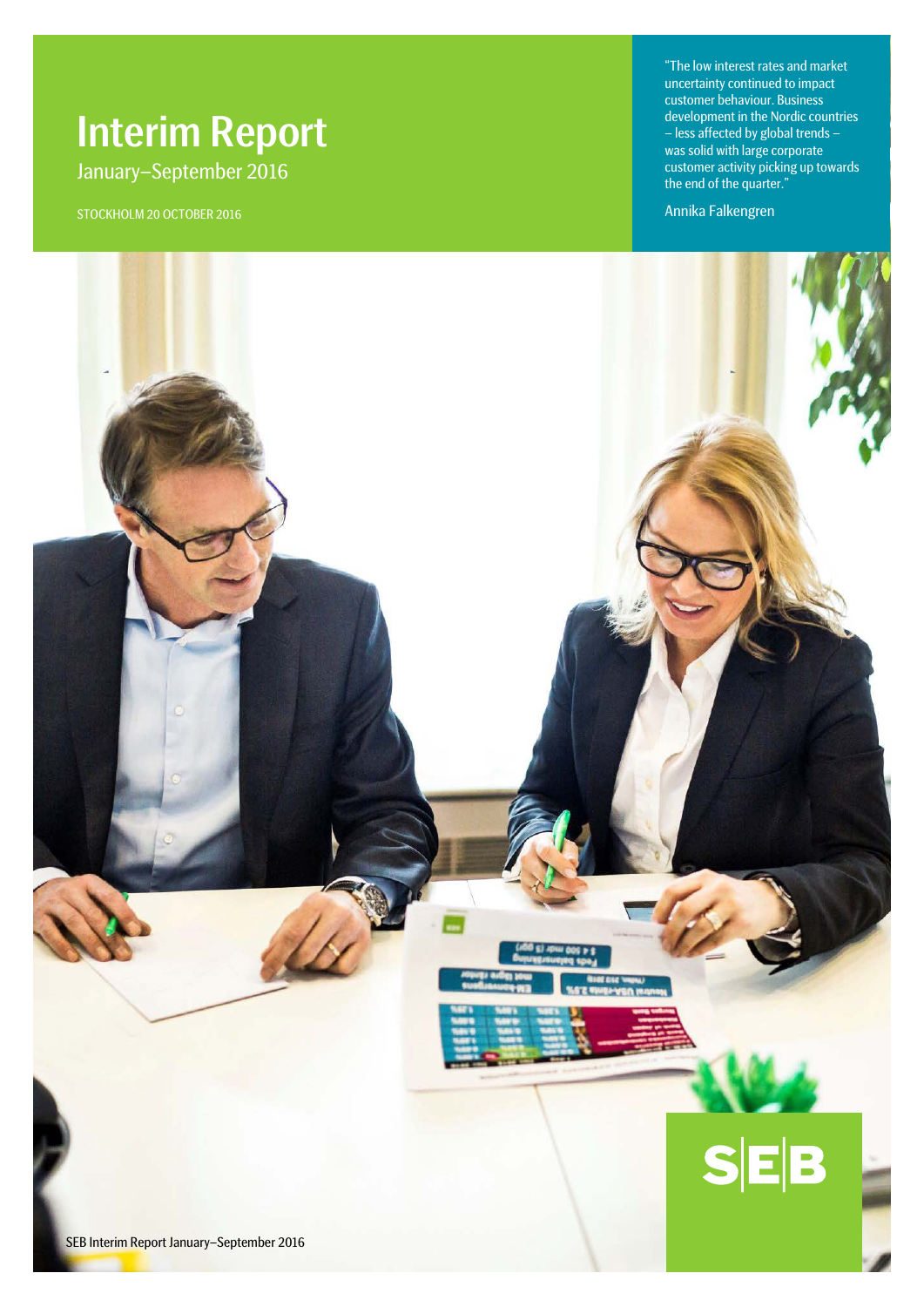## Result excluding one-off items\*

## First nine months 2016

*(Compared with the first nine months 2015)*

- Operating income SEK 31.6bn (33.4), operating expenses SEK 16.1bn (16.3) and operating profit SEK 14.7bn (16.3).
- Net credit losses SEK 709m (664). Credit loss level 0.07 per cent (0.06).
- Return on equity 11.2 per cent (12.8).

## Third quarter 2016

*(Compared with the second quarter 2016)*

- Operating income SEK 10.8bn (10.6), operating expenses SEK 5.4bn (5.3) and operating profit SEK 5.2bn (5.0).
- Net credit losses SEK 197m (221). Credit loss level 0.05 per cent (0.06).
- Return on equity 11.8 per cent (11.9).

*\*See box on page 5 for information on one-off items.*

## Reported result

## First nine months 2016

*(Compared with the first nine months 2015)*

- Operating income SEK 32.2bn (32.5), operating expenses SEK 22.1bn (16.3), operating profit SEK 9.3bn (15.4) and net profit SEK 6.4bn (12.0).
- Net credit losses SEK 709m (664). Credit loss level 0.07 per cent (0.06).
- Return on equity 6.3 per cent (11.9) and earnings per share SEK 2.92 (5.47).

## Third quarter 2016

*(Compared with the second quarter 2016)*

- Operating income SEK 10.8bn (11.1), operating expenses SEK 5.4bn (5.3) and operating profit SEK 5.2bn (5.5).
- Net credit losses SEK 197m (221). Credit loss level 0.05 per cent (0.06).
- Return on equity 12.3 per cent (14.0) and earnings per share SEK 1.91 (2.07).





Sep -15 Dec -15 Sep -16

Year-to-date, excl. one-off items

# Volumes and key ratios

 $\mathfrak{c}$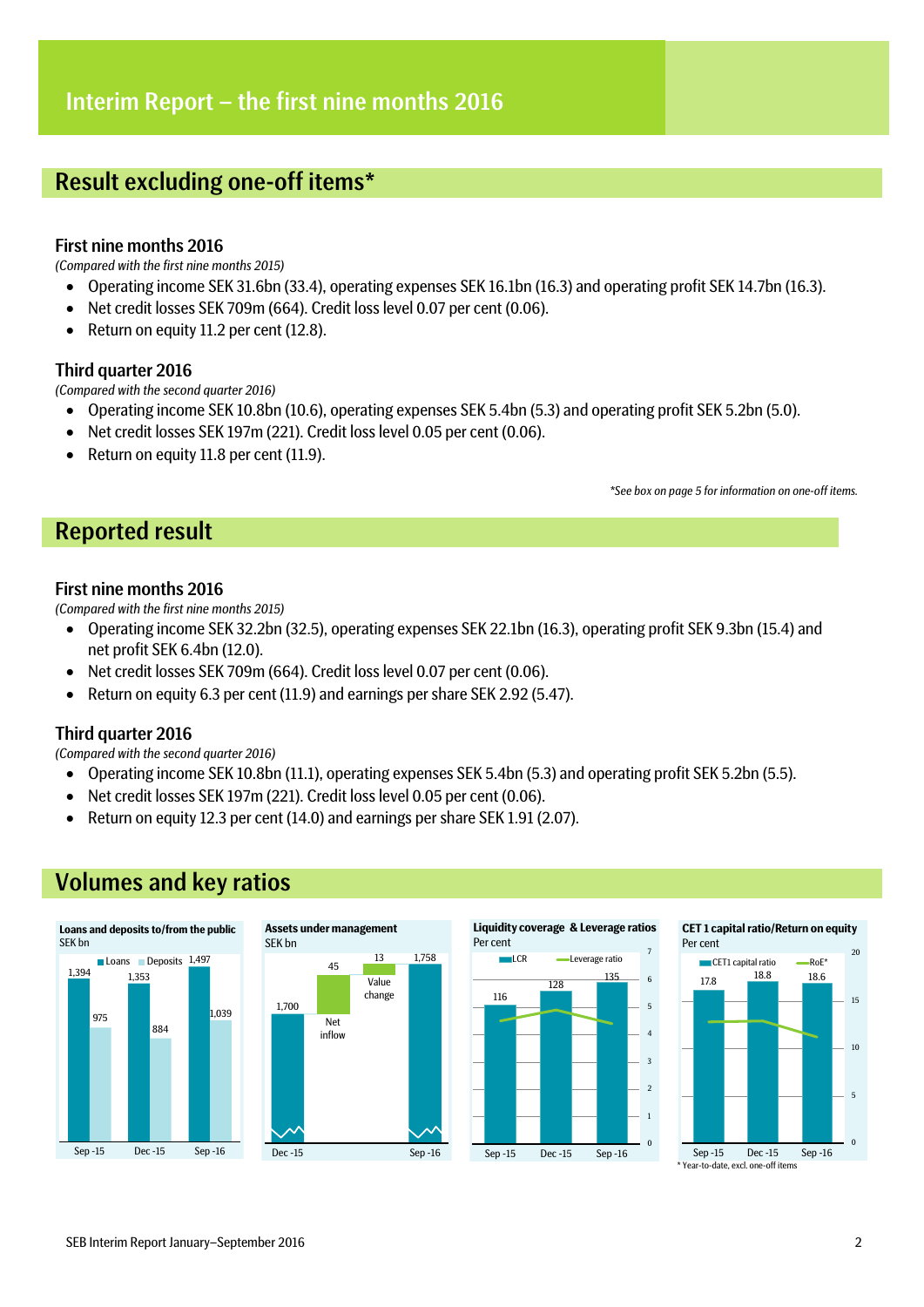It is often said and it needs to be repeated. These are exceptional times. We are seeing elevated political uncertainty in many countries as well as on a global level. The unconventional monetary policy with negative interest rates and quantitative easing – in Europe and Japan amounting to USD 175bn per month – seems to be prolonged. The regulatory environment is still uncertain. All in all, this is hampering a more efficient allocation of capital and we still only see a gradual acceleration of growth in the world economy. Following the high market volatility and sharp drop in equity prices directly after the Brexit vote, equity markets turned up again in the recent quarter. We now know that formal talks on Brexit will be initiated before March next year, but it is still far too early to draw any conclusions about the medium and long-term economic effects as seen by continued market uncertainty.

## **A Nordic corporate bank with a strong position**

SEB can support its customers also in times of uncertainty. In the third quarter, customers' need for advisory and risk management services continued to increase as well as demand for corporate and household lending. Underlying profit increased between the second and third quarter by 4 per cent.

Looking at the first nine months of the year, negative interest rates and the cautious business and investment sentiment contributed to lower net interest income as well as lower net fee and commission income, while net financial income increased. In SEB we know our customers well and asset quality remained high with a credit loss level of 7 basis points. SEB's underlying operating profit for the first nine months, excluding both positive and negative one-off effects, reached SEK 14.7bn and a return on equity of 11.2 per cent.

The Common Equity Tier 1 capital ratio (CET1) was 18.6 per cent. The Supervisory Review and Evaluation Process (SREP) performed by the Swedish FSA, confirms that the surcharge for increased risk weights for corporate exposures and maturity floor for these exposures is 0.8 per cent. Based on our own assessment of the CET 1 requirement at 16.1 per cent, the total requirement translates into a total of 16.9 per cent.

### **Higher customer activity despite continued market uncertainty**

Business development in the Nordic countries – less affected by the global trends – was solid with large corporate customer activity picking up towards the end of the quarter. Institutional customer activity was characterised by uncertainty, reduced risk appetite with clients hedging risks and lower activity levels following lower volatility and uncertainty about central banks' actions.

In Sweden, domestically focused companies continued to show a growing willingness to invest. SEB continued to support our customers in financing infrastructure investments. We have grown the number of full-service corporate customers by close to 40 per cent over the last five years. Challenging demographic development and low overall confidence in pension systems increase the need for savings ahead of retirement. SEB has as the only Swedish bank a holistic savings offering with also traditional insurance in the occupational pension area. In the third quarter, equity markets rebounced, risk aversion among private customers changed and net inflows of assets under management amounted to SEK 24bn.

In the Baltic countries, activity among corporate and private customers continued to increase, especially in Lithuania.

**Digitisation drives new ways of working and services including pilot with virtual AI agent**  Digitisation rapidly changes customer behaviours while promoting new ways of working and increased efficiency. In Sweden, mobile interactions are four times as high as internet banking interactions. In the Baltic countries, we recently launched a new on-line account opening for corporate customers. As the first bank we are piloting a virtual agent, Amelia, in our internal ITsupport, who uses artificial intelligence to learn, have a dialogue and conduct matters in a human way. She is now learning Swedish so we can use her in our domestic customer support.

To us in SEB it was a hallmark to be included in the Dow Jones Sustainability Index as the only Nordic bank. It reflects our approach to take a long-term perspective in everything we do and integrating sustainability in our business.

Suir Fac

SEB Interim Report January–September 2016 3

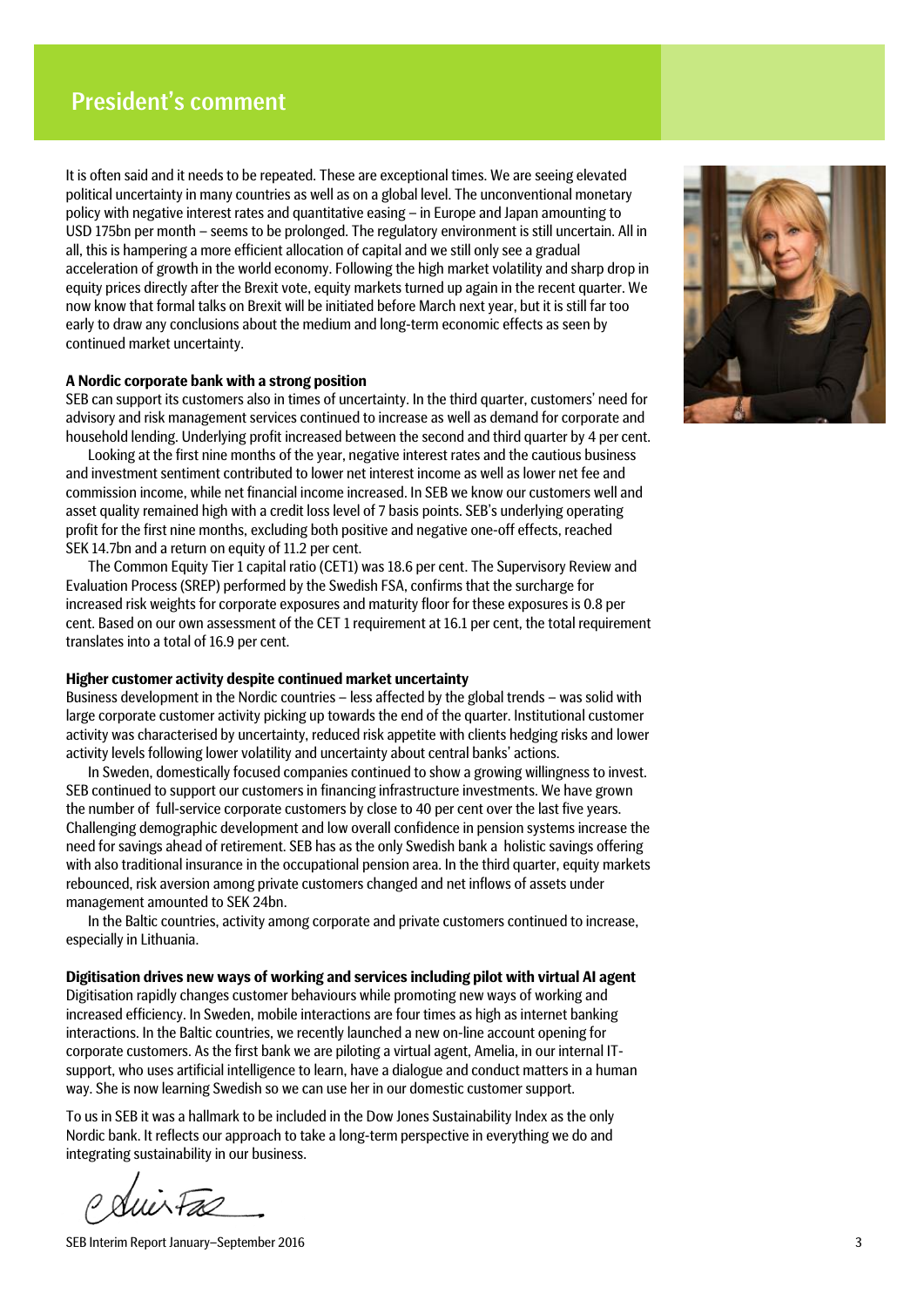## **Third quarter isolated**

*The operating profit* amounted to SEK 5,229m (5,536) and n*et profit (after tax)* amounted to SEK 4,149m (4,519). Excluding a one-off item in the second quarter, operating profit increased by SEK 213m, or 4 per cent (see item 1 in the box on page 5).

## Operating income

*Total operating income* amounted to SEK 10,795m (11,136). Excluding the one-off item in the second quarter, operating income increased by SEK 179m.

*Net interest income,* which amounted to SEK 4,657m, was stable compared with both the previous quarter (4,647) and year-on-year. Both the Swedish repo rate and the ECB Euro refinancing interest rate were unchanged, at -0.5 and zero per cent, respectively.

|                           | Q3     | Q2     | Q3   |
|---------------------------|--------|--------|------|
| <b>SEK m</b>              | 2016   | 2016   | 2015 |
| Customer-driven NII       | 5051   | 5022   | 4640 |
| NII from other activities | $-394$ | $-375$ | 43   |
| <b>Total</b>              | 4657   | 4647   | 4683 |

Customer-driven net interest income increased by SEK 29m compared to the second quarter. On the lending side, volumes and margins had a combined positive effect of SEK 200m. This was counteracted by deposit-related net interest income where in particular margins decreased, a total decrease of SEK 170m.

Net interest income from other activities decreased by SEK 19m compared to the second quarter. Regulatory fees, including resolution and deposit guarantee fees, amounted to SEK 349m (354).

*Net fee and commission income* amounted to SEK 4,048m (4,074). In general, the uncertain macro environment has affected the activity levels. The stock markets, however, rebounded somewhat during the third quarter, leading to an increase by SEK 52m of fee income relating to assets under management and custody compared to the second quarter. Performance and transaction fees amounted to SEK 21m (20). Net commissions relating to the life insurance business amounted to SEK 268m (250). Card and payment fees increased somewhat compared to the second quarter, but year-on-year card fees were lower due to the regulatory cap on interchange fees.

*Net financial income* increased by 11 per cent to SEK 1,915m during the quarter (1,718). The net unrealised valuation adjustment from counterparty risk (CVA) and own credit (DVA) in derivatives as well as issued structured bonds (OCA), was SEK -84m (-205). Market valuations and volatility had a positive effect in the liquidity management operations. Net financial income relating to the traditional life insurance operations in Sweden and Denmark amounted to SEK 512m (489).

*Net other income* amounted to SEK 175m (697). Realised capital gains and unrealised valuation and hedge accounting effects were included in this line item. A one-off item in the second quarter affected comparisons (see item 1 in the box on page 5).

### Operating expenses

*Total operating expenses* were largely unchanged and amounted to SEK 5,355m (5,332), well within the cost cap of SEK 22bn for the full year 2016.

### Credit losses and provisions

*Net credit losses* amounted to SEK 197m (221). The credit loss level was 5 basis points (6).

### Income tax expense

Total *income tax expense* was SEK 1,080m (1,017). The effective tax rate for the third quarter was 20.6 per cent.

### Other comprehensive income

The *other comprehensive income* amounted to SEK -714m (886).

The value of the pension plan assets exceeded the defined benefit obligations. The discount rate for the total pension obligation in Sweden was changed to 1.9 per cent (2.5) and in Germany to 1.2 per cent (1.4). The result of the revaluation was that the total defined benefit obligation increased more than the market value of the pension plan assets. The net value change booked in other comprehensive income was therefore SEK -781m.

The net effect from the valuation of balance sheet items that may subsequently be reclassified to the income statement, e.g. cash-flow hedges, available-for-sale financial assets and translation of foreign operations, was positive in the amount of SEK 67m (758).

*Comparative numbers (in parenthesis):*

*The quarterly result is compared to the previous quarter. The year-to-date result is compared to the corresponding period 2015. Business volumes are compared to year-end 2015, unless otherwise stated.*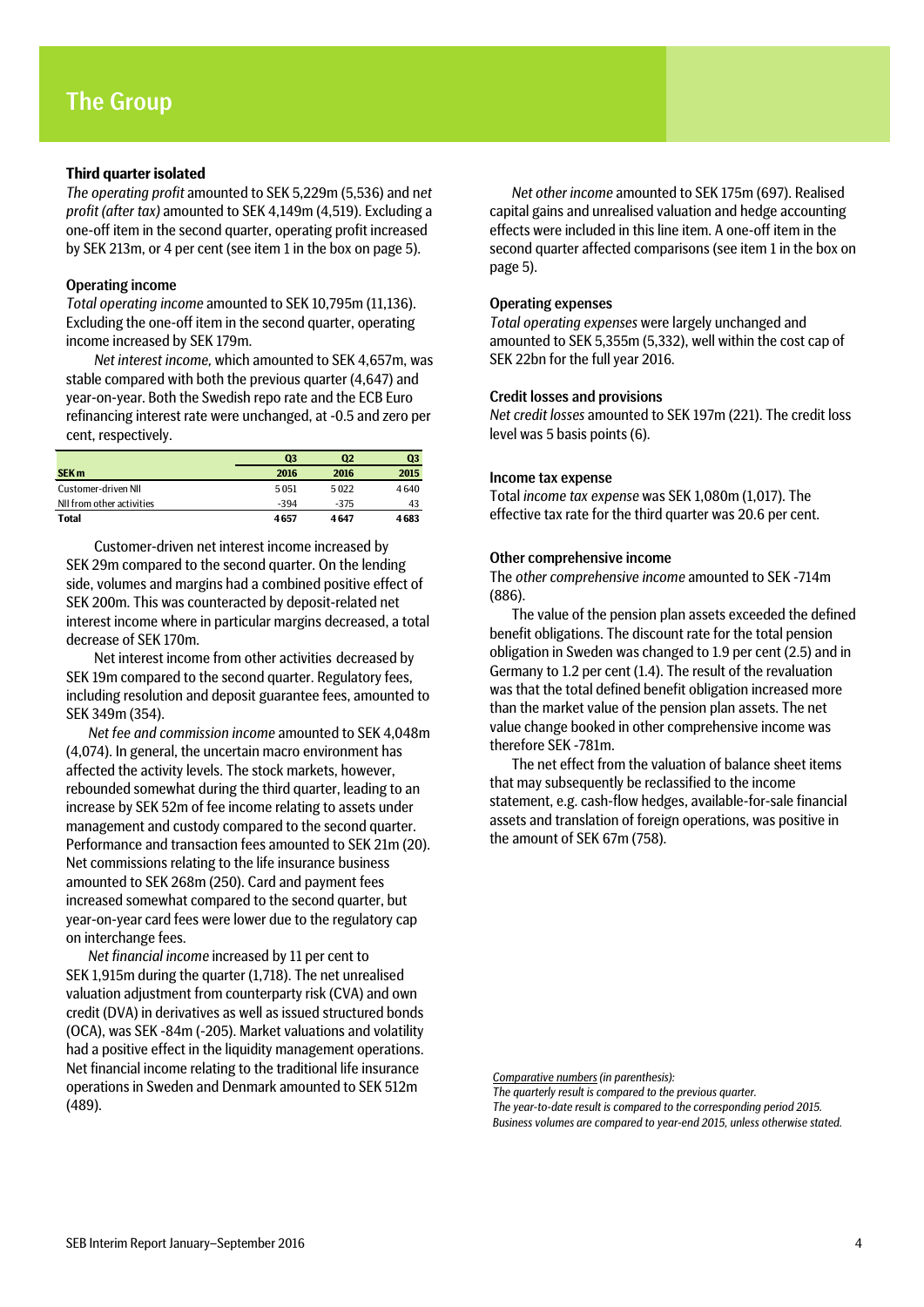## The first nine months – excluding one-off items

*The table below shows the operating profit for the first nine months 2016 and 2015, excluding the following one-off items that affect comparability between periods:*

- *1. Second quarter 2016: The settlement of the transaction of SEB's Baltic holdings in Visa Europe resulted in a one-off gain of SEK 520m accounted for as net other income. The gain generated a tax expense of SEK 24m. Read more on page 8.*
- *2. First quarter 2016: SEB implemented a new customeroriented organisation. The reorganisation resulted in an impairment of goodwill in the amount of SEK 5,334m accounted for as operating expenses. This expense was not tax deductible.*
- *3. First quarter 2016: One-off financial effects from restructuring activities in the Baltic and German businesses and a write-down (derecognition) of intangible IT-assets no longer in use were booked. In total, these items affected operating expenses by SEK 615m and there was a positive tax effect amounting to SEK 101m.*
- *4. Second quarter 2015: The Swiss Supreme Court denied SEB's application for a refund of withholding tax dating back to the years 2006 through 2008. This led to a decrease of net financial income in the amount of SEK 820m and an additional interest expense of SEK 82m. There was no tax effect.*

|                                    |          | Jan-Sep  |    |  |
|------------------------------------|----------|----------|----|--|
| <b>SEK m</b>                       | 2016     | 2015     | %  |  |
| Total operating income             | 31633    | 33 385   | -5 |  |
| <b>Total operating expenses</b>    | $-16103$ | $-16324$ | -1 |  |
| <b>Profit before credit losses</b> | 15530    | 17061    | -9 |  |
| Net credit losses etc.             | $-792$   | -799     | -1 |  |
| <b>Operating profit</b>            | 14738    | 16 262   | -9 |  |

## The first nine months

*The operating profit* amounted to SEK 9,309m (15,360) and n*et profit (after tax)* amounted to SEK 6,374m (11,980).

## Operating income

*Total operating income* amounted to SEK 32,153m (32,483).

*Net interest income* amounted to SEK 13,940m (14,261). The Swedish repo rate has been -0.50 per cent and ECB's Euro refinancing interest rate has been zero since the first quarter this year.

|                           | Jan-Sep |        | <b>Change</b> |
|---------------------------|---------|--------|---------------|
| <b>SEK m</b>              | 2016    | 2015   | %             |
| Customer-driven NII       | 15040   | 13799  | q             |
| NII from other activities | $-1100$ | 462    |               |
| <b>Total</b>              | 13 940  | 14 261 | -2            |

Customer-driven net interest income increased by SEK 1,241m compared to the first nine months 2015. Lending related net interest income increased by SEK 782m, where SEK 234m was due to higher volumes and SEK 548m was a

margin effect. In the prevailing negative interest rate environment, the bank has supported the divisions' intake of customer deposits. Hence, customer deposit-related net interest income increased by SEK 458m. The effect from deposit volumes was SEK -14m.

Net interest income from other activities decreased by SEK 1,562m compared to the first nine months 2015. A oneoff item in 2015 affected comparison (see item 4 in the box). Year-on-year, the lower interest rate levels led to a reduction of net interest income by approximately SEK 700m. Regulatory fees, including resolution and deposit guarantee fees, amounted to SEK 1,031m, and were SEK 169m higher than the first nine months 2015.

*Net fee and commission income* decreased by 14 per cent to SEK 12,019m (13,950). Assets under management and custody fees decreased in the wake of the negative development in the stock markets, particularly in the beginning of 2016, with lower market value of assets under management. In particular, performance and transaction fees decreased and amounted to SEK 63m (528). As communicated in previous quarters, there has been a need to reduce seasonality in balance sheet usage, in line with the new regulatory liquidity framework. This led to reduced stock lending activities and significantly lower related fee income for the first nine months. Card fees decreased by an estimated SEK 360m due to the regulatory cap on interchange fees. Net commissions relating to the life insurance business amounted to SEK 763m (873).

*Net financial income* increased by 30 per cent to SEK 5,018m (3,855), driven primarily by higher customer activity. The comparison to 2015 is however impacted by a one-off item in 2015 that was not customer activity related (see item 4 in the box). Net financial income was largely driven by customers who were active seeking risk management services throughout the nine months. Net financial income relating to the traditional life insurance operations in Sweden and Denmark also increased, by SEK 464m year-on-year to SEK 1,370m. This was counteracted by net negative valuation adjustments from counterparty risk (CVA) and own credit risk (DVA) in derivatives as well as issued structured bonds (OCA), amounting to SEK -442m. In 2015 this item was positive in the amount of SEK 482m, resulting in a negative change of SEK 924m year-on-year.

*Net other income* amounted to SEK 1,176m (417), reflecting a combination of realised capital gains and unrealised valuation and hedge accounting effects. A one-off item in the second quarter 2016 affected comparison (see item 1 in the box). Additionally, in the third quarter 2015, SEB Asset Management AG was divested. Goodwill related to that transaction decreased net other income by SEK 187m.

### Operating expenses

*Total operating expenses* amounted to SEK 22,052m (16,324). One-off items in 2016 affect the comparison (see item 2 and 3 in the box). Excluding the one-off items operating expenses amounted to SEK 16,103m. The decrease compared to the corresponding period last year was due to lower staff costs.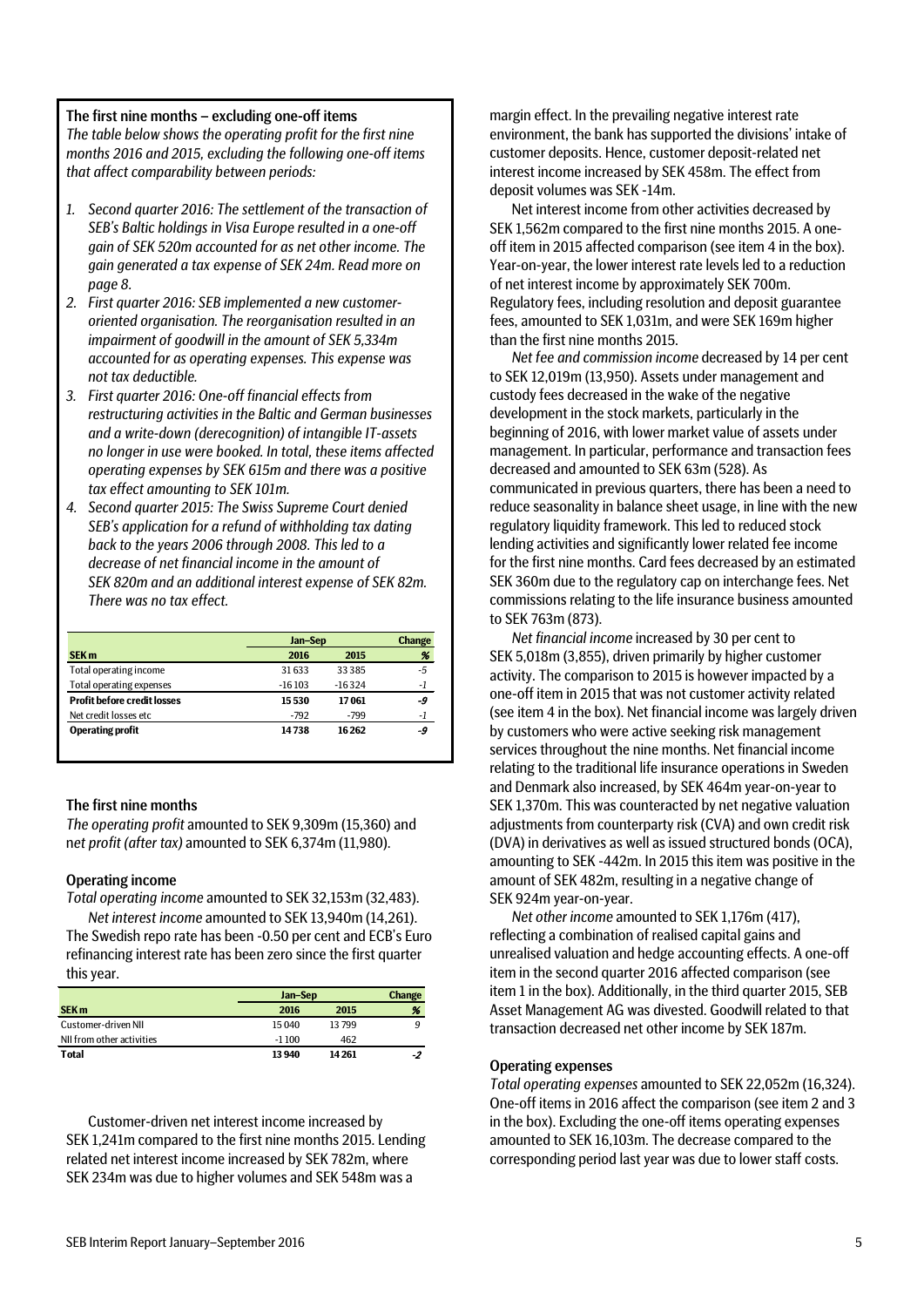SEB's cost cap on operating expenses is SEK 22bn for the years 2016 and 2017, with the operating expenses run rate currently indicating SEK 21.5bn.

## Credit losses and provisions

*Net credit losses* amounted to SEK 709m (664). The credit loss level was 7 basis points (6).

## Income tax expense

Total *income tax expense* was SEK 2,935m (3,380). The effective tax rate for the first nine months was 20 per cent, excluding the goodwill impairment recognised in the first quarter which was not tax deductible. This was in line with SEB's expected tax rate.

The Swedish government has proposed that interest on subordinated debt that qualifies as additional tier 1 capital and tier 2 capital will not be deductible for income tax purposes. The estimated effect from the change is an increase in tax expenses by approximately SEK 360m in 2017 and SEK 300m in 2018 and onwards, all else equal. SEB has no plans to call any of the outstanding subordinated additional tier 1 capital transactions due to this proposed tax reason and cannot contractually call the outstanding subordinated tier 2 capital transactions for the same reason.

Furthermore, a tax based on salary expense in the financial sector is being considered for implementation in Norway 2017 and in Sweden 2018. The total estimated effect of the proposal under discussion on SEB is around SEK 700m per year.

## Other comprehensive income

The *other comprehensive income* amounted to SEK -2,171m (902).

The net revaluation of the defined benefit pension plans had a negative effect of SEK -3,758m in the first nine months versus a positive effect in the corresponding period 2015 of SEK 1,442m. The value of the pension plan assets exceeded the defined benefit obligations even though the pension obligation increased when discount rates were lowered in steps throughout the first nine months. The discount rate in Sweden was changed to 1.9 per cent (from 3.1 per cent at year-end) and the discount rate in Germany was changed to 1.2 per cent (from 2.4 per cent at year-end).

The net effect from the valuation of balance sheet items that may subsequently be reclassified to the income statement, e.g. cash-flow hedges, available-for-sale financial assets and translation of foreign operations, was positive in the amount of SEK 1,587m (-540). The valuation of availablefor-sale financial assets included the revaluation of the holdings in Visa Sweden. The weaker krona resulted in an increase from translation of foreign operations.

Business volumes

Total assets at the end of the period were SEK 2,851bn, an increase by SEK 355bn compared to year-end (2,496). At yearend the volume of trading and repo activities was low, which led to lower issuance of commercial papers and certificates of deposits as well as lower volumes of short-term deposits placed by financial corporates. These activities have rebounded since year-end.

In addition, loans to the public amounted to SEK 1,497bn, a growth of SEK 144bn during the first nine months. Excluding repos and debt instruments, loans to the public increased by SEK 94bn. There was growth in all segments – in corporate and retail and in the Nordic and Baltic regions.

|                     | <b>Sep</b> | <b>Dec</b> | <b>Sep</b> |
|---------------------|------------|------------|------------|
| <b>SEK bn</b>       | 2016       | 2015       | 2015       |
| General governments | 30         | 38         | 49         |
| Households          | 545        | 530        | 531        |
| Corporates          | 795        | 708        | 708        |
| Repos               | 112        | 59         | 88         |
| Debt securities     | 15         | 18         | 18         |
| Loans to the public | 1497       | 1353       | 1394       |

SEB's total credit portfolio (in which both on- and offbalance sheet volumes are included) amounted to SEK 2,153bn (2,065). During the first nine months total household loans and commitments increased by SEK 20bn. The combined corporate and property management loans and commitments increased by SEK 107bn.

|                                         | <b>Sep</b> | <b>Dec</b> | <b>Sep</b> |
|-----------------------------------------|------------|------------|------------|
| <b>SEK bn</b>                           | 2016       | 2015       | 2015       |
| General governments                     | 54         | 29         | 57         |
| Households                              | 275        | 262        | 266        |
| Corporates                              | 692        | 586        | 629        |
| Repos                                   | 18         |            | 23         |
| Deposits and borrowings from the public | 1039       | 884        | 975        |

Deposits from the public amounted to SEK 1,039bn, which was an increase of SEK 155bn compared to year-end. Compared to year-end, household deposits increased by SEK 13bn while corporate deposits increased by SEK 106bn.

Total assets under management amounted to SEK 1,758bn (1,700). The net inflow of assets during the first nine months was SEK 45bn and the total market value increased by SEK 13bn.

Assets under custody decreased reflecting the drop in stock market values and amounted to SEK 6,637bn (7,196).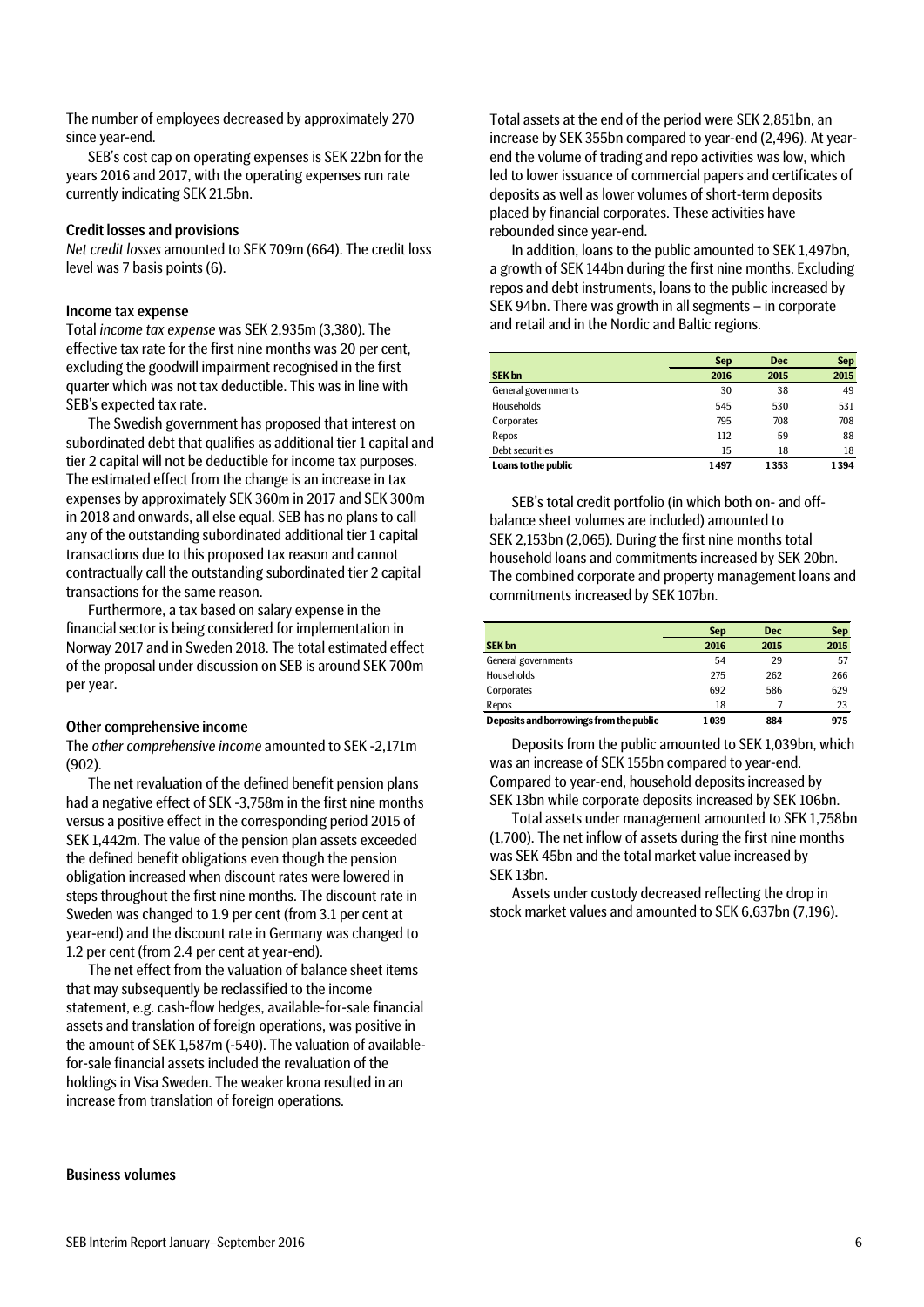## Market risk

SEB's business model is driven by customer flows. Value-at-Risk (VaR) in the trading operations averaged SEK 122m in the third quarter 2016 and the year-to-date 2016 average was SEK 114m (122). On average, the Group is not expected to lose more than this amount during a period of ten trading days, with 99 per cent probability.

The main factors that affected VaR development year-todate are the significant decline of the Swedish and Euro interest rates and the volatility of credit spreads.

### Liquidity and long-term funding

Since year-end 2015, SEK 83.3bn of long-term funding matured (of which SEK 61.8bn covered bonds and SEK 21.5bn senior debt). At the same time, new issues amounted to SEK 130.0bn (of which SEK 59.4bn constituted covered bonds and SEK 70.6bn senior debt). Commercial papers and certificates of deposits increased by SEK 20.0bn since yearend 2015.

The core liquidity reserve at the end of the period amounted to SEK 552bn (352).

The Liquidity Coverage Ratio (LCR), according to the rules adapted for Sweden by the Swedish Financial Supervisory Authority (SFSA), must be at least 100 per cent in total and in EUR and USD, respectively. At the end of the period, the LCR was 135 per cent (128). The USD and EUR LCRs were 269 and 129 per cent, respectively.

The Bank is committed to a stable funding base. SEB's internal structural liquidity measure, which measures the proportion of stable funding in relation to illiquid assets, Core Gap, was 115 per cent.

### Rating

Moody's rates SEB's long-term senior unsecured debt at Aa3 with a stable outlook due to SEB's asset quality, earnings stability and diversification as well as increased efficiency.

Fitch rates SEB's long-term senior unsecured debt at AAwith a stable outlook. The outlook is based on SEB's long-term strategy, earnings stability and diversification.

S&P rates SEB's long-term senior unsecured debt at A+ with a stable outlook. The outlook is based on the bank's strong capital and earnings development which may off-set the effect of heightened economic risks in Sweden as perceived by S&P.

## Capital position

SEB's Common Equity Tier 1 (CET1) capital ratio was 18.6 per cent. SEB's estimate of the full pillar 1 and 2 CET1 capital requirements – where the pillar 2 requirements were calculated according to the methods set by the SFSA – was 16.1 per cent at the end of the third quarter 2016. The bank aims to have a buffer of about 150 basis points above the capital requirement.

In the third quarter the SFSA published the result of its Supervisory Review and Evaluation Process (SREP). The SREP confirmed that the total surcharge for increased risk-weights for corporate exposures and maturity floor for these exposures in total is 0.8 per cent, 0.4 and 0.4 respectively, resulting in a total CET 1 requirement of 16.9 per cent. The bank's CET 1 ratio is thus 170 basis points above the new requirement as per the third quarter.

The following table shows the risk exposure amount (REA) and capital ratios according to Basel III.

|                                         | <b>Sep</b> | <b>Dec</b> | <b>Sep</b> |
|-----------------------------------------|------------|------------|------------|
| <b>Own funds requirement, Basel III</b> | 2016       | 2015       | 2015       |
| Risk exposure amount, SEK bn            | 603        | 571        | 604        |
| Common Equity Tier 1 capital ratio, %   | 18.6       | 18.8       | 17.8       |
| Tier 1 capital ratio, %                 | 20.9       | 21.3       | 20.1       |
| Total capital ratio, %                  | 23.3       | 23.8       | 22.7       |
| Leverage ratio, %                       | 4.4        | 4.9        | 4.5        |

REA increased by SEK 32bn since year-end. The increase was largely driven by corporate credit volumes and currency effects. Market risk REA declined in the first quarter and has been stable since. The Additional REA that was established in the fourth quarter of 2015 in agreement with the SFSA as a measure of prudence, increased by SEK 5.1bn to SEK 14bn.

Equity increased in line with the net profit approximately at the same rate as the REA increase. The CET 1 capital ratio was 0.2 percentage points below the year-end 2015 level.

### Long-term financial targets

SEB's long-term financial targets are:

- to pay a yearly dividend that is 40 per cent or above of the earnings per share,
- to maintain a Common Equity Tier 1 capital ratio of around 150 bps above the current requirement from the SFSA, and
- to generate a return on equity that is competitive with peers.

In the long term, SEB aspires to reach a sustainable return on equity of 15 per cent.

## Risks and uncertainties

SEB assumes credit, market, liquidity, IT and operational as well as life insurance risks. The risk composition of the Group, as well as the related risk, liquidity and capital management, are described in SEB's Annual Report for 2015 (see page 40- 46 and notes 18-20) and in the Capital Adequacy and Risk Management report for 2015. Further information is presented in the Fact Book on a quarterly basis.

The macroeconomic development remains uncertain, the large global economic imbalances remain and the potential reduction of liquidity support to financial markets from central banks world-wide may create direct and indirect effects that are difficult to assess. In addition, there is uncertainty around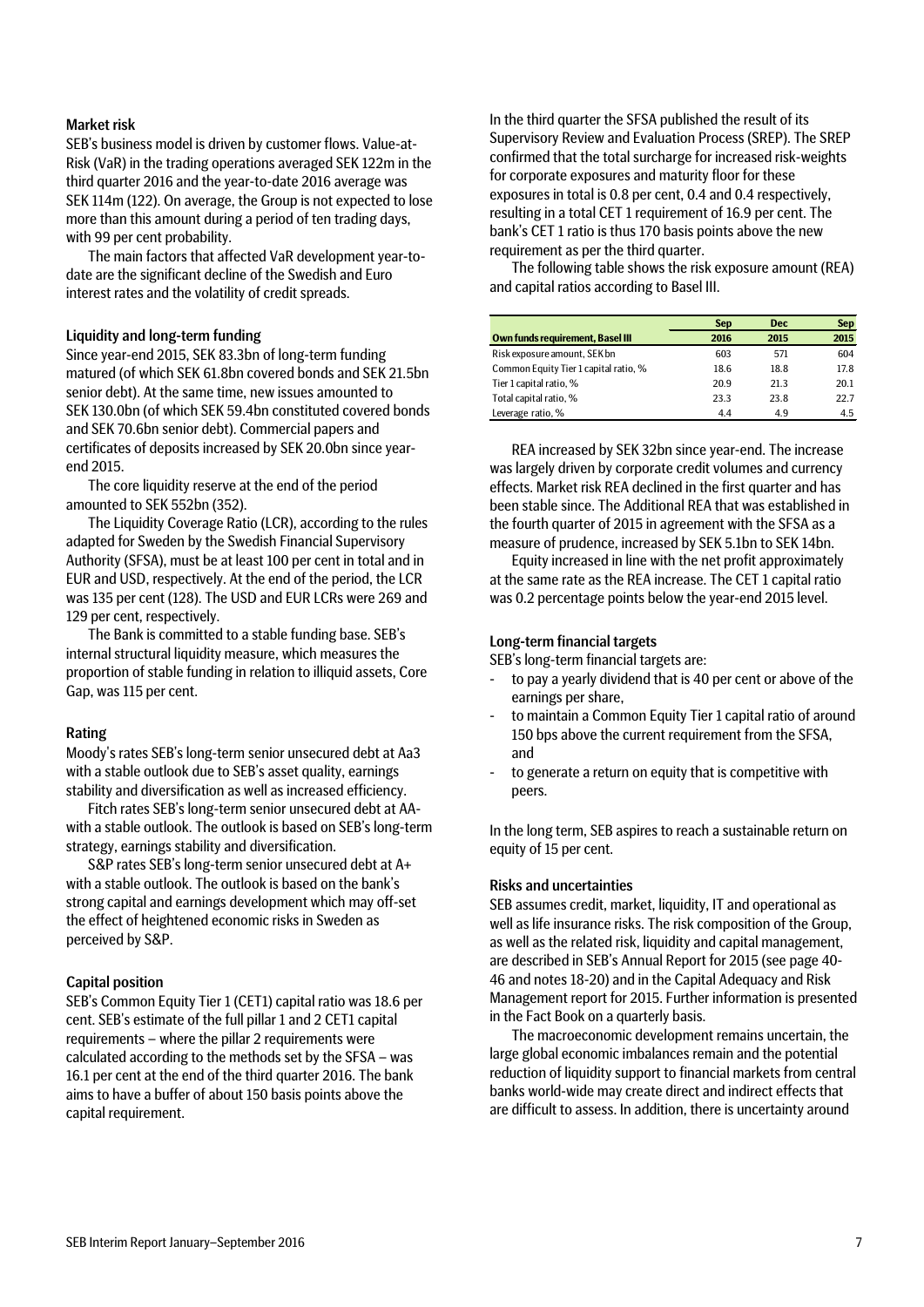the effects on the bank from a potential prolongation of the current low or negative interest rates. The unexpected outcome of the British EU-referendum, Brexit, and the upcoming US presidential election adds to the uncertainty.

## Visa transaction

In 2015, Visa Inc. announced its planned acquisition of Visa Europe (a membership-owned organisation) with the purpose of creating a single global Visa company. The transaction was approved by the European Commission on 3 June 2016. It consists of a combination of consideration in cash and shares. SEB is member of Visa Europe through several direct and indirect memberships.

The closing of the transaction of SEB's Visa memberships in the Baltic countries resulted in a realisation of the fair value recognised in *other comprehensive income* in the first quarter to a one-off gain of SEK 520m recognised in *net other income* in the second quarter.

In Sweden, where SEB is an indirect member via Visa Sweden, the holdings are classified as available-for-sale financial assets. The fair value amount was booked in *other comprehensive income*. Once the distribution between the Swedish indirect members is finalised it will be recognised in *net other income*.

## **Stockholm 20, October 2016**

*The President declares that the Interim Accounts for January–September 2016 provide a fair overview of the Parent Company's and the Group's operations, their financial position and results and describe material risks and uncertainties facing the Parent Company and the Group.*

> Annika Falkengren *President and Chief Executive Officer*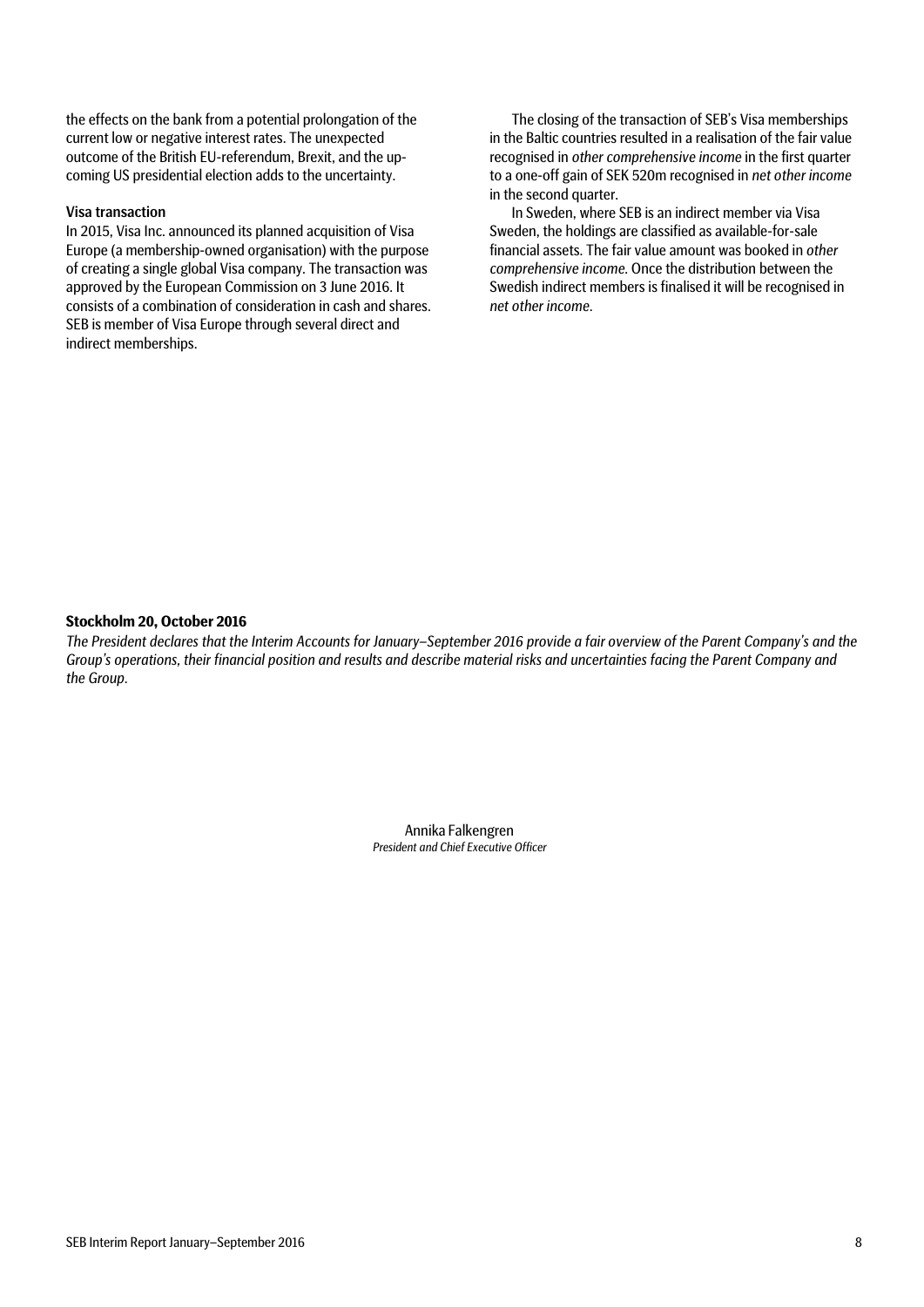## Press conference and webcasts

The press conference at 9 am on 20 October 2016, at Kungsträdgårdsgatan 8 with the President and CEO Annika Falkengren can be followed live in Swedish on www.sebgroup.com/sv/ir. A simultaneous translation into English will be available on www.sebgroup.com/ir. A replay will be available afterwards.

## Access to telephone conference

The telephone conference at 12 noon on 20 October 2016 with the President and CEO, Annika Falkengren, the CFO, Jan Erik Back, and the Head of Investor Relations, Jonas Söderberg, can be accessed by telephone, +44(0)20 7162 0077 or +46(0)8 5052 0110. Please quote conference id: 959904 and call at least 10 minutes in advance. A replay of the conference call will be available on www.sebgroup.com/ir.

## Further information is available from:

Jan Erik Back, Chief Financial Officer Tel: +46 8 22 19 00 Jonas Söderberg, Head of Investor Relations Tel: +46 8 763 83 19, +46 73 521 02 66 Viveka Hirdman-Ryrberg, Head of Corporate Communications Tel: +46 8 763 85 77, +46 70 550 35 00

Skandinaviska Enskilda Banken AB (publ.) SE-106 40 Stockholm, Sweden Telephone: +46 771 62 10 00 www.sebgroup.com Corporate organisation number: 502032-9081

Additional financial information is available in SEB's Fact Book which is published quarterly on www.sebgroup.com/ir.

## Financial information calendar 2017

| 1 February | <b>Annual Accounts 2016</b>                  | The silent period starts 11 January |
|------------|----------------------------------------------|-------------------------------------|
| 7 March    | Annual Report 2016 published on sebgroup.com |                                     |
| 28 March   | <b>Annual General Meeting</b>                |                                     |
| 27 April   | Interim Report January-March                 | The silent period starts 10 April   |
| 14 July    | Interim Report January-June                  | The silent period starts 7 July     |
| 25 October | Interim Report January-September             | The silent period starts 9 October  |
|            |                                              |                                     |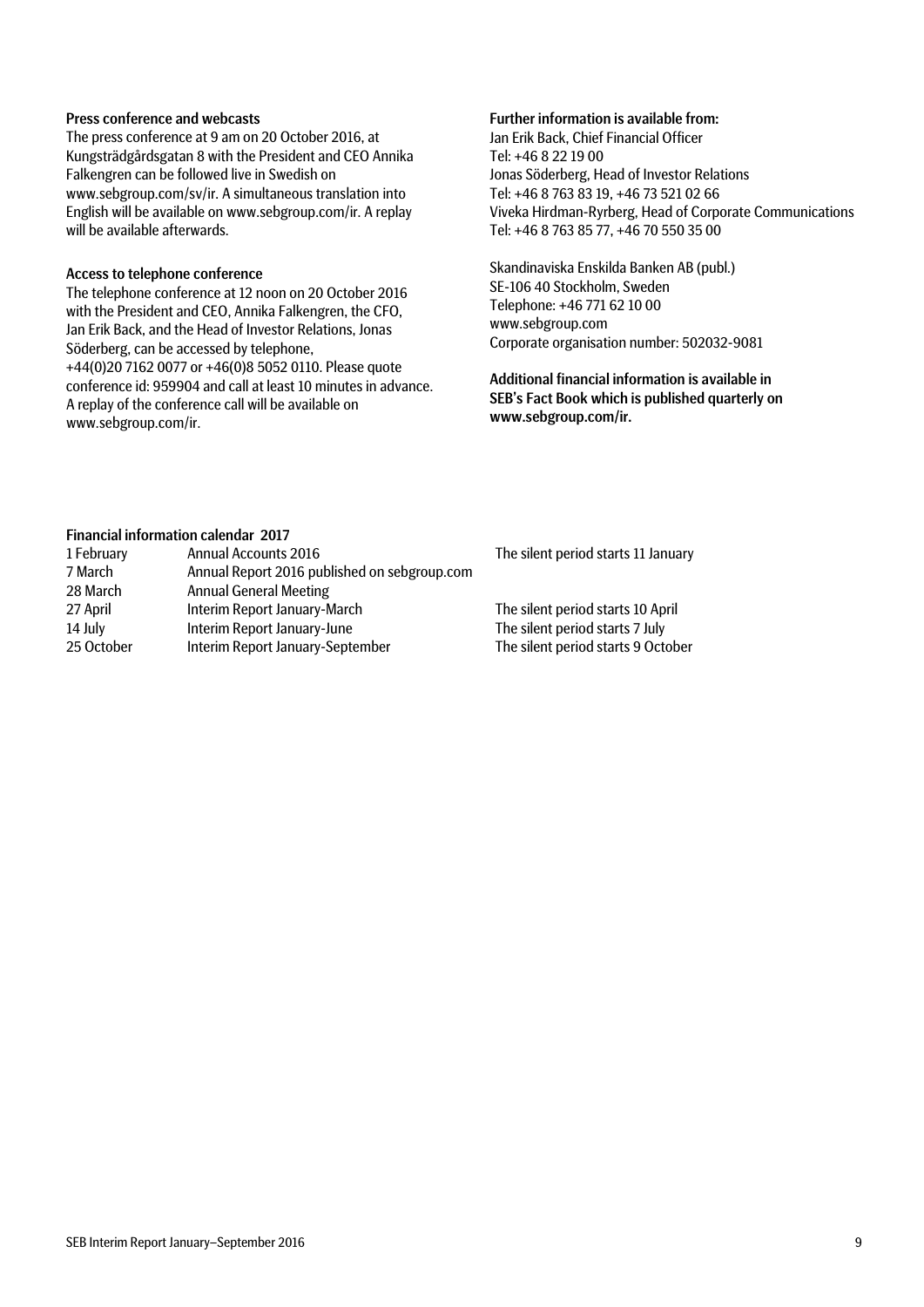## Accounting policies

This Interim Report is presented in accordance with IAS 34 *Interim Financial Reporting*. The Group's consolidated accounts have been prepared in accordance with the International Financial Reporting Standards (IFRS) and interpretations of these standards as adopted by the European Commission. The accounting also follows the Annual Accounts Act for Credit Institutions and Securities Companies (1995:1559) and the regulation and general guidelines issued by the Swedish Financial Supervisory Authority: Annual Reports in Credit Institutions and Securities Companies (FFFS 2008:25). In addition, the *Supplementary Accounting Rules for Groups (RFR 1)* from the Swedish Financial Reporting Board have been applied. The Parent Company has prepared its accounts in accordance with Swedish Annual Act for Credit Institutions and Securities Companies, the Swedish Financial Supervisory Authority's regulations and general guidelines (FFFS 2008:25) on annual reports in Credit Institutions and Securities Companies and the *Supplementary Accounting Rules for Leg*al Entities (RFR 2) issued by the Swedish Financial Reporting Board.

As of 1 January 2016 amendments and clarifications of several IFRS standards came into force. IAS 27 Separate Financial Statements has been amended regarding the equity method in separate financial statements. IFRS 11 Joint Arrangements has been amended regarding accounting for acquisitions of interests in joint operations. IAS 16 Property, Plant and Equipment and IAS 38 Intangible Assets have been clarified regarding acceptable methods of depreciation and amortisation. IAS 1 Presentation of Financial Statements has

been amended with clarifications of, for example, materiality and disclosure requirements. Annual Improvements 2012– 2014 Cycle has narrowly amended several IFRS standards. These changes have not had a material impact on the financial statements of the Group or on capital adequacy and large exposures.

IFRS 4 *Insurance Contracts* allows non-uniform accounting policies for insurance contracts. A change in accounting policies for calculating insurance liabilities in Denmark was made as of 1 January 2016 to be aligned with Solvency II principles.

The reorganisation as of 1 January 2016 amended the reportable segments of the Group and goodwill was reallocated to business unit and geographical level rather than the divisional level in accordance with IFRS 8 *Operating Segments* and IAS 36 *Impairment of Assets*.

For the Parent company the Swedish Annual Accounts Act for Credit Institutions and Securities Companies and the regulations and general guidelines issued by the Swedish Financial Supervisory Authority have been updated. The main changes relate to alignment to IFRS regarding presentation and disclosures of contingent liabilities. Further a restricted reserve within equity has been implemented for intangible assets related to internally generated development expenses.

In all other material aspects, the Group's and the Parent Company's accounting policies, basis for calculations and presentations are unchanged in comparison with the 2015 Annual Report.

## Review report

We have reviewed this interim report for the period 1 January 2016 to 30 September 2016 for Skandinaviska Enskilda Banken AB (publ.). The Board of Directors and the CEO are responsible for the preparation and presentation of this interim report in accordance with IAS 34 and the Swedish Annual Accounts Act for Credit institutions and Securities Companies. Our responsibility is to express a conclusion on this interim report based on our review.

We conducted our review in accordance with the International Standard on Review Engagements, ISRE 2410, Review of Interim Report Performed by the Independent Auditor of the Entity. A review consists of making inquiries, primarily of persons responsible for financial and accounting matters, and applying analytical and other review procedures. A review is substantially less in scope than an audit conducted in accordance with International Standards on Auditing, ISA, and other generally accepted auditing standards in Sweden. The procedures performed in a review do not enable us to obtain assurance that we would become aware of all significant matters that might be identified in an audit. Accordingly, we do not express an audit opinion.

Based on our review, nothing has come to our attention that causes us to believe that the interim report is not prepared, in all material respects, in accordance with IAS 34 and the Swedish Annual Accounts Act for Credit institutions and Securities Companies regarding the Group, and with the Swedish Annual Accounts Act for Credit institutions and Securities Companies, regarding the Parent Company.

## **Stockholm 20 October 2016**

PricewaterhouseCoopers AB

Peter Nyllinge *Authorised Public Accountant Partner in charge*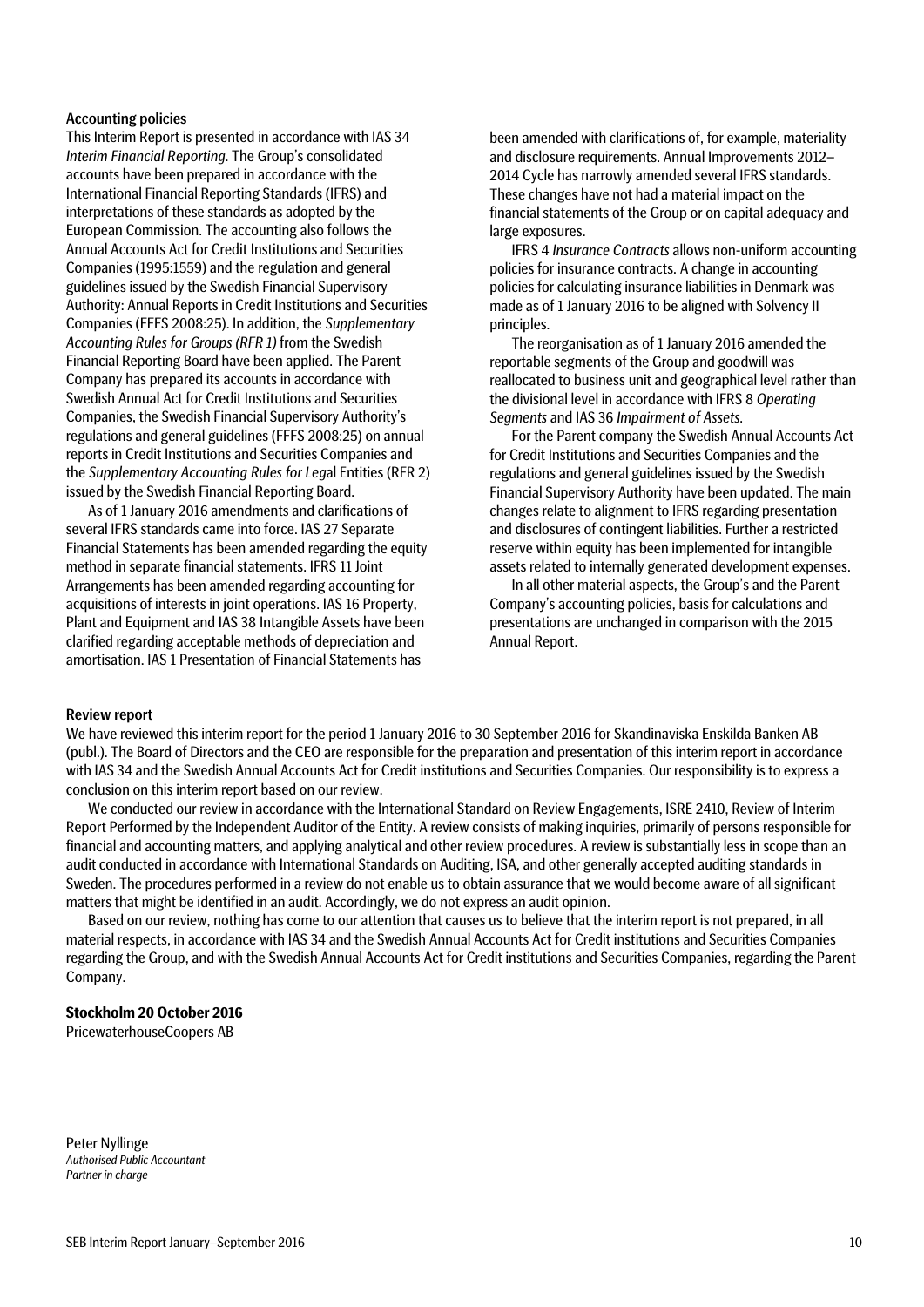# The SEB Group

## Income statement – SEB Group

|                                           | Q3      | Q2      |                  | Q <sub>3</sub> |                           | Jan-Sep  |          |       | <b>Full year</b> |
|-------------------------------------------|---------|---------|------------------|----------------|---------------------------|----------|----------|-------|------------------|
| <b>SEK m</b>                              | 2016    | 2016    | %                | 2015           | %                         | 2016     | 2015     | %     | 2015             |
| Net interest income                       | 4657    | 4647    | $\boldsymbol{0}$ | 4683           | $-1$                      | 13 940   | 14261    | $-2$  | 18938            |
| Net fee and commission income             | 4048    | 4074    | $-1$             | 4086           | $-1$                      | 12019    | 13 9 50  | $-14$ | 18345            |
| Net financial income                      | 1915    | 1718    | 11               | 1152           | 66                        | 5018     | 3855     | 30    | 5478             |
| Net other income                          | 175     | 697     | $-75$            | 28             |                           | 1176     | 417      | 182   | 1002             |
| <b>Total operating income</b>             | 10795   | 11 1 36 | $-3$             | 9949           | 9                         | 32153    | 32483    | $-I$  | 43763            |
| Staff costs                               | $-3530$ | $-3507$ | 1                | $-3602$        | $-2$                      | $-10788$ | $-10912$ | $-1$  | $-14436$         |
| Other expenses                            | $-1624$ | $-1648$ | $-1$             | $-1436$        | 13                        | $-4976$  | $-4624$  | 8     | $-6355$          |
| Depreciation, amortisation and impairment |         |         |                  |                |                           |          |          |       |                  |
| of tangible and intangible assets         | $-201$  | $-177$  | 14               | $-284$         | $-29$                     | $-6288$  | $-788$   |       | $-1011$          |
| <b>Total operating expenses</b>           | $-5355$ | $-5332$ | 0                | $-5322$        | $\boldsymbol{\mathit{1}}$ | $-22052$ | $-16324$ | 35    | $-21802$         |
| <b>Profit before credit losses</b>        | 5440    | 5804    | -6               | 4627           | 18                        | 10101    | 16159    | $-37$ | 21961            |
| Gains less losses from tangible and       |         |         |                  |                |                           |          |          |       |                  |
| intangible assets                         | $-14$   | $-47$   | $-70$            | $-53$          | -74                       | $-83$    | $-135$   | $-39$ | $-213$           |
| Net credit losses                         | $-197$  | $-221$  | $-11$            | $-256$         | $-23$                     | $-709$   | $-664$   | 7     | $-883$           |
| <b>Operating profit</b>                   | 5229    | 5536    | -6               | 4318           | 21                        | 9309     | 15360    | $-39$ | 20865            |
| Income tax expense                        | $-1080$ | $-1017$ | 6                | $-915$         | 18                        | $-2935$  | $-3380$  | $-13$ | $-4284$          |
| <b>Net profit</b>                         | 4149    | 4519    | -8               | 3 4 0 3        | 22                        | 6374     | 11980    | $-47$ | 16581            |
| Attributable to shareholders              | 4149    | 4519    | -8               | 3 4 0 3        | 22                        | 6374     | 11980    |       | 16581            |
| Basic earnings per share, SEK             | 1.91    | 2.07    |                  | 1.55           |                           | 2.92     | 5.47     |       | 7.57             |
| Diluted earnings per share, SEK           | 1.90    | 2.06    |                  | 1.54           |                           | 2.91     | 5.44     |       | 7.53             |

## Statement of comprehensive income – SEB Group

|                                                                      | Q <sub>3</sub> | Q <sub>2</sub> |        | Q <sub>3</sub> |                |         | Jan-Sep |       | <b>Full year</b> |
|----------------------------------------------------------------------|----------------|----------------|--------|----------------|----------------|---------|---------|-------|------------------|
| <b>SEK m</b>                                                         | 2016           | 2016           | %      | 2015           | %              | 2016    | 2015    | %     | 2015             |
| Net profit                                                           | 4149           | 4519           | -8     | 3403           | 22             | 6374    | 11980   | $-47$ | 16581            |
|                                                                      |                |                |        |                |                |         |         |       |                  |
| Items that may subsequently be reclassified to the income statement: |                |                |        |                |                |         |         |       |                  |
| Available-for-sale financial assets                                  | $-13$          | 596            | $-102$ | - 39           | -67            | 1081    | $-332$  |       | - 719            |
| Cash flow hedges                                                     | $-312$         | $-216$         | 44     | 140            |                | $-338$  | $-105$  |       | $-667$           |
| Translation of foreign operations                                    | 392            | 378            | 4      | 220            | 78             | 844     | $-103$  |       | - 573            |
| Items that will not be reclassified to the income statement:         |                |                |        |                |                |         |         |       |                  |
| Defined benefit plans                                                | $-781$         | 128            |        | - 345          | 126            | $-3758$ | 1442    |       | 4 1 7 8          |
| Other comprehensive income (net of tax)                              | $-714$         | 886            | $-181$ | $-24$          |                | $-2171$ | 902     |       | 2219             |
| <b>Total comprehensive income</b>                                    | 3435           | 5405           | $-36$  | 3379           | $\overline{2}$ | 4203    | 12882   | $-67$ | 18800            |
| Attributable to shareholders                                         | 3435           | 5405           | -36    | 3379           | 2              | 4203    | 12882   | -67   | 18800            |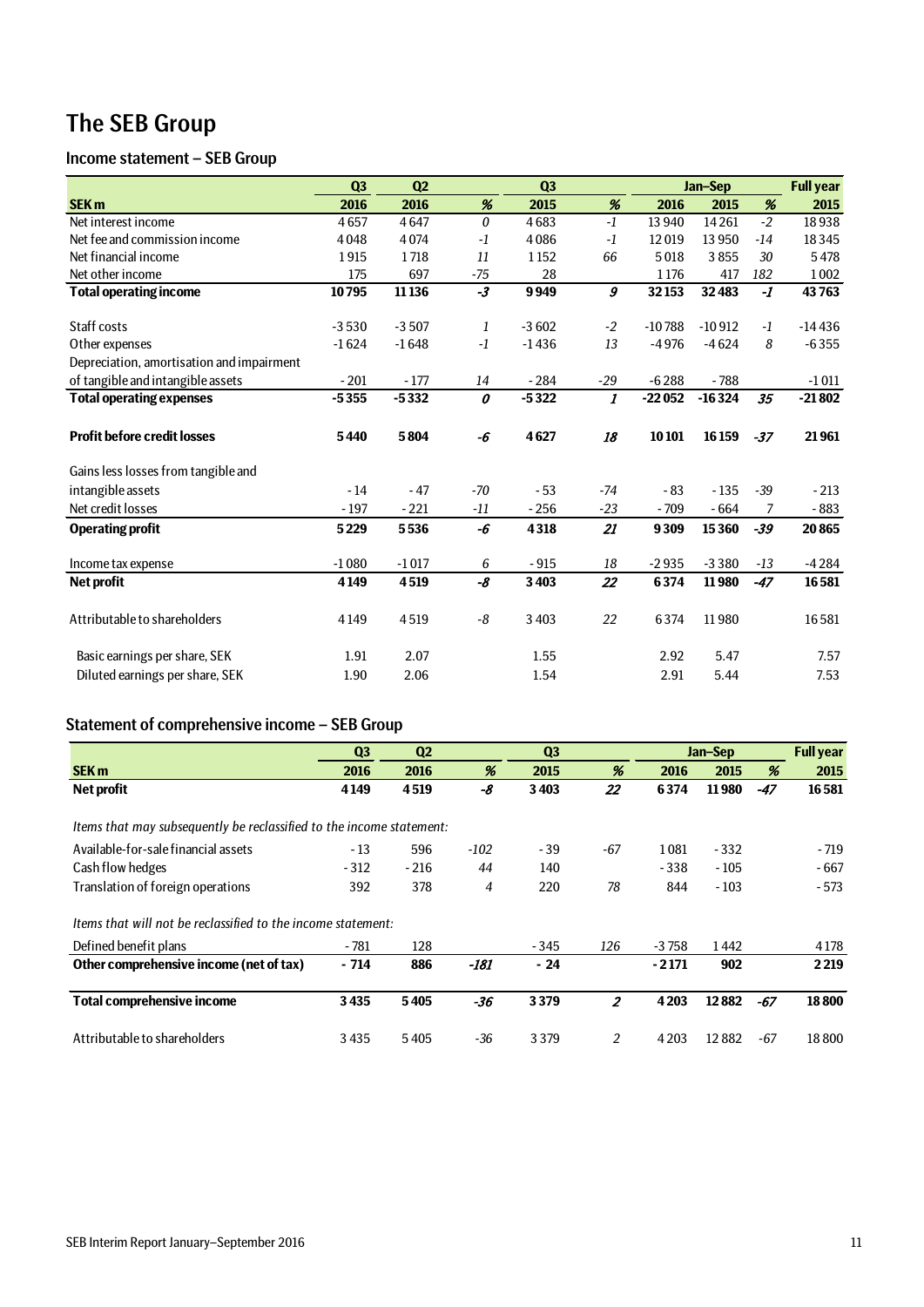## Balance sheet – SEB Group

|                                                                                                                             | 30 Sep  | 31 Dec  | 30 Sep  |
|-----------------------------------------------------------------------------------------------------------------------------|---------|---------|---------|
| <b>SEK m</b>                                                                                                                | 2016    | 2015    | 2015    |
| Cash and cash balances with central banks                                                                                   | 262866  | 101429  | 211462  |
| Other lending to central banks                                                                                              | 33039   | 32222   | 24094   |
| Loans to credit institutions <sup>1)</sup>                                                                                  | 103 550 | 58542   | 77152   |
| Loans to the public                                                                                                         | 1497011 | 1353386 | 1394041 |
| Financial assets at fair value through profit or loss <sup>2)</sup>                                                         | 818060  | 826945  | 903 626 |
| Fair value changes of hedged items in a portfolio hedge                                                                     | 156     | 104     | 114     |
| Available-for-sale financial assets <sup>2)</sup>                                                                           | 36129   | 37368   | 40143   |
| Assets held for sale                                                                                                        | 451     | 801     | 936     |
| Investments in associates                                                                                                   | 1092    | 1181    | 1120    |
| Tangible and intangible assets                                                                                              | 20398   | 26 203  | 26369   |
| Other assets                                                                                                                | 78 211  | 57783   | 63 512  |
| <b>Total assets</b>                                                                                                         | 2850963 | 2495964 | 2742569 |
|                                                                                                                             |         |         |         |
| Deposits from central banks and credit institutions                                                                         | 193520  | 118506  | 158979  |
| Deposits and borrowing from the public                                                                                      | 1039239 | 883785  | 974 543 |
| Liabilities to policyholders                                                                                                | 395946  | 370709  | 366777  |
| Debt securities issued                                                                                                      | 705 079 | 639444  | 709 595 |
| Financial liabilities at fair value through profit or loss                                                                  | 252595  | 230785  | 267993  |
| Fair value changes of hedged items in a portfolio hedge                                                                     | 1772    | 1608    | 1725    |
| Liabilities held for sale                                                                                                   |         |         |         |
| Other liabilities                                                                                                           | 91711   | 75084   | 91735   |
| Provisions                                                                                                                  | 2915    | 1873    | 2042    |
| Subordinated liabilities                                                                                                    | 32708   | 31372   | 32718   |
| <b>Total equity</b>                                                                                                         | 135478  | 142798  | 136462  |
| <b>Total liabilities and equity</b>                                                                                         | 2850963 | 2495964 | 2742569 |
| 1) Loans to credit institutions and liquidity placements with other direct participants in interbank fund transfer systems. |         |         |         |
| 2) Whereof bonds and other interest bearing securities.                                                                     | 278 361 | 295409  | 329 457 |

A more detailed balance sheet is included in the Fact Book.

## Pledged assets, contingent liabilities and commitments – SEB Group

|                                                           | 30 Sep    | <b>31 Dec</b> | 30 Sep  |
|-----------------------------------------------------------|-----------|---------------|---------|
| <b>SEK m</b>                                              | 2016      | 2015          | 2015    |
| Pledged assets for own liabilities <sup>1)</sup>          | 519537    | 496825        | 523 114 |
| Pledged assets for liabilities to insurance policyholders | 395946    | 370709        | 366777  |
| Other pledged assets <sup>2)</sup>                        | 169606    | 146521        | 144 050 |
| <b>Pledged assets</b>                                     | 1085089   | 1014055       | 1033941 |
|                                                           |           |               |         |
| Contingent liabilities <sup>3)</sup>                      | 113 3 3 8 | 109 297       | 109674  |
| <b>Commitments</b>                                        | 704 741   | 609872        | 617358  |
| <b>Contingent liabilities and commitments</b>             | 818079    | 719169        | 727032  |

1) Of which collateralised for covered bonds SEK 346,077m (354,651/342,371).

2) Of which securities lending SEK 90,600m (63,528/65,516) and pledged but unencumbered bonds SEK 67,379m (73,781/69,084).

3) Of which credit guarantees SEK 12,765m (33 855/35 395).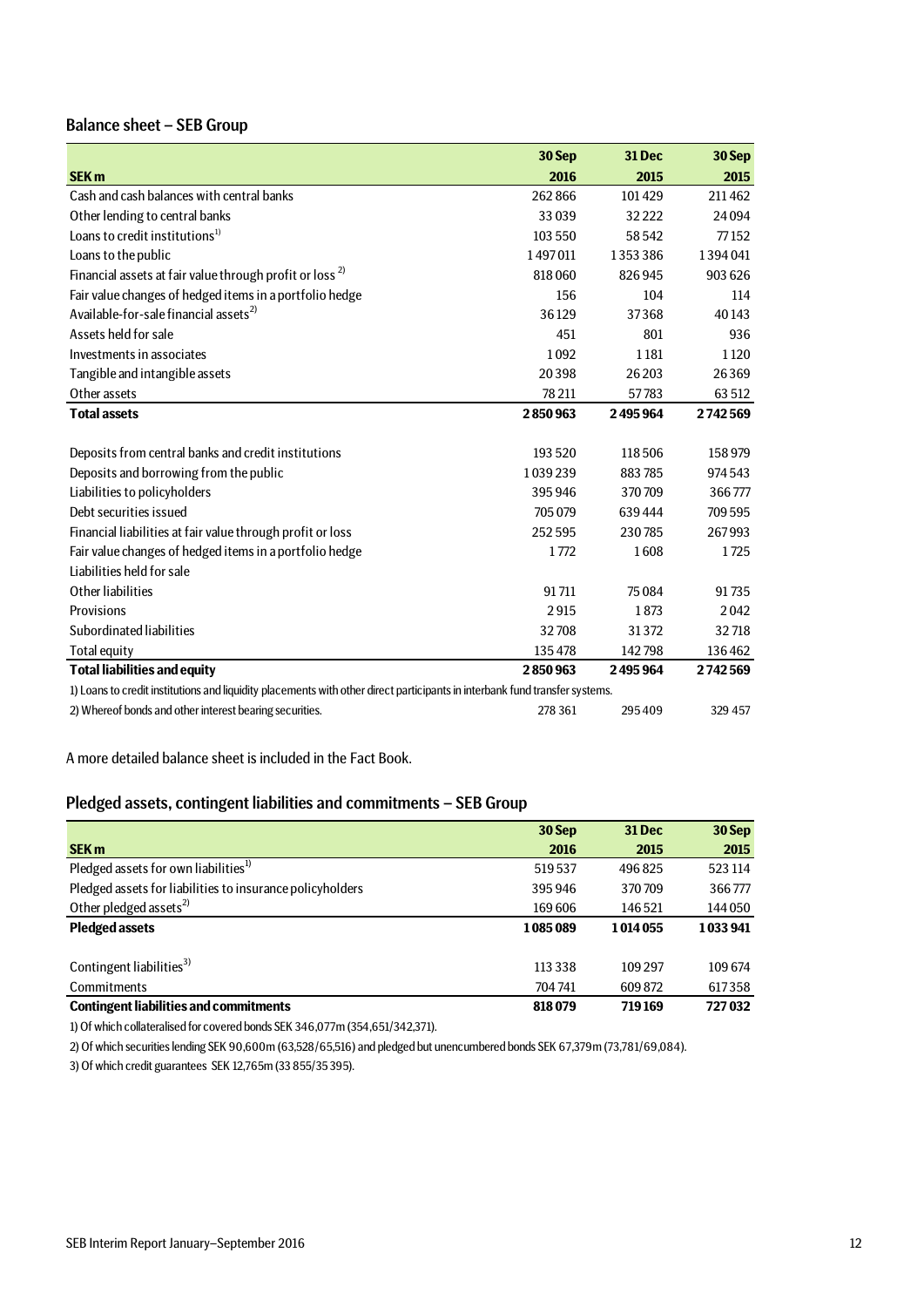## Key figures – SEB Group

|                                                                   | Q3      | Q2     | Q3      | Jan-Sep |                 | <b>Full year</b> |
|-------------------------------------------------------------------|---------|--------|---------|---------|-----------------|------------------|
|                                                                   | 2016    | 2016   | 2015    | 2016    | 2015            | 2015             |
|                                                                   |         |        |         |         |                 |                  |
| Return on equity, %                                               | 12.34   | 14.03  | 10.08   | 6.28    | 11.93           | 12.24            |
| Return on equity excluding one-off items <sup>1</sup> , %         | 11.79   | 11.88  | 10.01   | 11.16   | 12.78           | 12.85            |
| Return on total assets, %                                         | 0.58    | 0.63   | 0.47    | 0.30    | 0.54            | 0.57             |
| Return on risk exposure amount, %                                 | 2.79    | 3.16   | 2.21    | 1.47    | 2.58            | 2.71             |
| Cost/income ratio                                                 | 0.50    | 0.48   | 0.53    | 0.69    | 0.50            | 0.50             |
| Cost/income ratio excluding one-off items <sup>1)</sup>           | 0.50    | 0.50   | 0.53    | 0,51    | 0.49            | 0.49             |
| Basic earnings per share, SEK                                     | 1.91    | 2.07   | 1.55    | 2.92    | 5.47            | 7.57             |
| Weighted average number of shares <sup>2</sup> , millions         | 2168    | 2182   | 2192    | 2181    | 2191            | 2 1 9 1          |
| Diluted earnings per share, SEK                                   | 1.90    | 2.06   | 1.54    | 2.91    | 5.44            | 7.53             |
| Weighted average number of diluted shares <sup>3</sup> , millions | 2178    | 2193   | 2 2 0 3 | 2 1 9 1 | 2 2 0 3         | 2 2 0 3          |
| Net worth per share, SEK                                          | 70.26   | 68.28  | 68.90   | 70.26   | 68.90           | 72.09            |
| Equity per share, SEK                                             | 62.47   | 60.87  | 62.24   | 62.47   | 62.24           | 65.11            |
| Average shareholders' equity, SEK, billion                        | 134.5   | 128.8  | 135.1   | 135.3   | 133.9           | 135.5            |
| Credit loss level, %                                              | 0.05    | 0.06   | 0.07    | 0.07    | 0.06            | 0.06             |
| Liquidity Coverage Ratio (LCR) <sup>4)</sup> , %                  | 135     | 129    | 116     | 135     | 116             | 128              |
| Own funds requirement, Basel III                                  |         |        |         |         |                 |                  |
| Risk exposure amount, SEK m                                       | 603 140 | 587590 | 604 206 |         | 603 140 604 206 | 570 840          |
| Expressed as own funds requirement, SEK m                         | 48 25 1 | 47007  | 48337   | 48 251  | 48337           | 45 667           |
| Common Equity Tier 1 capital ratio, %                             | 18.6    | 18.7   | 17.8    | 18.6    | 17.8            | 18.8             |
| Tier 1 capital ratio, %                                           | 20.9    | 21.1   | 20.1    | 20.9    | 20.1            | 21.3             |
| Total capital ratio, %                                            | 23.3    | 23.5   | 22.7    | 23.3    | 22.7            | 23.8             |
| Leverage ratio, %                                                 | 4.4     | 4.7    | 4.5     | 4.4     | 4.5             | 4.9              |
| Number of full time equivalents <sup>5)</sup>                     | 15 10 1 | 15367  | 15497   | 15327   | 15 6 61         | 15 605           |
| Assets under custody, SEK bn                                      | 6637    | 6476   | 7401    | 6637    | 7401            | 7196             |
| Assets under management, SEK bn                                   | 1758    | 1657   | 1631    | 1758    | 1631            | 1700             |

1) Swiss withholding tax decision in Q2 2015. Impairment of goodwill and restructuring effects in Q1 2016. Sale of shares in VISA Europe in the Baltic region in Q2 2016.

2) The number of issued shares was 2,194,171,802. SEB owned 850,426 Class A shares for the equity based programmes at year-end 2015. During 2016 SEB has purchased 29,840,000 shares and 4,436,912 shares have been sold. Thus, at 30 September 2016 SEB owned 26,253,514 Class A-shares with a market value of SEK 2,263m.

3) Calculated dilution based on the estimated economic value of the long-term incentive programmes.

4) According to Swedish FSA regulations for respective period.

5) Quarterly numbers are for end of quarter. Accumulated numbers are average for the period.

In SEB's Fact Book, this table is available with nine quarters of history.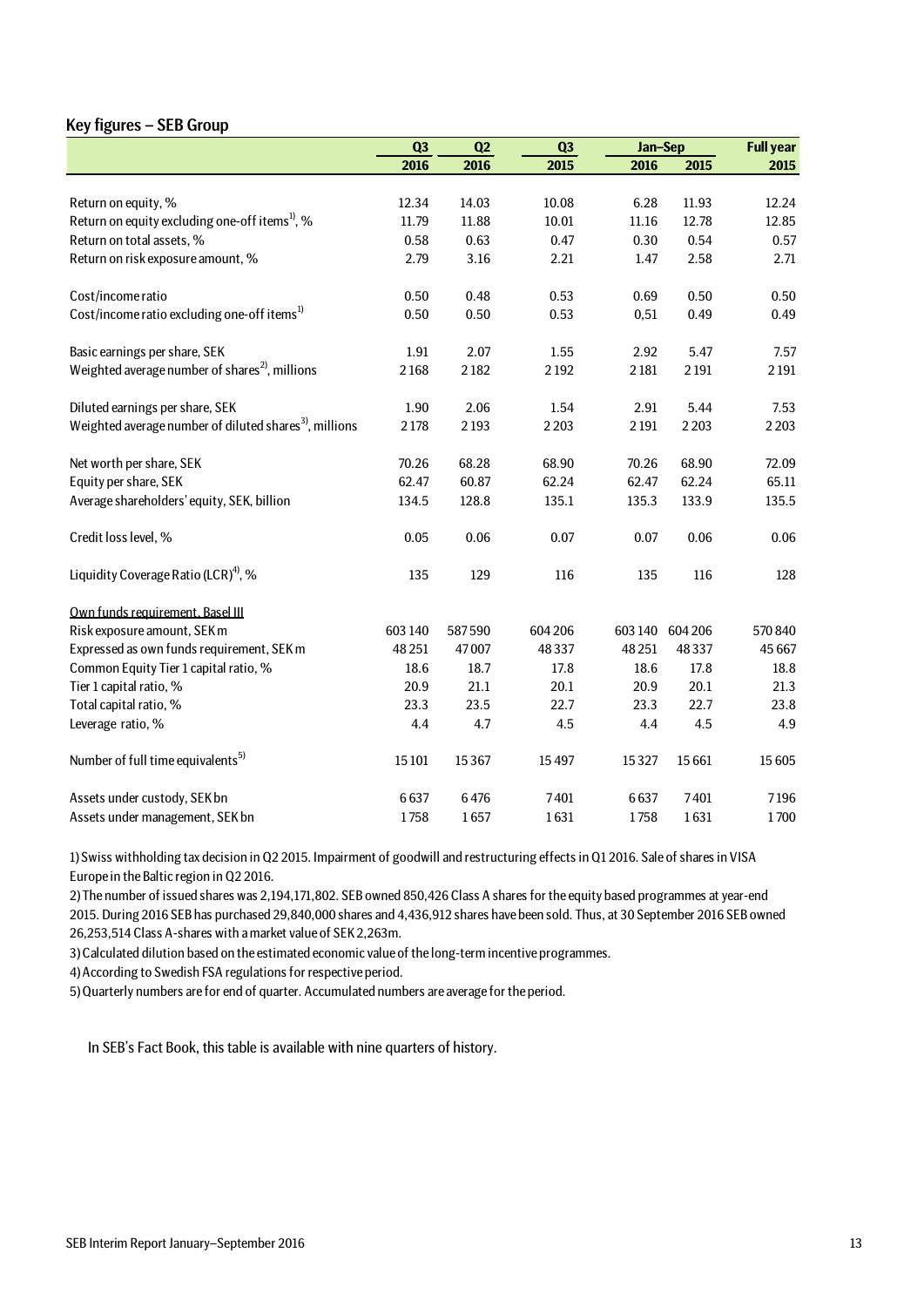## Income statement on quarterly basis - SEB Group

|                                                       | Q <sub>3</sub> | Q <sub>2</sub> | Q1       | Q <sub>4</sub> | Q <sub>3</sub> |
|-------------------------------------------------------|----------------|----------------|----------|----------------|----------------|
| <b>SEK m</b>                                          | 2016           | 2016           | 2016     | 2015           | 2015           |
| Net interest income                                   | 4657           | 4647           | 4636     | 4677           | 4683           |
| Net fee and commission income                         | 4048           | 4074           | 3897     | 4395           | 4086           |
| Net financial income                                  | 1915           | 1718           | 1385     | 1623           | 1152           |
| Net other income                                      | 175            | 697            | 304      | 585            | 28             |
| <b>Total operating income</b>                         | 10795          | 11 1 36        | 10222    | 11280          | 9949           |
| Staff costs                                           | $-3530$        | $-3507$        | $-3751$  | $-3524$        | $-3602$        |
| Other expenses                                        | $-1624$        | $-1648$        | $-1704$  | $-1731$        | $-1436$        |
| Depreciation, amortisation and impairment of tangible |                |                |          |                |                |
| and intangible assets                                 | $-201$         | $-177$         | $-5910$  | $-223$         | $-284$         |
| <b>Total operating expenses</b>                       | $-5355$        | $-5332$        | $-11365$ | $-5478$        | $-5322$        |
| <b>Profit before credit losses</b>                    | 5440           | 5804           | $-1143$  | 5802           | 4627           |
| Gains less losses from tangible and intangible assets | - 14           | $-47$          | $-22$    | $-78$          | $-53$          |
| Net credit losses                                     | $-197$         | $-221$         | $-291$   | $-219$         | $-256$         |
| <b>Operating profit</b>                               | 5229           | 5536           | $-1456$  | 5505           | 4318           |
| Income tax expense                                    | $-1080$        | $-1017$        | $-838$   | $-904$         | $-915$         |
| Net profit                                            | 4149           | 4519           | $-2294$  | 4601           | 3403           |
| Attributable to minority interests                    |                |                |          |                |                |
| Attributable to shareholders                          | 4149           | 4519           | $-2294$  | 4601           | 3 4 0 3        |
| Basic earnings per share, SEK                         | 1.91           | 2.07           | $-1.05$  | 2.10           | 1.55           |
| Diluted earnings per share, SEK                       | 1.90           | 2.06           | $-1.04$  | 2.09           | 1.54           |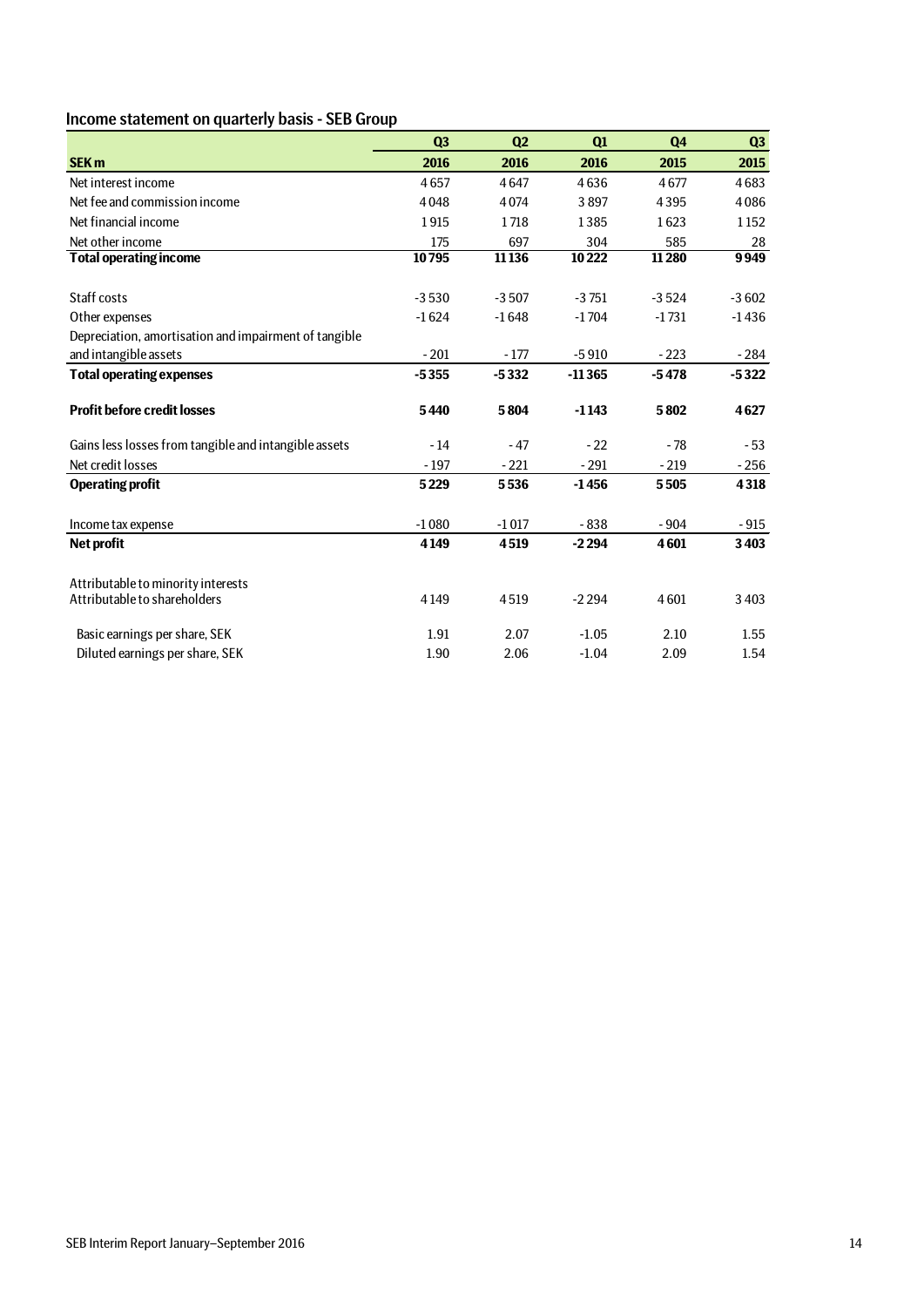## Income statement by division – SEB Group

|                                                 | Large               |                  |         |                          |         |                                  |                  |
|-------------------------------------------------|---------------------|------------------|---------|--------------------------|---------|----------------------------------|------------------|
|                                                 | <b>Corporates</b>   | <b>Corporate</b> |         | Life &                   |         |                                  |                  |
|                                                 | & Financial         | & Private        |         | <b>Investment</b>        |         |                                  |                  |
| Jan-Sep 2016, SEK m                             | <b>Institutions</b> | <b>Customers</b> |         | <b>Baltic Management</b> |         | Other <sup>3)</sup> Eliminations | <b>SEB Group</b> |
| Net interest income                             | 6105                | 6651             | 1557    | $-43$                    | $-304$  | $-26$                            | 13 940           |
| Net fee and commission income                   | 4405                | 3989             | 846     | 2830                     | 29      | $-80$                            | 12019            |
| Net financial income                            | 2968                | 283              | 180     | 1280                     | 212     | 95                               | 5018             |
| Net other income <sup>1)</sup>                  | 252                 | 36               | $-11$   | 65                       | 846     | $-12$                            | 1176             |
| <b>Total operating income</b>                   | 13730               | 10959            | 2572    | 4132                     | 783     | $-23$                            | 32153            |
| Staff costs                                     | $-3030$             | $-2489$          | - 552   | $-1145$                  | $-3616$ | 44                               | $-10788$         |
| Other expenses                                  | $-3872$             | $-2704$          | $-792$  | $-741$                   | 3154    | $-21$                            | $-4976$          |
| Depreciation, amortisation and impairment       |                     |                  |         |                          |         |                                  |                  |
| of tangible and intangible assets <sup>2)</sup> | $-129$              | - 51             | $-43$   | $-35$                    | $-6030$ |                                  | $-6288$          |
| <b>Total operating expenses</b>                 | $-7031$             | $-5244$          | $-1387$ | $-1921$                  | $-6492$ | 23                               | $-22052$         |
| <b>Profit before credit losses</b>              | 6699                | 5715             | 1185    | 2211                     | $-5709$ |                                  | 10101            |
| Gains less losses from tangible and             |                     |                  |         |                          |         |                                  |                  |
| intangible assets                               | 1                   |                  | $-85$   |                          | 1       |                                  | $-83$            |
| Net credit losses                               | $-363$              | $-313$           | $-35$   |                          | 2       |                                  | $-709$           |
| <b>Operating profit</b>                         | 6337                | 5402             | 1065    | 2211                     | $-5706$ |                                  | 9309             |

1) The settlement of the transaction of SEB's Baltic holdings in VISA Europe is presented within Other.

2) The impairment of goodwill is presented within Other.

3) Other consists of business support units, treasury and staff unit.

As communicated on 17 November 2015, the bank reorganised to be truly customer-centric, in line with its strategy, as of the beginning of the year 2016. The division Large Corporates & Financial Institutions covers the operations of the former Merchant Banking as well as institutional clients' business activities from the former Wealth Management division. The division Corporate & Private Customers serves small & medium-sized companies and private customers, including Private Banking, in Sweden. The division Life & Investment Management supports the customer-oriented divisions. It includes the Life division as well as the investment management operations which were part of the Wealth Management division. The Baltic division remains unchanged.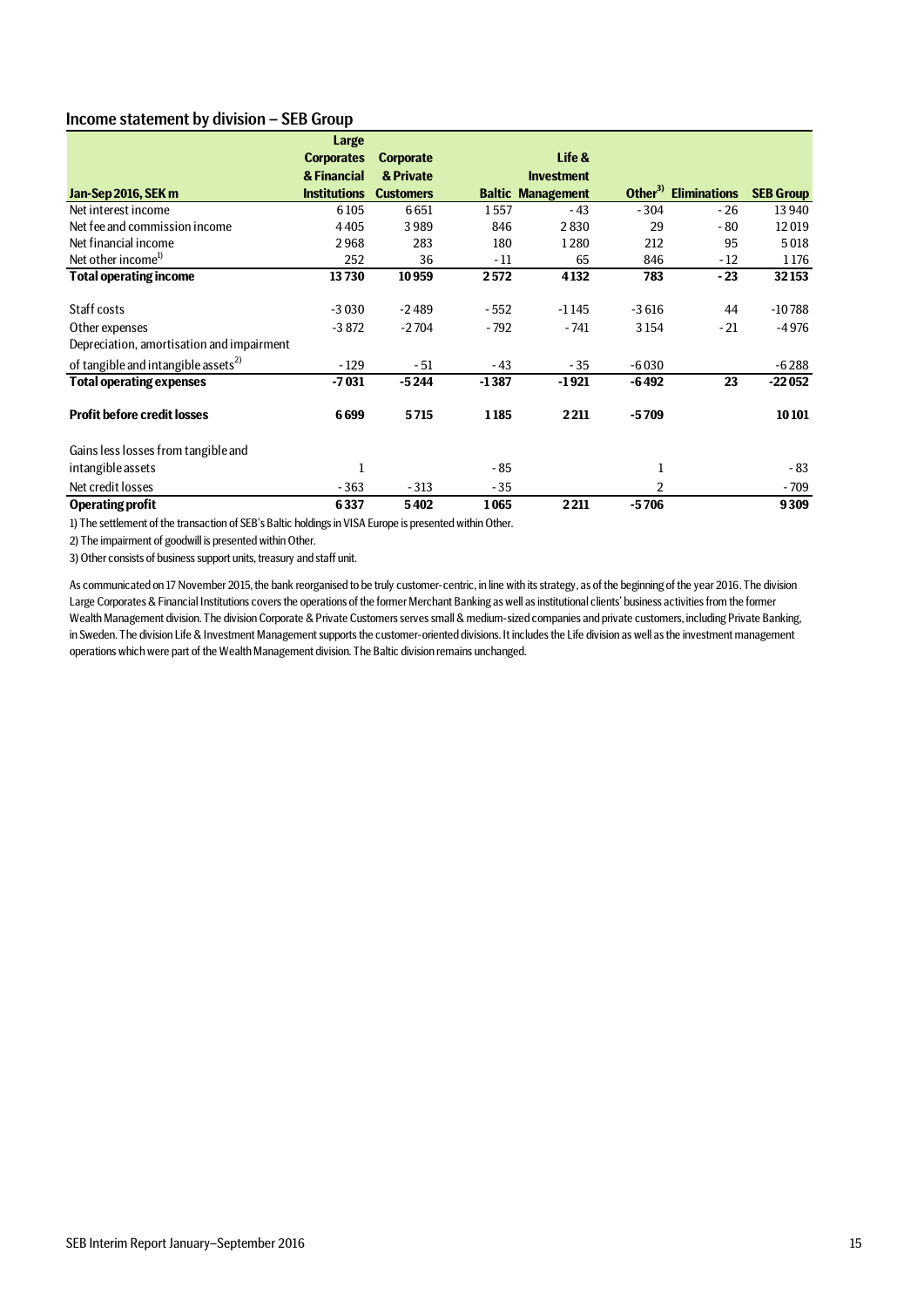# Large Corporates & Financial Institutions

The division offers commercial and investment banking services to large corporate and institutional clients, mainly in the Nordic region and Germany. Customers are also served through its international network.

## Income statement

|                                                       | Q <sub>3</sub> | Q2           |        | Q3      |       |         | Jan - Sep |                | <b>Full year</b> |
|-------------------------------------------------------|----------------|--------------|--------|---------|-------|---------|-----------|----------------|------------------|
| SEK <sub>m</sub>                                      | 2016           | 2016         | %      | 2015    | %     | 2016    | 2015      | %              | 2015             |
| Net interest income                                   | 1935           | 2089         | $-7$   | 2007    | $-4$  | 6 1 0 5 | 5927      | 3              | 7953             |
| Net fee and commission income                         | 1444           | 1577         | - 8    | 1388    | 4     | 4405    | 5146      | $-14$          | 6789             |
| Net financial income                                  | 1050           | 1021         | 3      | 986     | 6     | 2968    | 2868      | 3              | 3987             |
| Net other income                                      | 58             | 19           |        | 129     | - 55  | 252     | 292       | $-14$          | 528              |
| <b>Total operating income</b>                         | 4487           | 4706         | $-5$   | 4510    | $-1$  | 13730   | 14 2 33   | $-4$           | 19257            |
| Staff costs                                           | $-1000$        | $-943$       | 6      | $-950$  | 5     | $-3030$ | $-2899$   | 5              | $-3860$          |
| Other expenses                                        | $-1242$        | $-1275$      | $-3$   | $-1255$ | $-1$  | $-3872$ | $-3796$   | $\overline{2}$ | $-5008$          |
| Depreciation, amortisation and impairment of          |                |              |        |         |       |         |           |                |                  |
| tangible and intangible assets                        | $-8$           | $-7$         | 14     | $-38$   | $-79$ | $-129$  | $-84$     | 54             | $-109$           |
| <b>Total operating expenses</b>                       | $-2250$        | $-2225$      | 1      | $-2243$ | 0     | $-7031$ | $-6779$   | 4              | $-8977$          |
| <b>Profit before credit losses</b>                    | 2 2 3 7        | 2481         | $-10$  | 2267    | -1    | 6699    | 7454      | $-10$          | 10280            |
| Gains less losses from tangible and intangible assets |                | $\mathbf{1}$ | $-100$ |         |       | 1       |           | 0              |                  |
| Net credit losses                                     | $-103$         | $-138$       | $-25$  | -90     | 14    | $-363$  | $-209$    | 74             | - 299            |
| <b>Operating profit</b>                               | 2 1 3 4        | 2 3 4 4      | -9     | 2177    | $-2$  | 6 3 3 7 | 7246      | $-13$          | 9982             |
| Cost/Income ratio                                     | 0.50           | 0.47         |        | 0.50    |       | 0.51    | 0.48      |                | 0.47             |
| <b>Business equity, SEK bn</b>                        | 62.8           | 60.4         |        | 66.4    |       | 61.6    | 67.1      |                | 66.4             |
| Return on business equity, %                          | 10.5           | 12.0         |        | 10.1    |       | 10.6    | 11.1      |                | 11.6             |
| Number of full time equivalents <sup>1)</sup>         | 2073           | 2 1 5 3      |        | 2302    |       | 2 1 5 2 | 2303      |                | 2293             |

 $1)$ Quarterly numbers are for end of quarter. Accumulated numbers are average for the period.

- Stable performance in the Large Corporate segment despite continued macro uncertainty
- Customers were cautious in the uncertain markets demanding hedging solutions
- Third quarter operating profit in line with 2015 despite generally low activity levels

## **Comments on the first nine months**

Market uncertainty continued into the third quarter in the aftermath of the EU referendum in the UK and ahead of the US election. The central banks' support programs and interest rate strategies kept influencing the markets.

*Financial Institutions'* customers were cautious during the first nine months but hedging activity picked up during periods of exceptional market turbulence such as the sharp moves in oil prices and in connection with Brexit. Assets under custody amounted to SEK 6,637bn (7,196).

In the *Large Corporate* segment the organic growth was low but demand for risk management products increased in the uncertain markets. Activity levels picked up somewhat towards the end of the third quarter, particularly the eventdriven business.

Overall the business development in all Nordic markets was solid. Norway had strong momentum with high client activity and strong performance in all segments, especially

within hedging and corporate lending. Performance in Finland was solid mainly driven by events and higher activity in real estate. Denmark saw higher demand for risk management products, and closed several M&A deals in the third quarter. In the German business, the strategic reduction of non-core business continued in a highly competitive environment.

Operating profit decreased to SEK 6,337bn (7,246). Net interest income was slightly higher despite low interest rates and relatively weak client activity. Net fee and commission income decreased mainly as a result of the decrease of stock lending business for liquidity management purposes. Net financial income increased reflecting the high demand for risk management products. Operating expenses, excluding oneoff effects, decreased compared to last year as a result of efficiency measures. Net credit losses amounted to SEK 363m (209), equivalent to a credit loss level of 8 basis points.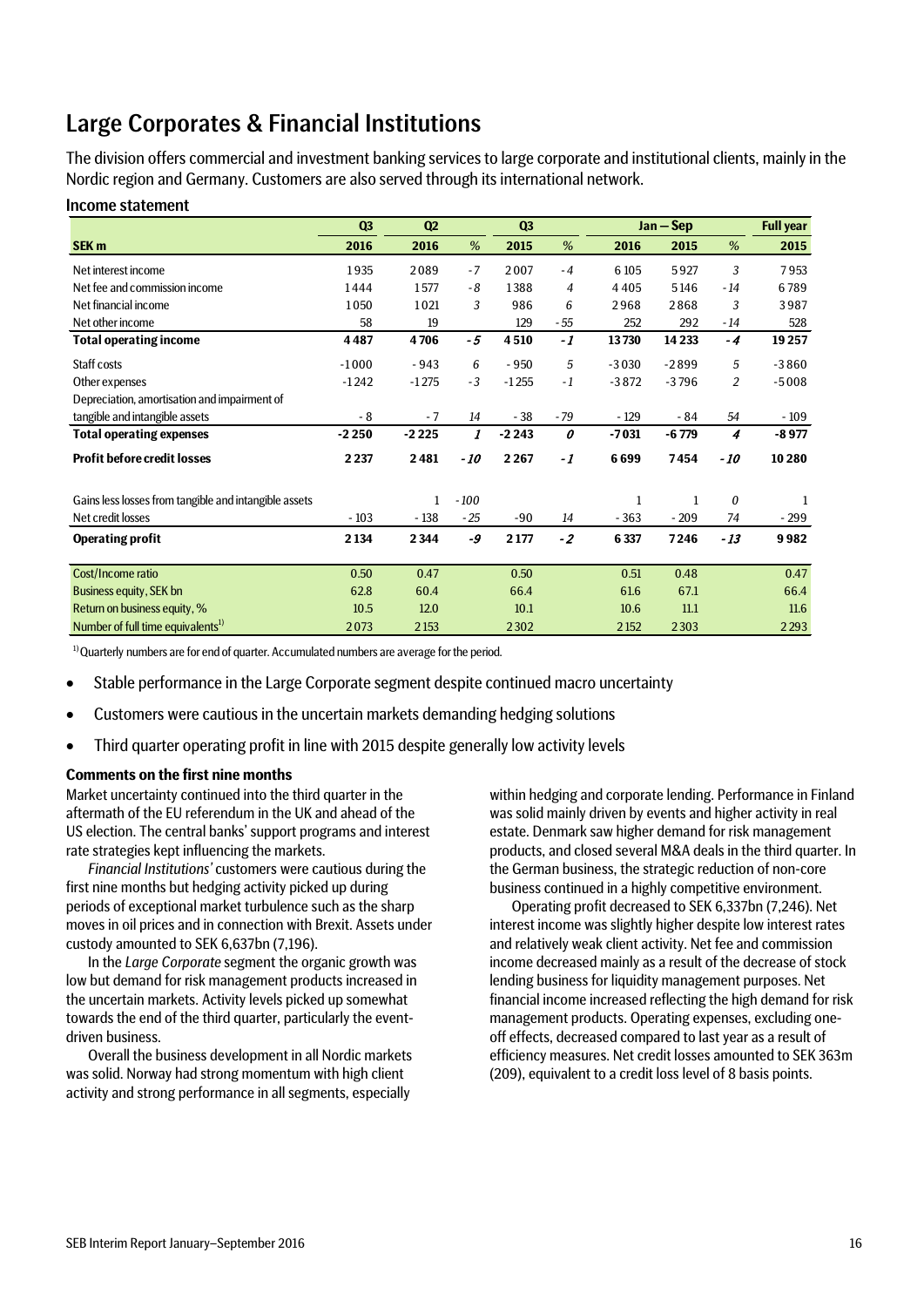# Corporate & Private Customers

The division offers full banking and advisory services to private individuals and small and medium-sized corporate customers in Sweden, as well as card servicesin four Nordic countries. High net-worth individuals are offered leading Nordic private banking services.

## Income statement

|                                                       | Q3      | Q2      |       | Q <sub>3</sub> |                  | $Jan - Sep$ |         |                | <b>Full year</b> |
|-------------------------------------------------------|---------|---------|-------|----------------|------------------|-------------|---------|----------------|------------------|
| SEK <sub>m</sub>                                      | 2016    | 2016    | %     | 2015           | %                | 2016        | 2015    | %              | 2015             |
| Net interest income                                   | 2222    | 2241    | $-1$  | 2 1 2 7        | $\overline{4}$   | 6651        | 6 2 2 6 | 7              | 8 3 5 3          |
| Net fee and commission income                         | 1348    | 1366    | $-1$  | 1401           | $-4$             | 3989        | 4406    | $-9$           | 5800             |
| Net financial income                                  | 95      | 98      | $-3$  | 115            | $-17$            | 283         | 405     | $-30$          | 522              |
| Net other income                                      | 9       | 21      | $-57$ | 7              | 29               | 36          | 49      | $-27$          | 67               |
| <b>Total operating income</b>                         | 3674    | 3726    | -1    | 3650           | $\boldsymbol{I}$ | 10959       | 11086   | $-1$           | 14742            |
| Staff costs                                           | $-817$  | $-828$  | $-1$  | $-812$         | 1                | $-2489$     | $-2553$ | $-3$           | $-3418$          |
| Other expenses                                        | $-892$  | $-924$  | $-3$  | $-817$         | 9                | $-2704$     | $-2531$ | $\overline{7}$ | $-3463$          |
| Depreciation, amortisation and impairment of          |         |         |       |                |                  |             |         |                |                  |
| tangible and intangible assets                        | $-18$   | - 17    | 6     | $-78$          | $-77$            | - 51        | $-115$  | - 56           | $-134$           |
| <b>Total operating expenses</b>                       | $-1727$ | $-1769$ | $-2$  | $-1707$        | 1                | $-5244$     | $-5199$ | 1              | $-7015$          |
| <b>Profit before credit losses</b>                    | 1947    | 1957    | -1    | 1943           | 0                | 5715        | 5887    | $-3$           | 7727             |
| Gains less losses from tangible and intangible assets |         |         |       |                |                  |             |         |                |                  |
| Net credit losses                                     | - 84    | $-110$  | $-24$ | $-141$         | $-40$            | $-313$      | $-368$  | $-15$          | - 459            |
| <b>Operating profit</b>                               | 1863    | 1847    | 1     | 1802           | 3                | 5402        | 5519    | $-2$           | 7268             |
| Cost/Income ratio                                     | 0.47    | 0.47    |       | 0.47           |                  | 0.48        | 0.47    |                | 0.48             |
| Business equity, SEK bn                               | 37.7    | 36.9    |       | 37.9           |                  | 36.9        | 38.1    |                | 38.1             |
| Return on business equity, %                          | 15.2    | 15.4    |       | 14.6           |                  | 15.0        | 14.9    |                | 14.7             |
| Number of full time equivalents <sup>1)</sup>         | 3608    | 3703    |       | 3795           |                  | 3699        | 3805    |                | 3796             |

 $1)$ Quarterly numbers are for end of quarter. Accumulated numbers are average for the period.

- Digital offering to corporate customers was top-ranked by Finansbarometern
- Year-to-date, SEB attracted 7,400 corporate customers, reaching 166,200 in total
- Nine-month operating profit decreased year-on-year while the third quarter result improved somewhat

## **Comments on the first nine months**

The risk aversion among customers prevalent during the year was reduced as equity market volatility levelled off in the third quarter. Subsequently, customer activity picked up and resulted in steady net new inflows of assets under management in the *private segment*. Household mortgages continued to grow and reached SEK 429bn (419), while the number of full-service customers increased to 485,700 (482,200). Private customers continued to increase their digital presence as mobile interactions averaged 15.3 million per month during the first nine months of this year, reaching another all-time high. The launch of SEB Youth App in May has resulted in 11,000 active users.

In the *corporate segment* SEB continued to grow its fullservice customer base, reaching 166,200 (158,800). Corporate lending increased to SEK 220bn (198) as a result of customers' growing willingness to invest. In the annual customer survey, Finansbarometern, the digital offering to

corporate customers was top-ranked among the large Swedish banks in the digital category.

Operating profit for the first nine months decreased to SEK 5,402m (5,519) year-on-year. One of the main drivers was the reduction in net fee and commission income to SEK 3,989m (4,406) due to lower market values as well as lower interchange fees on cards. Net interest income continued to increase to SEK 6,651m (6,226) while operating expenses remained stable at SEK 5,244m (5,199). Credit losses remained at low levels and amounted to SEK 313m which corresponded to a credit loss level of 6 basis points.

The annual EPSI (SKI) survey on bank customer satisfaction was published in October. The main finding was an industry-wide downturn in customer satisfaction. SEB's scores decreased too, however, to a lesser degree than for Swedish peers. In the private segment the score was largely unchanged.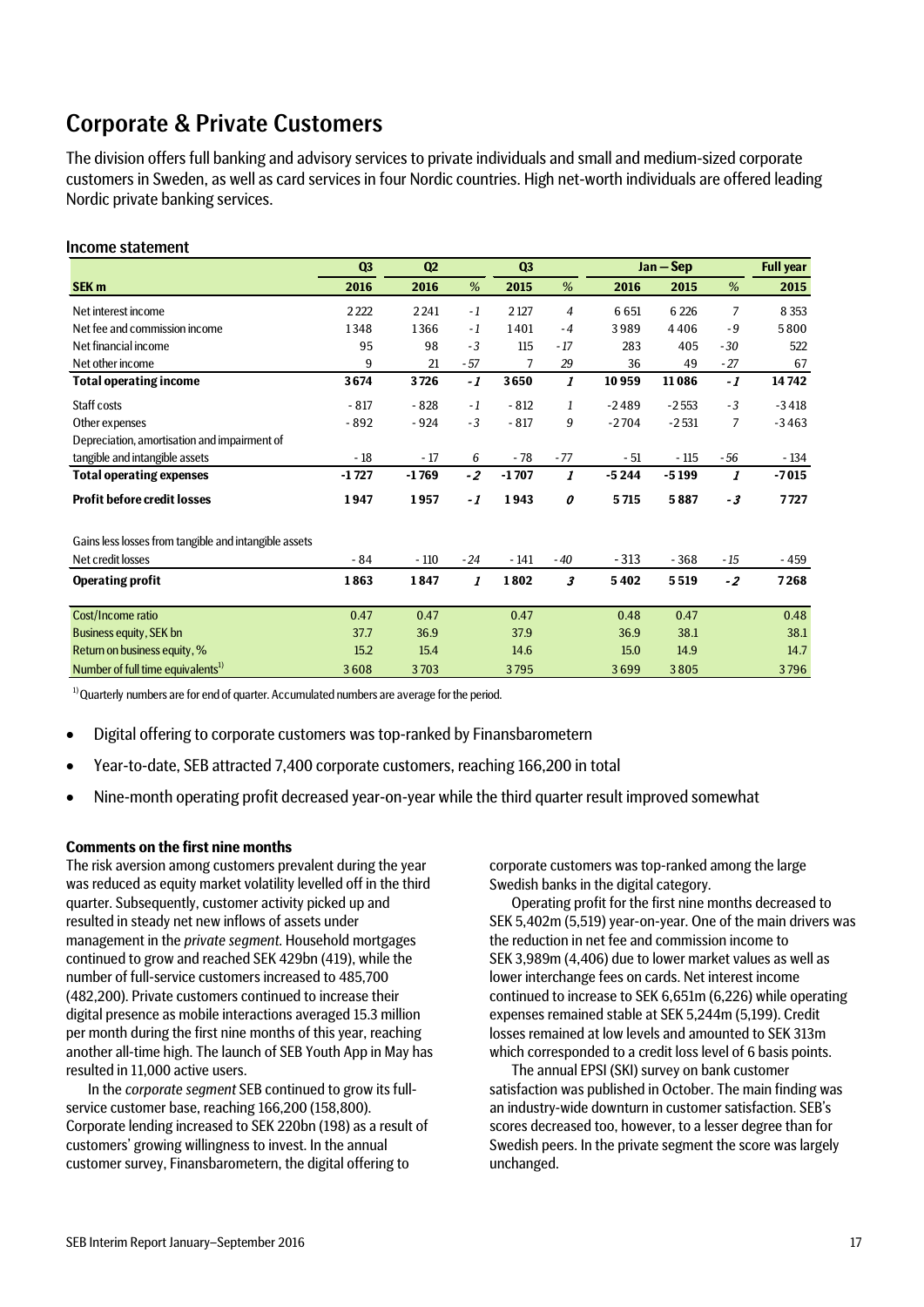# **Baltic**

The division provides full banking and advisory services to private individuals and small and medium-sized corporate customers in Estonia, Latvia and Lithuania. The Baltic real estate holding companies (RHC) are part of the division.

## Income statement (excl. RHC)

|                                                       | Q <sub>3</sub> | Q <sub>2</sub> |                       | Q <sub>3</sub> |       | $Jan - Sep$ |                |       | <b>Full year</b> |
|-------------------------------------------------------|----------------|----------------|-----------------------|----------------|-------|-------------|----------------|-------|------------------|
| SEK <sub>m</sub>                                      | 2016           | 2016           | %                     | 2015           | %     | 2016        | 2015           | %     | 2015             |
| Net interest income                                   | 545            | 508            | 7                     | 517            | 5     | 1562        | 1545           | 1     | 2019             |
| Net fee and commission income                         | 298            | 284            | 5                     | 283            | 5     | 846         | 823            | 3     | 1115             |
| Net financial income                                  | 75             | 51             | 47                    | 47             | 60    | 180         | 186            | $-3$  | 241              |
| Net other income                                      | 3              | $\mathbf{0}$   |                       | 28             | - 89  | 4           | 52             | $-92$ | 59               |
| <b>Total operating income</b>                         | 921            | 843            | 9                     | 875            | 5     | 2592        | 2606           | $-1$  | 3434             |
| Staff costs                                           | $-177$         | $-182$         | $-3$                  | $-179$         | $-1$  | $-537$      | $-531$         | 1     | $-713$           |
| Other expenses                                        | $-237$         | $-231$         | 3                     | $-240$         | $-1$  | $-785$      | $-725$         | 8     | $-959$           |
| Depreciation, amortisation and impairment of          |                |                |                       |                |       |             |                |       |                  |
| tangible and intangible assets                        | $-13$          | $-13$          | 0                     | $-16$          | $-19$ | $-39$       | $-48$          | $-19$ | $-62$            |
| <b>Total operating expenses</b>                       | - 427          | $-426$         | $\boldsymbol{\theta}$ | $-435$         | $-2$  | $-1361$     | $-1304$        | 4     | $-1734$          |
| <b>Profit before credit losses</b>                    | 494            | 417            | 18                    | 440            | 12    | 1231        | 1302           | - 5   | 1700             |
| Gains less losses from tangible and intangible assets | 4              | 2              | 100                   | 1              |       | 8           | $\overline{2}$ |       |                  |
| Net credit losses                                     | $-13$          | 27             |                       | $-57$          |       | $-35$       | $-89$          | - 61  | - 128            |
| <b>Operating profit</b>                               | 485            | 446            | 9                     | 384            | 26    | 1204        | 1215           | - 1   | 1573             |
| Cost/Income ratio                                     | 0.46           | 0.51           |                       | 0.50           |       | 0.53        | 0.50           |       | 0.50             |
| <b>Business equity, SEK bn</b>                        | 7.7            | 7.5            |                       | 7.4            |       | 7.6         | 7.7            |       | 7.5              |
| Return on business equity, %                          | 22.1           | 20.8           |                       | 18.5           |       | 18.6        | 18.8           |       | 18.6             |
| Number of full time equivalents <sup>1)</sup>         | 2520           | 2535           |                       | 2607           |       | 2549        | 2660           |       | 2643             |

 $1)$ Quarterly numbers are for end of quarter. Accumulated numbers are average for the period.

| <b>Baltic Division (incl. RHC)</b>            |      |      |    |      |    |      |      |      |
|-----------------------------------------------|------|------|----|------|----|------|------|------|
| <b>Operating profit</b>                       | 449  | 383  | 17 | 310  | 45 | 1065 | 1018 | 1281 |
| Cost/Income ratio                             | 0.48 | 0.52 |    | 0.51 |    | 0.54 | 0.52 | 0.52 |
| Business equity, SEK bn                       | 8.0  | 7.8  |    | 7.7  |    | 7.9  | 8.1  | 7.9  |
| Return on business equity, %                  | 19.9 | 17.3 |    | 14.2 |    | 15.9 | 15.0 | 14.4 |
| Number of full time equivalents <sup>1)</sup> | 2552 | 2568 |    | 2641 |    | 2582 | 2695 | 2678 |

• Continued lending growth in all three Baltic countries and increased customer activity

- New digital functionality launched
- Operating profit higher in the third quarter

## **Comments on the first nine months**

The GDP development in the Baltic countries continued to be positive, driven by exports, investments and private consumption. In general, corporate customers have been able to mitigate the effects of the Russian sanctions.

Corporate and mortgage loan volumes increased in all Baltic countries from year-end to SEK 117bn (106). In particular there was growth in Lithuania. The deposit volumes increased to SEK 101bn (94).

Lending margins remained relatively stable across the portfolio with slightly higher margins on new private loans. Net interest income was higher than the first nine months 2015 driven by the loan volume and margin increases. The deposit margins prevailing in the Baltic countries were relatively low. The fee and commission income was higher

partly driven by increasing customer activity. Operating profit, excluding a one-off expense in the amount of SEK 68m in the first quarter, was 5 per cent higher year-on-year. Underlying operating expenses were lower. Asset quality was in general good with a credit loss level of 4 points.

Digital initiatives continued. During the third quarter several on-line functions were launched: new account opening for SME customers, debit cards in Estonia, consumer finance in Latvia and Lithuania and chat functionality in Latvia. SEB won awards from Global Finance magazine for Best Corporate/ Institutional Digital Banks in Estonia and Lithuania and for Best Consumer Digital Bank in all three countries.

The real estate holding companies held assets at a total book value of SEK 1,149m (1,739).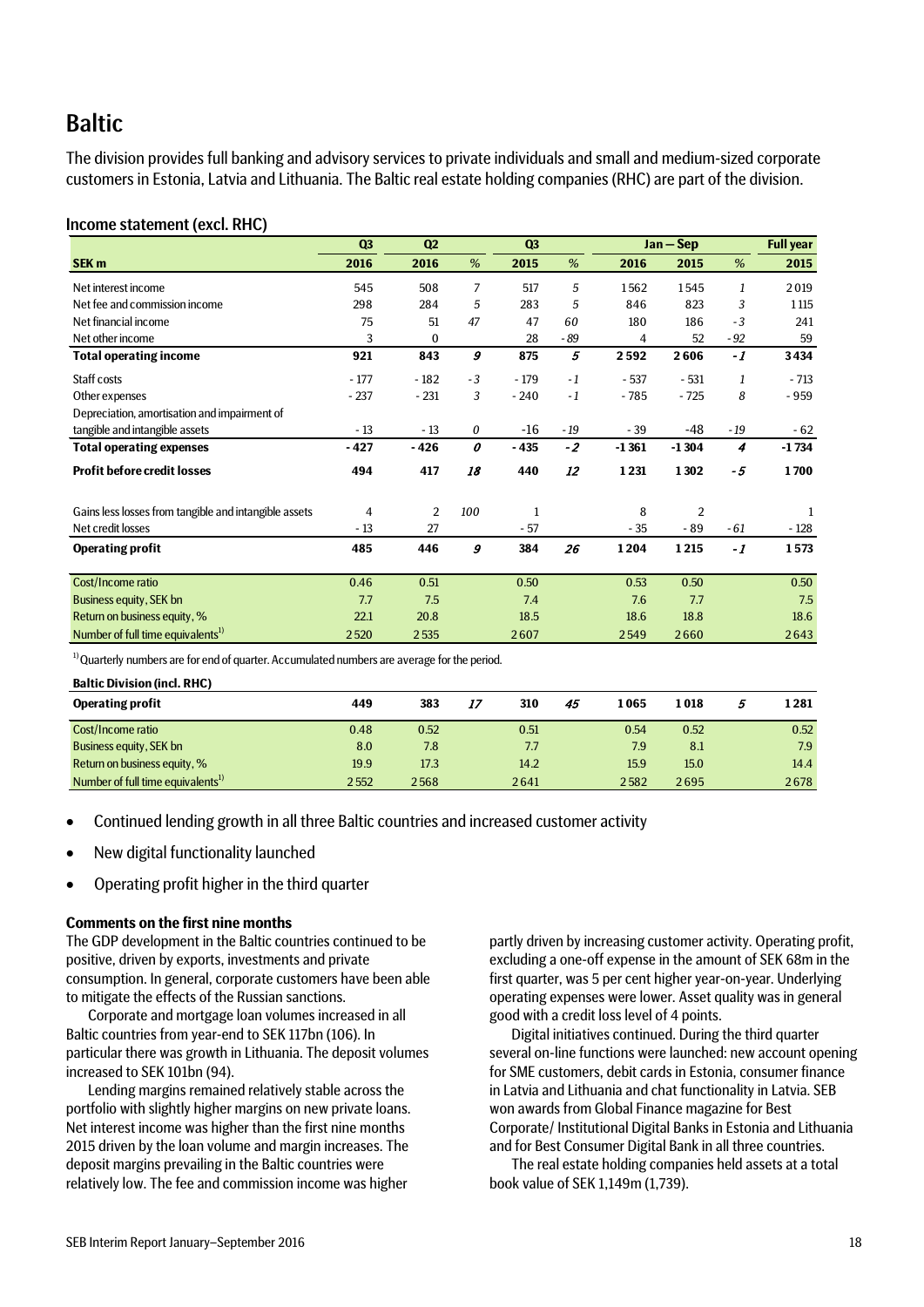# Life & Investment Management

The division offers life insurance and asset management solutionsto private as well as corporate and institutional clients mainly in the Nordic and Baltic countries.

## Income statement

|                                                                            | Q3     | Q2<br>Q <sub>3</sub> |       |            | $Jan - Sep$ | <b>Full year</b> |            |       |            |
|----------------------------------------------------------------------------|--------|----------------------|-------|------------|-------------|------------------|------------|-------|------------|
| <b>SEK m</b>                                                               | 2016   | 2016                 | $\%$  | $2015^{1}$ | $\%$        | 2016             | $2015^{1}$ | %     | $2015^{1}$ |
| Net interest income                                                        | $-14$  | $-15$                | $-7$  | $-11$      | 27          | $-43$            | $-31$      | 39    | $-43$      |
| Net fee and commission income                                              | 982    | 931                  | 5     | 1042       | $-6$        | 2830             | 3542       | $-20$ | 4600       |
| Net financial income                                                       | 441    | 472                  | $-7$  | 218        | 102         | 1280             | 890        | 44    | 1339       |
| Net other income                                                           | 11     | 36                   | $-69$ | 13         | $-15$       | 65               | 62         | 5     | 85         |
| <b>Total operating income</b>                                              | 1420   | 1424                 | 0     | 1262       | 13          | 4 1 3 2          | 4463       | $-7$  | 5981       |
| Staff costs                                                                | $-367$ | $-404$               | $-9$  | $-423$     | $-13$       | $-1145$          | $-1297$    | $-12$ | $-1669$    |
| Other expenses                                                             | $-251$ | $-258$               | $-3$  | $-275$     | $-9$        | $-741$           | $-826$     | $-10$ | $-1144$    |
| Depreciation, amortisation and impairment of                               |        |                      |       |            |             |                  |            |       |            |
| tangible and intangible assets                                             | $-11$  | $-11$                | 0     | $-14$      | $-21$       | $-35$            | $-45$      | $-22$ | - 58       |
| <b>Total operating expenses</b>                                            | $-629$ | $-673$               | $-7$  | $-712$     | $-12$       | $-1921$          | $-2168$    | - 11  | $-2871$    |
| <b>Profit before credit losses</b>                                         | 791    | 751                  | 5     | 550        | 44          | 2 2 1 1          | 2295       | $-4$  | 3110       |
| Gains less losses from tangible and intangible assets<br>Net credit losses |        |                      |       |            |             |                  |            |       |            |
| <b>Operating profit</b>                                                    | 791    | 751                  | 5     | 550        | 44          | 2 2 1 1          | 2295       | $-4$  | 3110       |
| Cost/Income ratio                                                          | 0.44   | 0.47                 |       | 0.56       |             | 0.46             | 0.49       |       | 0.48       |
| <b>Business equity, SEK bn</b>                                             | 11.7   | 11.6                 |       | 8.7        |             | 11.6             | 8.7        |       | 8.7        |
| Return on business equity, %                                               | 23.3   | 22.4                 |       | 21.4       |             | 21.9             | 29.8       |       | 30.3       |
| Number of full time equivalents <sup>2)</sup>                              | 1465   | 1470                 |       | 1454       |             | 1463             | 1588       |       | 1554       |

 $2)$ Quarterly numbers are for end of quarter. Accumulated numbers are average for the period. <sup>1)</sup> Comparative numbers include SEB Asset Management AG which was divested in August 2015. No business equity allocated to Investment Management in 2015.

- SEB's traditional life insurance now an option in the Swedish collective agreement market
- Intensified sustainability focus through strengthened owner dialogues
- Improved result in the third quarter

### **Comments on the first nine months**

The digital advisory tool for the Swedish life insurance business – Trygghetsplaneraren – was developed further. Customers are now able to set individual goals for pension and life insurance coverage. This enables an initiated discussion between the advisor and the customer based on individual needs and the current life situation.

SEB became one of the traditional life insurance providers to a major collective agreement (SAF-LO). SEB's market share in the total Swedish life insurance market increased to 9.4 per cent (measured as weighted volume of new sales for the 12 month period ending June 2016) and the market position improved from number five to number four. SEB's investment result was among the highest in the Swedish traditional life insurance market.

The fierce competition in the Danish pension market continued. The long-term investment strategy was successful and provided top three returns for SEB Pension's customers.

SEB maintained a leading position in Morningstar's longterm performance valuation of the largest fund providers in Sweden. The intensified effort to integrate sustainability into the investment processes is materialising. SEB implemented a stricter policy on carbon emissions and signed an agreement with Hermes EOS, a leader in corporate dialogues, to strengthen owner dialogues outside the Nordic region.

The operating profit decreased during the first nine months compared to last year primarily due to lower base commissions and performance fee income. However, the fee and commission income increased during the third quarter due to increasing asset values. In the life business, total premium income from both new and existing life insurance policies decreased by 1 per cent compared to last year. Weighted sales decreased by 4 per cent compared to last year to SEK 40bn.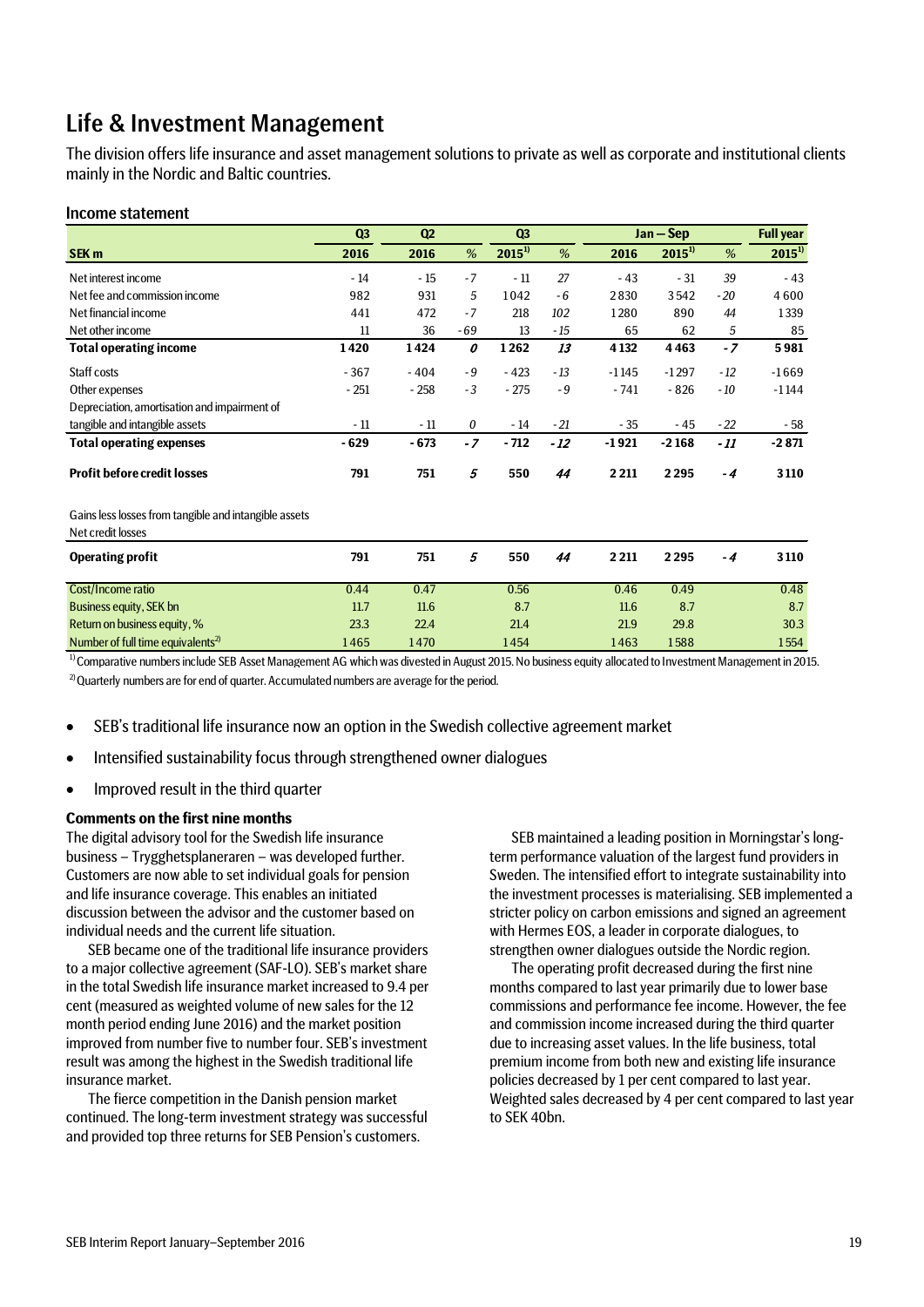# The SEB Group

## Net interest income – SEB Group

|                     | Q3      | Q <sub>2</sub> |     | Q <sub>3</sub> |     | Jan-Sep  |          |      | <b>Full vear</b> |
|---------------------|---------|----------------|-----|----------------|-----|----------|----------|------|------------------|
| <b>SEK m</b>        | 2016    | 2016           | %   | 2015           | %   | 2016     | 2015     | %    | 2015             |
| Interest income     | 8701    | 8752           | - 1 | 9083           | - 4 | 26342    | 28684    | - 8  | 37726            |
| Interest expense    | $-4044$ | $-4105$        | - 1 | -4400          | - 8 | $-12402$ | $-14423$ | - 14 | -18 788          |
| Net interest income | 4657    | 4647           |     | 4683           | - 1 | 13940    | 14 2 61  | $-2$ | 18938            |

## Net fee and commission income – SEB Group

|                                           | Q <sub>3</sub> | Q <sub>2</sub> |       | Q <sub>3</sub> |                | Jan-Sep | <b>Full year</b> |       |         |
|-------------------------------------------|----------------|----------------|-------|----------------|----------------|---------|------------------|-------|---------|
| <b>SEK m</b>                              | 2016           | 2016           | %     | 2015           | %              | 2016    | 2015             | %     | 2015    |
| Issue of securities and advisory          | 208            | 211            | - 1   | 188            | 11             | 569     | 576              | - 1   | 834     |
| Secondary market and derivatives          | 415            | 612            | $-32$ | 437            | - 5            | 1476    | 2900             | - 49  | 3350    |
| Custody and mutual funds                  | 1811           | 1759           | 3     | 1959           | - 8            | 5314    | 6477             | - 18  | 8507    |
| Payments, cards, lending, deposits,       |                |                |       |                |                |         |                  |       |         |
| guarantees and other                      | 2581           | 2741           | - 6   | 2350           | 10             | 7879    | 7365             | 7     | 9963    |
| Whereof payments and card fees            | 1310           | 1290           | 2     | 1396           | $-6$           | 3847    | 4135             | $-7$  | 5521    |
| <b>Whereof lending</b>                    | 563            | 666            | $-15$ | 500            | 13             | 1804    | 1797             | 0     | 2445    |
| Life insurance commissions                | 418            | 395            | 6     | 416            | 0              | 1215    | 1248             | $-3$  | 1686    |
| Fee and commission income                 | 5433           | 5718           | -5    | 5350           | $\overline{z}$ | 16453   | 18566            | - 11  | 24340   |
| Fee and commission expense                | $-1385$        | $-1644$        | - 16  | $-1264$        | <i>10</i>      | -4434   | $-4616$          | $-4$  | $-5995$ |
| Net fee and commission income             | 4048           | 4074           | -1    | 4086           | -1             | 12019   | 13950            | - 14  | 18345   |
| <b>Whereof Net securities commissions</b> | 1742           | 1609           | 8     | 2052           | $-15$          | 5035    | 7382             | $-32$ | 9459    |
| Whereof Net payments and card fees        | 821            | 839            | $-2$  | 861            | $-5$           | 2416    | 2585             | $-7$  | 3435    |
| Whereof Net life insurance commissions    | 268            | 250            | 7     | 258            | 4              | 763     | 873              | $-13$ | 1 1 5 4 |

## Net financial income – SEB Group

|                                                          | Q <sub>3</sub> | Q <sub>2</sub> |     | Q <sub>3</sub> |        | Jan-Sep |        |        | <b>Full year</b> |
|----------------------------------------------------------|----------------|----------------|-----|----------------|--------|---------|--------|--------|------------------|
| <b>SEK m</b>                                             | 2016           | 2016           | %   | 2015           | %      | 2016    | 2015   | %      | 2015             |
| Equity instruments and related derivatives <sup>1)</sup> | 669            | 276            | 142 | $-1069$        | $-163$ | 717     | $-818$ |        | $-141$           |
| Debt securities and related derivatives                  | $-176$         | 112            |     | 1075           | $-116$ | 296     | 944    | -69    | 266              |
| Currency and related derivatives                         | 892            | 896            | 0   | 902            | - 1    | 2585    | 2717   | -5     | 3831             |
| Other life insurance income, net                         | 512            | 489            | 5   | 224            | 129    | 1370    | 906    | 51     | 1360             |
| Other                                                    | 18             | - 55           |     | 20             | - 10   | 50      | 106    | $-53$  | 162              |
| Net financial income                                     | 1915           | 1718           | 11  | 1152           | 66     | 5018    | 3855   | 30     | 5478             |
| Whereof unrealized valuation changes from                |                |                |     |                |        |         |        |        |                  |
| counterparty risk and own credit standing in             |                |                |     |                |        |         |        |        |                  |
| derivatives and own issued securities.                   | -84            | -205           | -59 | 6              |        | - 442   | 482    | $-192$ | 603              |

The result within Net financial income is presented on different rows based on type of underlying financial instrument.

For the third quarter the effect from structured products offered to the public was approximately SEK 510m (Q2 2016: 70, Q3 2015: -90) in Equity related derivatives and a corresponding effect in Debt securities and related derivatives SEK -885m (Q2 2016: 165, Q3 2015: 130) and Credit related derivatives SEK 495m (Q2 2016: -160, Q3 2015: -80).

1) During the second quarter 2015 a negative one-off item of SEK 820m is included within Equity instruments and related derivatives in accordance with the Swiss Supreme Court's decision as disclosed in SEB's press release dated 5 May 2015.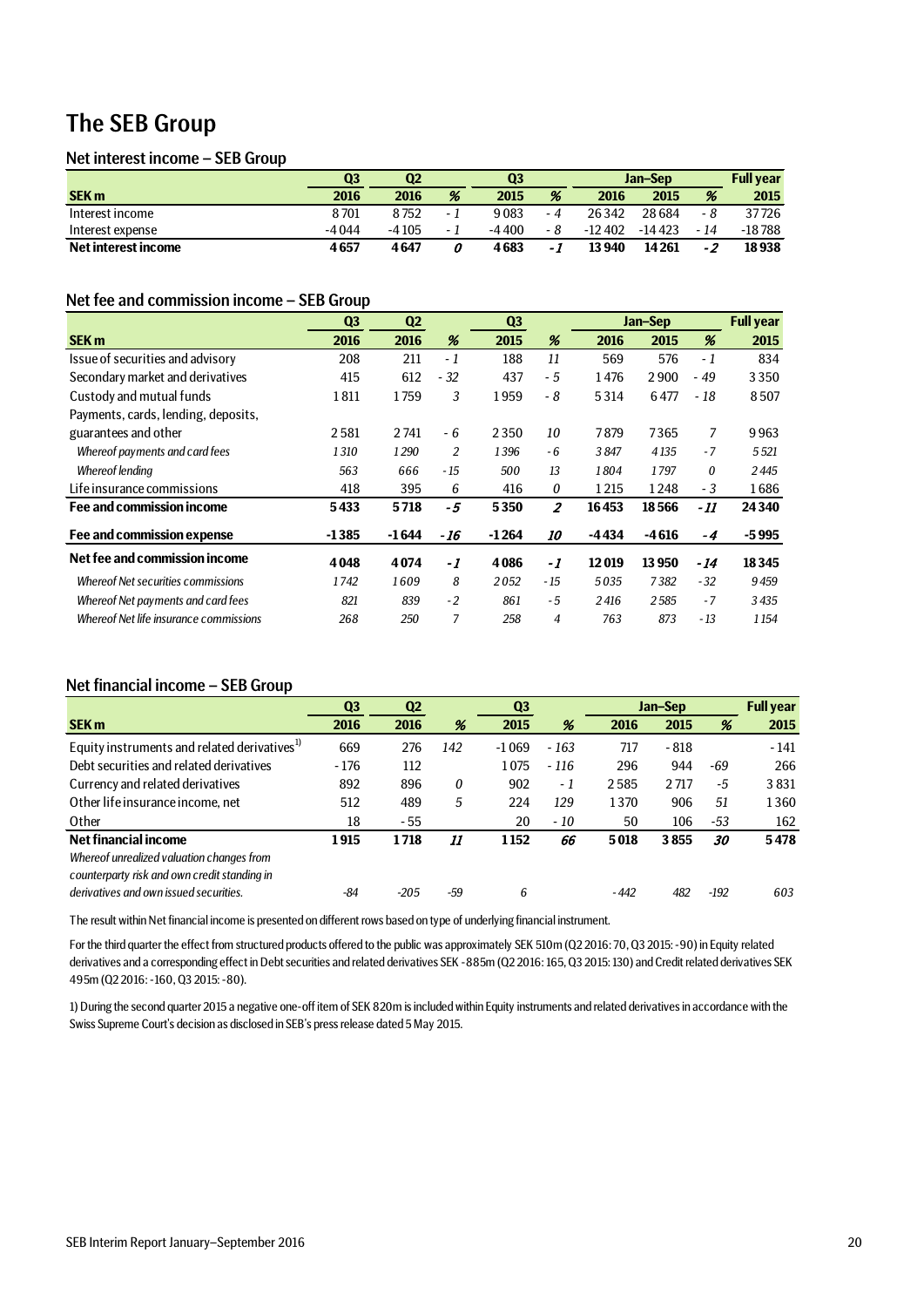## Net credit losses – SEB Group

|                                                    | Q <sub>3</sub> | Q2     |       | Q <sub>3</sub> |       |        | Jan-Sep | <b>Full year</b> |         |
|----------------------------------------------------|----------------|--------|-------|----------------|-------|--------|---------|------------------|---------|
| <b>SEK m</b>                                       | 2016           | 2016   | %     | 2015           | %     | 2016   | 2015    | %                | 2015    |
| Provisions:                                        |                |        |       |                |       |        |         |                  |         |
| Net collective provisions for individually         |                |        |       |                |       |        |         |                  |         |
| assessed loans                                     | $-196$         | $-180$ | 9     | 62             |       | $-263$ | 16      |                  | 74      |
| Net collective provisions for portfolio            |                |        |       |                |       |        |         |                  |         |
| assessed loans                                     | 45             | 76     | $-41$ | 54             | $-17$ | 152    | 199     | $-24$            | 362     |
| Specific provisions                                | - 71           | - 51   | 39    | $-229$         | -69   | - 565  | - 836   | $-32$            | $-1058$ |
| Reversal of specific provisions no longer required | 72             | 67     | 7     | 58             | 24    | 264    | 448     | $-41$            | 507     |
| Net provisions for contingent liabilities          | 59             |        |       | 32             | 84    | 41     | 27      | 52               | 3       |
| <b>Net provisions</b>                              | $-91$          | - 88   | 3     | $-23$          |       | $-371$ | - 146   | 154              | $-112$  |
|                                                    |                |        |       |                |       |        |         |                  |         |
| Write-offs:                                        |                |        |       |                |       |        |         |                  |         |
| Total write-offs                                   | $-370$         | $-262$ | 41    | $-699$         | -47   | - 878  | $-1692$ | -48              | $-2256$ |
| Reversal of specific provisions utilized           |                |        |       |                |       |        |         |                  |         |
| for write-offs                                     | 186            | 92     | 102   | 430            | -57   | 378    | 1054    | -64              | 1301    |
| Write-offs not previously provided for             | $-184$         | $-170$ | 8     | $-269$         | $-32$ | $-500$ | $-638$  | $-22$            | $-955$  |
| Recovered from previous write-offs                 | 78             | 37     | 111   | 36             | 117   | 162    | 120     | 35               | 184     |
| <b>Net write-offs</b>                              | $-106$         | $-133$ | $-20$ | $-233$         | $-55$ | $-338$ | $-518$  | $-35$            | $-771$  |
| <b>Net credit losses</b>                           | $-197$         | $-221$ | $-11$ | $-256$         | $-23$ | - 709  | - 664   | $\overline{z}$   | $-883$  |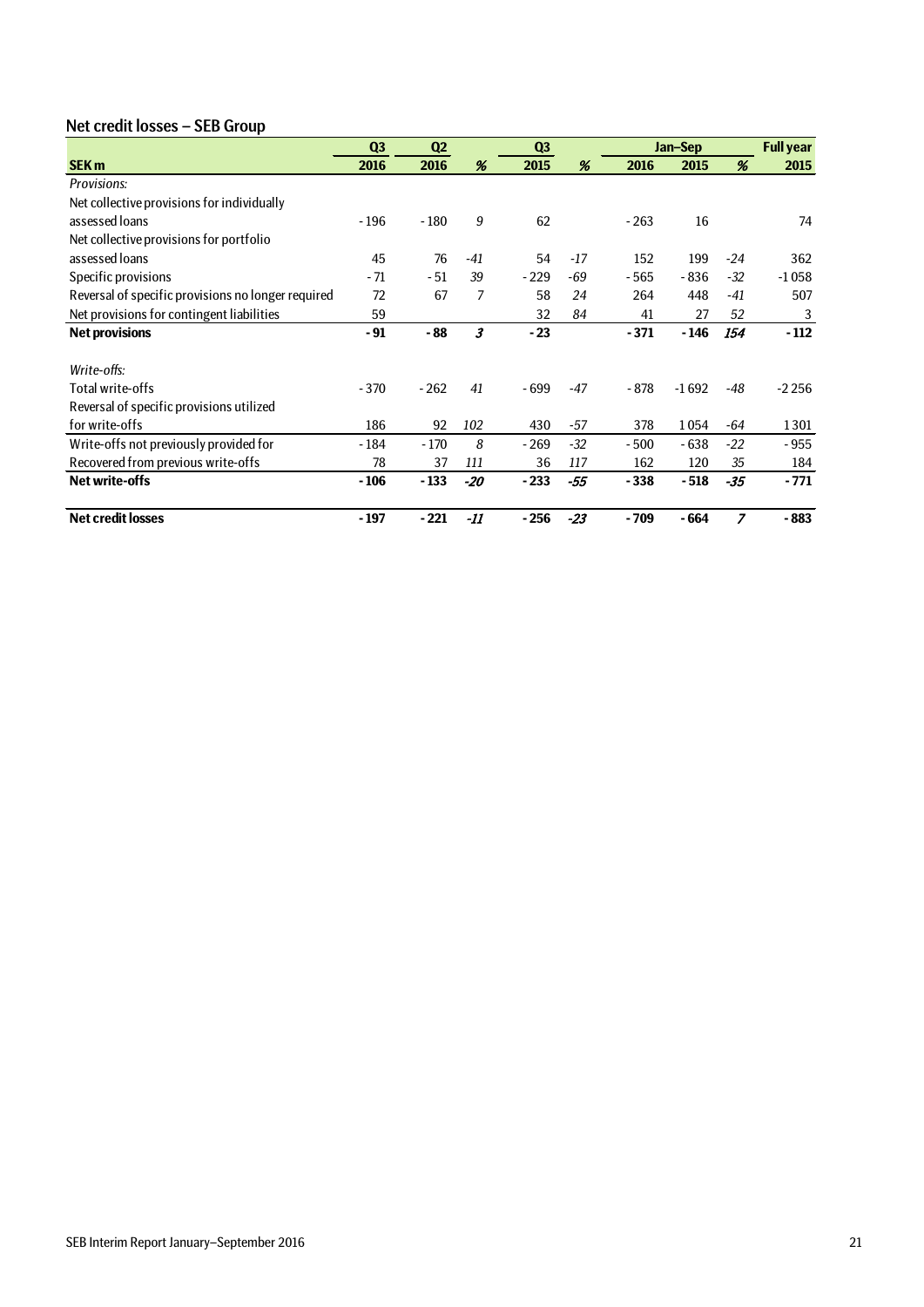## Statement of changes in equity – SEB Group

|                                                                                                                               |              |                          |                                     | Other reserves <sup>1)</sup> |                                  |                     |                                         |                  |                                  |
|-------------------------------------------------------------------------------------------------------------------------------|--------------|--------------------------|-------------------------------------|------------------------------|----------------------------------|---------------------|-----------------------------------------|------------------|----------------------------------|
|                                                                                                                               | <b>Share</b> | <b>Retained</b>          | Available-<br>for-sale<br>financial | <b>Cash flow</b>             | <b>Translation</b><br>of foreign | benefit             | <b>Defined Total Share-</b><br>holders' | <b>Minority</b>  | <b>Total</b>                     |
| SEK <sub>m</sub>                                                                                                              | capital      | earnings                 | assets                              | hedges                       | operations                       | plans               | equity                                  | <b>interests</b> | <b>Equity</b>                    |
|                                                                                                                               |              |                          |                                     |                              |                                  |                     |                                         |                  |                                  |
| Jan-Sep 2016                                                                                                                  |              |                          |                                     |                              |                                  |                     |                                         |                  |                                  |
| Opening balance                                                                                                               | 21942        | 114 471                  | 648                                 | 3 2 1 0                      | $-1943$                          | 4470                | 142798                                  |                  | 142798                           |
| Change in valuation of insurance contracts <sup>2)</sup>                                                                      |              | $-440$                   |                                     |                              |                                  |                     | -440                                    |                  | -440                             |
| <b>Adjusted opening balance</b>                                                                                               | 21942        | 114031                   | 648                                 | 3210                         | $-1943$                          | 4470                | 142358                                  |                  | 142358                           |
| Net profit                                                                                                                    |              | 6374                     |                                     |                              |                                  |                     | 6374                                    |                  | 6374                             |
| Other comprehensive income (net of tax)                                                                                       |              |                          | 1081                                | $-338$                       | 844                              | $-3758$             | $-2171$                                 |                  | $-2171$                          |
| <b>Total comprehensive income</b>                                                                                             |              | 6374                     | 1081                                | $-338$                       | 844                              | $-3758$             | 4203                                    |                  | 4203                             |
| Dividend to shareholders                                                                                                      |              | $-11504$                 |                                     |                              |                                  |                     | $-11504$                                |                  | -11504                           |
| Equity-based programmes <sup>3)</sup>                                                                                         |              | 267                      |                                     |                              |                                  |                     | 267                                     |                  | 267                              |
| Change in holdings of own shares                                                                                              |              | 154                      |                                     |                              |                                  |                     | 154                                     |                  | 154                              |
| <b>Closing balance</b>                                                                                                        | 21942        | 109322                   | 1729                                | 2872                         | $-1099$                          | 712                 | 135478                                  |                  | 135478                           |
| Jan-Dec 2015<br>Opening balance<br>Net profit<br>Other comprehensive income (net of tax)<br><b>Total comprehensive income</b> | 21942        | 108435<br>16581<br>16581 | 1367<br>$-719$<br>$-719$            | 3877<br>$-667$<br>$-667$     | $-1370$<br>$-573$<br>$-573$      | 292<br>4178<br>4178 | 134543<br>16581<br>2219<br>18800        | 33               | 134576<br>16581<br>2219<br>18800 |
| Dissolvement of minority interest                                                                                             |              |                          |                                     |                              |                                  |                     |                                         | $-33$            | $-33$                            |
| Dividend to shareholders                                                                                                      |              | $-10400$                 |                                     |                              |                                  |                     | $-10400$                                |                  | $-10400$                         |
| Equity-based programmes <sup>3)</sup>                                                                                         |              | $-164$                   |                                     |                              |                                  |                     | $-164$                                  |                  | $-164$                           |
| Change in holdings of own shares                                                                                              |              | 19                       |                                     |                              |                                  |                     | 19                                      |                  | 19                               |
| <b>Closing balance</b>                                                                                                        | 21942        | 114 471                  | 648                                 | 3210                         | $-1943$                          | 4470                | 142798                                  |                  | 142798                           |
| Jan-Sep 2015                                                                                                                  |              |                          |                                     |                              |                                  |                     |                                         |                  |                                  |
| Opening balance                                                                                                               | 21942        | 108435                   | 1367                                | 3877                         | $-1370$                          | 292                 | 134543                                  | 33               | 134576                           |
| Net profit                                                                                                                    |              | 11980                    |                                     |                              |                                  |                     | 11980                                   |                  | 11980                            |
| Other comprehensive income (net of tax)                                                                                       |              |                          | $-332$                              | $-105$                       | $-103$                           | 1442                | 902                                     |                  | 902                              |
| <b>Total comprehensive income</b>                                                                                             |              | 11980                    | $-332$                              | $-105$                       | $-103$                           | 1442                | 12882                                   |                  | 12882                            |
| Dissolvement of minority interest                                                                                             |              |                          |                                     |                              |                                  |                     |                                         | $-33$            | $-33$                            |
| Dividend to shareholders                                                                                                      |              | $-10400$                 |                                     |                              |                                  |                     | $-10400$                                |                  | $-10400$                         |
| Equity-based programmes <sup>3)</sup>                                                                                         |              | $-298$                   |                                     |                              |                                  |                     | -298                                    |                  | $-298$                           |
| Change in holdings of own shares                                                                                              |              | $-265$                   |                                     |                              |                                  |                     | $-265$                                  |                  | $-265$                           |
| <b>Closing balance</b>                                                                                                        | 21942        | 109452                   | 1035                                | 3772                         | $-1473$                          | 1734                | 136462                                  |                  | 136462                           |

1) Amounts under Other reserves may be reclassified in the future to the income statement under certain circumstances, e.g. if they are related to the sale of Available for sale financial assets, dissolved Cash flow hedges or Translation of foreign operations when SEB ceases to consolidate a foreign operation. Amounts related to Defined benefit plans will not be reclassified to the income statement.

2) The valuation methodology of insurance contracts in Denmark has migrated towards the Solvency II principles and the effect on Group as of 1<sup>st</sup> of January 2016 is SEK -440m. 3) Number of shares owned by SEB:

|                                                | Jan-Sep | Jan-Dec | Jan-Sep |
|------------------------------------------------|---------|---------|---------|
| Number of shares owned by SEB, million         | 2016    | 2015    | 2015    |
| Opening balance                                | 0.9     | 5.5     | 5.5     |
| Repurchased shares for equity-based programmes | 29.8    | 3.4     | 3.3     |
| Sold/distributed shares                        | $-4.4$  | $-8.0$  | $-7.1$  |
| <b>Closing balance</b>                         | 26.3    | 0.9     | 1.7     |
|                                                |         |         |         |

Market value of shares owned by SEB, SEK m 2 263 76 150

In accordance with the decision by the Annual General Meeting, SEB holds own shares of Class A for the long-term equity-based programmes. The transactions may take place at one or several occasions during the year. The acquisition cost for the purchase of own shares is deducted from shareholders' equity. The item includes changes in nominal amounts of equity swaps used for hedging of equity-based programmes.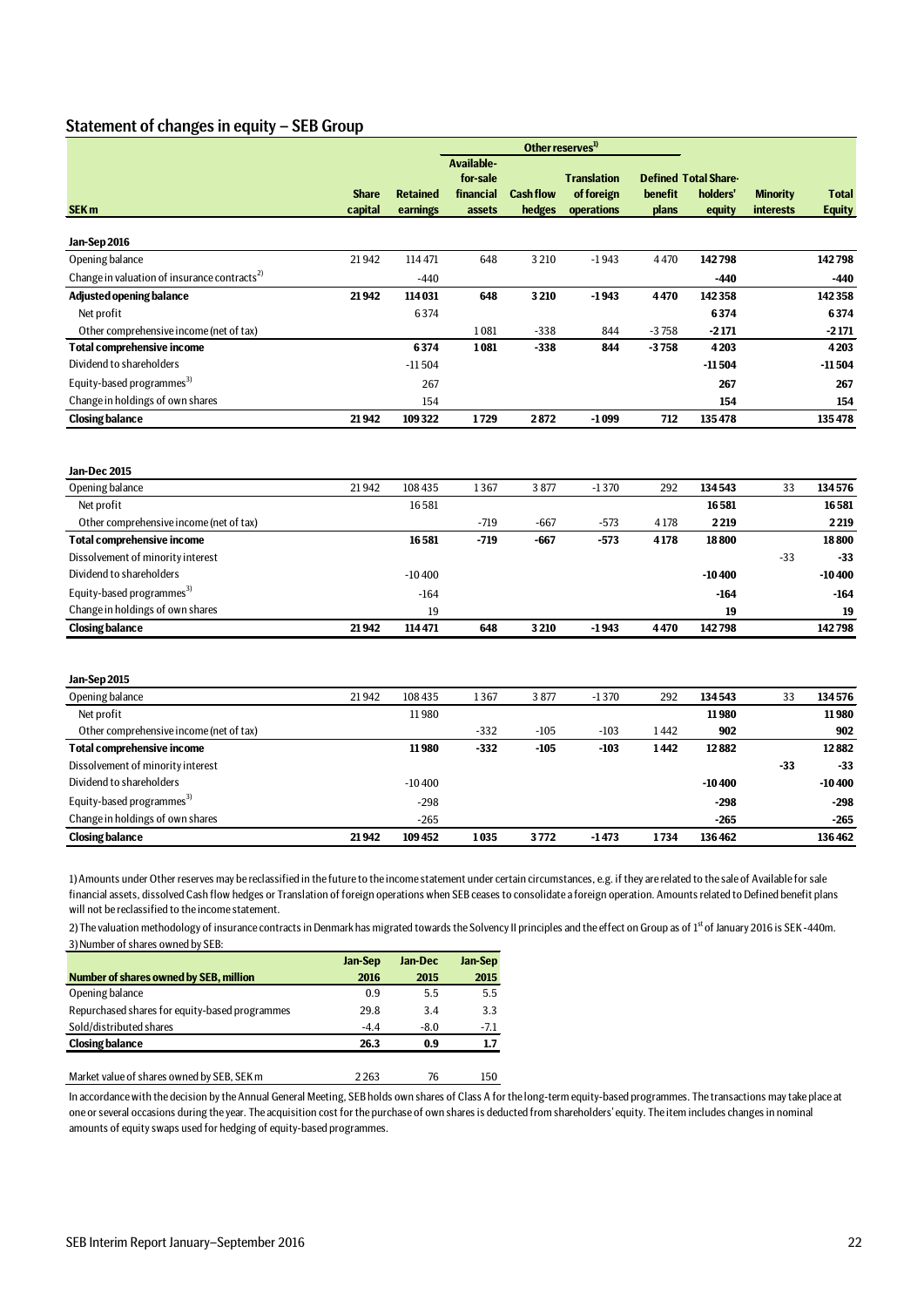## Cash flow statement – SEB Group

|                                                              | Jan-Sep  |         |     | <b>Full year</b> |
|--------------------------------------------------------------|----------|---------|-----|------------------|
| <b>SEK m</b>                                                 | 2016     | 2015    | %   | 2015             |
| Cash flow from operating activities                          | 173 152  | 116302  | 49  | 21 002           |
| Cash flow from investment activities                         | 858      | 848     |     | 903              |
| Cash flow from financing activities                          | $-10105$ | $-7295$ | 39  | $-19102$         |
| Net increase in cash and cash equivalents                    | 163 905  | 109855  | 49  | 2803             |
| Cash and cash equivalents at the beginning of year           | 110770   | 105848  | 5   | 105848           |
| Exchange rate differences on cash and cash equivalents       | 4268     | 3499    | 22  | 2 1 1 9          |
| Net increase in cash and cash equivalents                    | 163 905  | 109855  | 49  | 2803             |
| Cash and cash equivalents at the end of period <sup>1)</sup> | 278943   | 219 202 | -27 | 110770           |

1) Cash and cash equivalents at the end of period is defined as Cash and cash balances with central banks and Loans to other credit institutions payable on demand.

## Financial assets and liabilities – SEB Group

|                                                   | 30 Sep 2016     |                   | 31 Dec 2015     |                   | 30 Sep 2015     |                   |  |
|---------------------------------------------------|-----------------|-------------------|-----------------|-------------------|-----------------|-------------------|--|
|                                                   | <b>Carrying</b> |                   | <b>Carrying</b> |                   | <b>Carrying</b> |                   |  |
| <b>SEK m</b>                                      | amount          | <b>Fair value</b> | amount          | <b>Fair value</b> |                 | amount Fair value |  |
| Loans                                             | 1878923         | 1896178           | 1522503         | 1529152           | 1682534         | 1693798           |  |
| Equity instruments                                | 78370           | 78370             | 98 207          | 98 207            | 118823          | 118823            |  |
| Debt instruments                                  | 276928          | 277121            | 299 943         | 300106            | 331788          | 331929            |  |
| Derivative instruments                            | 226 566         | 226566            | 215 551         | 215 551           | 250799          | 250799            |  |
| Financial assets-policyholders bearing the risk   | 287731          | 287731            | 271 613         | 271613            | 264879          | 264879            |  |
| Other                                             | 60181           | 60181             | 37666           | 37666             | 41747           | 41747             |  |
| <b>Financial assets</b>                           | 2808699         | 2826147           | 2445483         | 2452295           | 2690570         | 2701975           |  |
|                                                   |                 |                   |                 |                   |                 |                   |  |
| Deposits                                          | 1194485         | 1197260           | 957599          | 957895            | 1087510         | 1088705           |  |
| Equity instruments                                | 13465           | 13465             | 12927           | 12927             | 12078           | 12078             |  |
| Debt instruments                                  | 811023          | 829995            | 725950          | 745370            | 808 415         | 822183            |  |
| Derivative instruments                            | 186971          | 186971            | 190039          | 190039            | 215788          | 215788            |  |
| Liabilities to policyholders-investment contracts | 288642          | 288642            | 271995          | 271995            | 265733          | 265733            |  |
| Other                                             | 81237           | 81237             | 59619           | 59619             | 80 40 2         | 80523             |  |
| <b>Financial liabilities</b>                      | 2575823         | 2597570           | 2218129         | 2237845           | 2469926         | 2485010           |  |

SEB has aggregated its financial instruments by class taking into account the characteristics of the instruments. The fair value of each class of financial assets and liabilities are compared with its carrying amount. A description of the characteristics of the classes can be found in note 39 in the Annual Report 2015.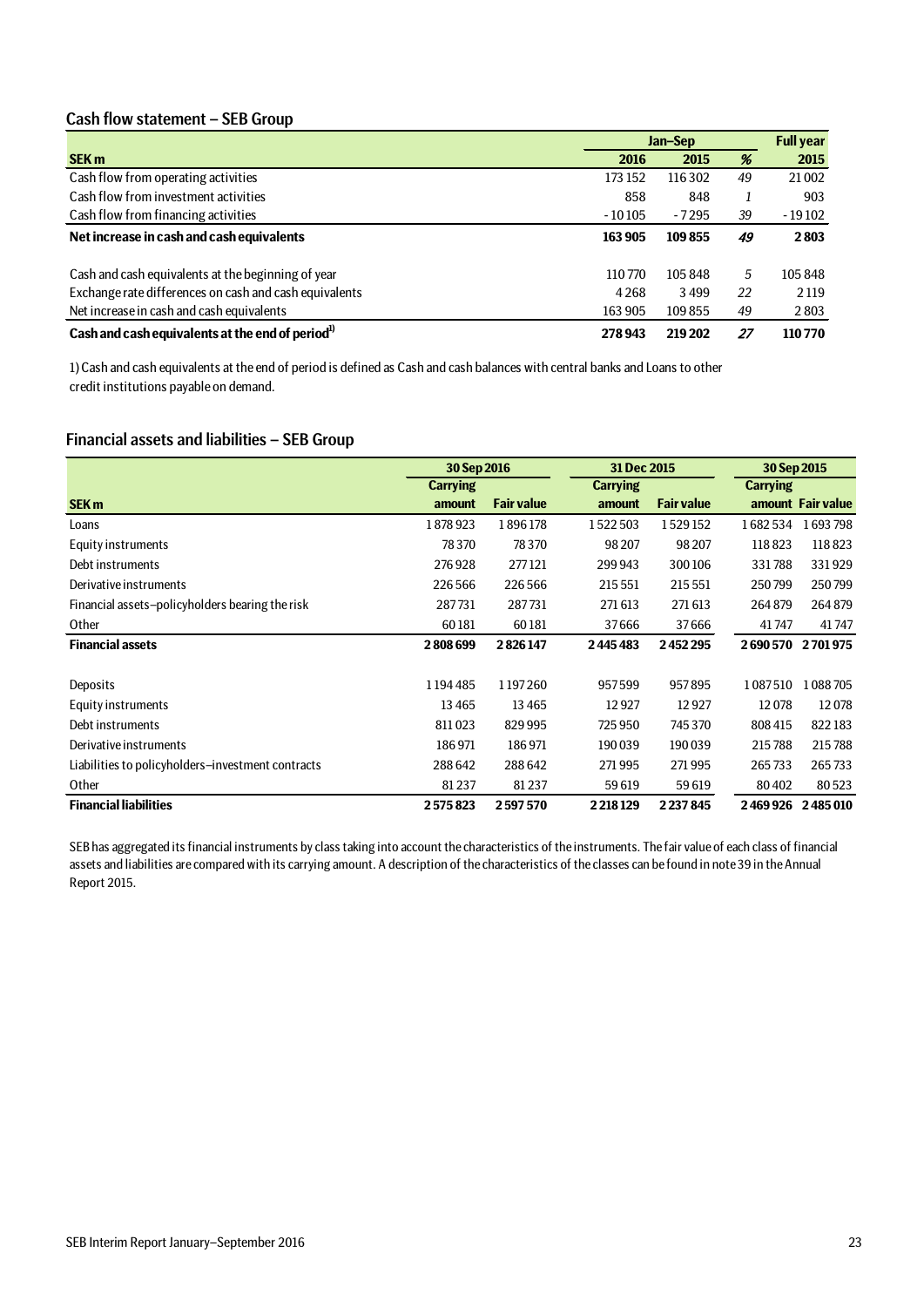## Assets and liabilities measured at fair value – SEB Group

| SEK <sub>m</sub>                                    | 30 Sep 2016          |                |            | 31 Dec 2015  |                               |            |            |              |
|-----------------------------------------------------|----------------------|----------------|------------|--------------|-------------------------------|------------|------------|--------------|
|                                                     |                      | Valuation      | Valuation  |              |                               |            | Valuation  |              |
|                                                     |                      | technique      | technique  |              |                               | Valuation  | technique  |              |
|                                                     | <b>Quoted prices</b> | using          | using non- |              | Quoted prices technique using |            | using non- |              |
|                                                     | in active            | observable     | observable |              | in active                     | observable | observable |              |
|                                                     | markets              | inputs         | inputs     |              | markets                       | inputs     | inputs     |              |
| <b>Assets</b>                                       | (Level 1)            | (Level 2)      | (Level 3)  | <b>Total</b> | (Level 1)                     | (Level 2)  | (Level 3)  | <b>Total</b> |
| Financial assets - policyholders bearing the risk   | 268 608              | 14515          | 4608       | 287731       | 255175                        | 13831      | 2607       | 271613       |
| Equity instruments at fair value                    | 55313                | 11964          | 11414      | 78691        | 75 5 65                       | 11473      | 11677      | 98715        |
| Debt instruments at fair value                      | 102345               | 157359         | 1819       | 261523       | 132789                        | 144948     | 1204       | 278941       |
| Derivative instruments at fair value                | 4300                 | 212 331        | 9934       | 226 565      | 2061                          | 202 261    | 11 2 2 9   | 215 551      |
| Investment properties                               |                      |                | 7224       | 7224         |                               |            | 7169       | 7169         |
| Assets held for sale                                |                      | 451            |            | 451          |                               | 801        |            | 801          |
| Total                                               | 430 566              | 396 620        | 34999      | 862185       | 465 590                       | 373 314    | 33 886     | 872790       |
| <b>Liabilities</b>                                  |                      |                |            |              |                               |            |            |              |
| Liabilities to policyholders - investment contracts | 269 487              | 14538          | 4617       | 288 642      | 255 581                       | 13 812     | 2602       | 271995       |
| Equity instruments at fair value                    | 13 15 5              | $\overline{2}$ | 309        | 13 4 66      | 12 4 45                       | 37         | 445        | 12927        |
| Debt instruments at fair value                      | 26 0 85              | 42012          |            | 68097        | 7025                          | 38191      |            | 45 216       |
| Derivative instruments at fair value                | 3305                 | 179 893        | 3774       | 186972       | 2534                          | 176 103    | 11401      | 190 038      |
| Other financial liabilities                         |                      | 17196          |            | 17196        |                               | 17377      |            | 17377        |
| <b>Total</b>                                        | 312032               | 253 641        | 8700       | 574373       | 277585                        | 245 520    | 14448      | 537 553      |

#### **Fair value measurement**

The objective of fair value measurement is to arrive at the price at which an orderly transaction would take place between market participants at the measurement date under current market conditions. The Group has an established valuation process and control environment for the determination of fair values of financial instruments that includes a review, independent from the business, of valuation models and prices. If the validation principles are not adhered to, the Head of Group Finance shall be informed. Exceptions of material and principal importance require approval from the GRMC (Group Risk Measurement Committee) and the ASC (Accounting Standards Committee).

In order to arrive at the fair value of a financial instrument SEB uses different methods; quoted prices in active markets, valuation techniques incorporating observable data and valuation techniques based on internal models. For disclosure purposes, financial instruments carried at fair value are classified in a fair value hierarchy according to the level of market observability of the inputs. Risk Control classifies and continuously reviews the classification of financial instruments in the fair value hierarchy. The valuation process is the same for financial instruments in all levels.

An active market is one in which transactions occur with sufficient volume and frequency to provide pricing information on an ongoing basis. The objective is to arrive at a price at which a transaction without modification or repackaging would occur in the principal market for the instrument.

Fair value is generally measured for individual financial instruments, in addition portfolio adjustments are made to cover the credit risk. To reflect counterparty risk and own credit risk in OTC derivatives, adjustments are made based on the net exposure towards each counterpart. These adjustments are calculated on a counterparty level based on estimates of exposure at default, probability of default and recovery rates. Probability of default and recovery rate information is generally sourced from the CDS markets. For counterparties where this information is not available, or considered unreliable due to the nature of the exposure, alternative approaches are taken where the probability of default is based on generic credit indices for specific industry and/or rating.

When valuing financial liabilities at fair value own credit standing is reflected.

In order to arrive at the fair value of investment properties a market participant's ability to generate economic benefit by using the asset in its highest and best use are taken into account. The highest and best use takes into account the use of the asset that is physically possible, legally permissible and financially feasible. The current use of the investment properties in SEB is in accordance with the highest and best use. The valuation of investment properties is described in the Accounting policies in Annual Report 2015. The valuation of the investment properties is performed semi-annually, they are presented and approved by the board in each real estate company. The valuation principles used in all entities are in accordance with regulations provided by the local Financial Supervisory Authorities (FSA) which is in accordance with international valuation principles and in accordance with IFRS.

#### **Level 1: Quoted market prices**

Valuations in Level 1 are determined by reference to unadjusted quoted market prices for identical instruments in active markets where the quoted prices are readily available and the prices represent actual and regularly occurring market transactions on an arm's length basis.

Examples of Level 1 financial instruments are listed equity securities, debt securities, and exchange-traded derivatives. Instruments traded in an active market for which one or more market participants provide a binding price quotation on the balance sheet date are also examples of Level 1 financial instruments.

#### **Level 2: Valuation techniques with observable inputs**

In Level 2 valuation techniques, all significant inputs to the valuation models are observable either directly or indirectly. Level 2 valuation techniques include using discounted cash flows, option pricing models, recent transactions and the price of another instrument that is substantially the same.

Examples of observable inputs are foreign currency exchange rates, binding securities price quotations, market interest rates (Stibor, Libor, etc.), volatilities implied from observable option prices for the same term and actual transactions with one or more external counterparts executed by SEB. An input can transfer from being observable to being unobservable during the holding period due to e.g. illiquidity of the instrument. Examples of Level 2 financial instruments are most OTC derivatives such as options and interest rate swaps based on the Libor swap rate or a foreign-denominated yield curve. Other examples are instruments for which SEB recently entered into transactions with third parties and instruments for which SEB interpolates between observable variables.

#### **Level 3: Valuation techniques with significant unobservable inputs**

Level 3 valuation techniques incorporate significant inputs that are unobservable. These techniques are generally based on extrapolating from observable inputs for similar instruments, analysing historical data or other analytical techniques. Examples of Level 3 financial instruments are more complex OTC derivatives, long dated options for which the volatility is extrapolated or derivatives that depend on an unobservable correlation. Other examples are instruments for which there is currently no active market or binding quotes, such as unlisted equity instruments and private equity holdings and investment properties.

If the fair value of financial instruments includes more than one unobservable input, the unobservable inputs are aggregated in order to determine the classification of the entire instrument. The level in the fair value hierarchy within which a financial instrument is classified is determined on the basis of the lowest level of input that is significant to the fair value in its entirety.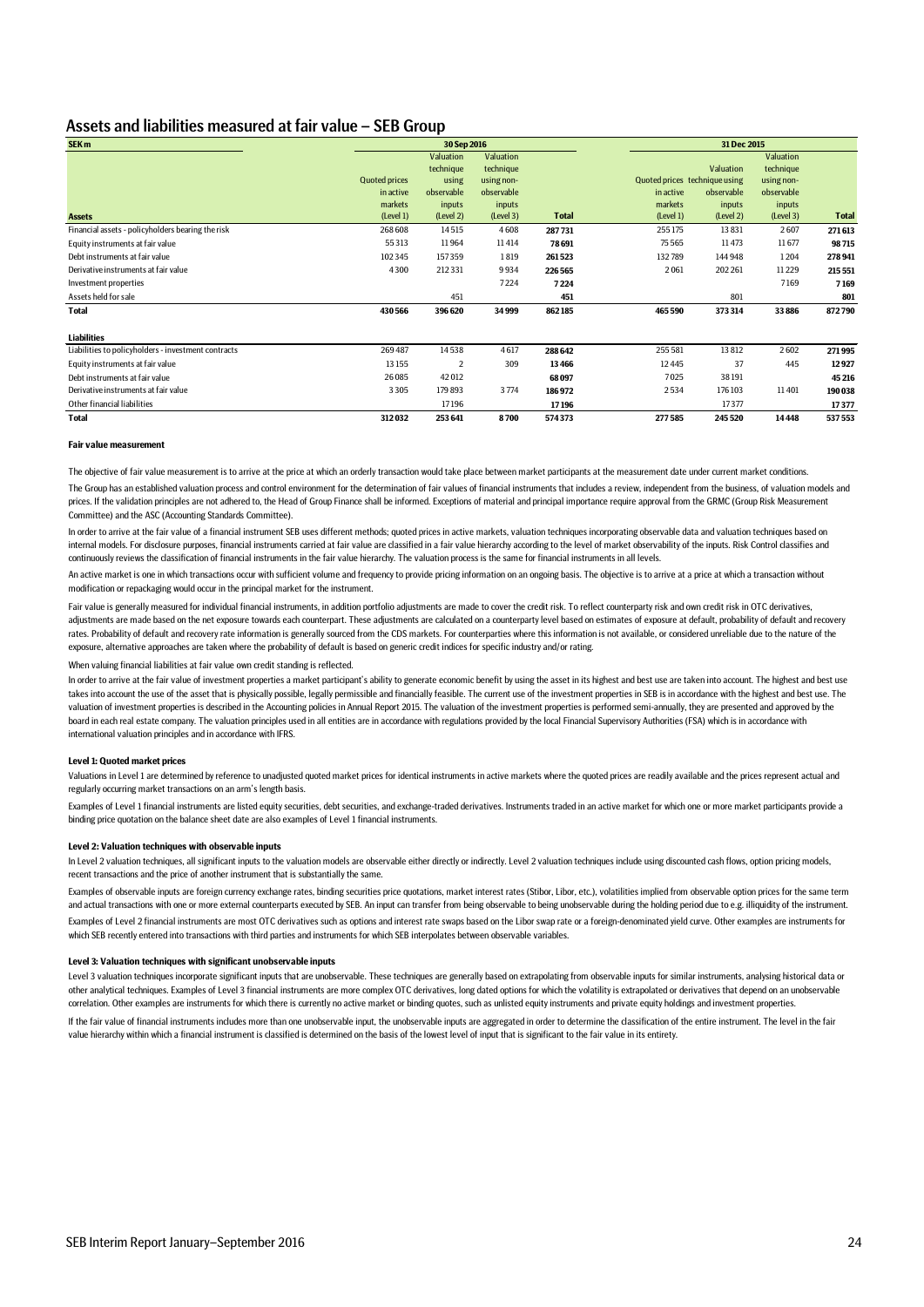## Assets and liabilities measured at fair value – continued - SEB Group

#### **Significant transfers and reclassifications between levels**

Transfers between levels may occur when there are indications that market conditions have changed, e.g. a change in liquidity. The Valuation/Pricing committee of each relevant division decides on material shifts between levels. At the end of Q2 2016 Derivative liabilities (European Swaptions), within the insurance holdings, at the amount of SEK 5.3bn have been transferred from Level 3 into Level 2. The availability of market data motivates the transfer.

|                                                     | <b>Closing</b> | Gain/loss in | Gain/loss in<br>Other |                  |              |               |                    |          |                                 |               | <b>Closing</b> |
|-----------------------------------------------------|----------------|--------------|-----------------------|------------------|--------------|---------------|--------------------|----------|---------------------------------|---------------|----------------|
|                                                     | balance        |              | Income comprehensiv   |                  |              |               |                    |          | Transfers into Transfers out of | Exchange rate | balance        |
| <b>Changes in level 3</b>                           | 31 Dec 2015    | statement    | e income              | <b>Purchases</b> | <b>Sales</b> | <b>Issues</b> | <b>Settlements</b> | Level 3  | Level 3                         | differences   | 30 Sep 2016    |
|                                                     |                |              |                       |                  |              |               |                    |          |                                 |               |                |
| <b>Assets</b>                                       |                |              |                       |                  |              |               |                    |          |                                 |               |                |
| Financial assets - policyholders bearing the risk   | 2607           | $-31$        |                       | 3962             | $-2106$      |               |                    |          |                                 | 176           | 4608           |
| Equity instruments at fair value                    | 11677          | $-940$       | 351                   | 2181             | $-2306$      |               |                    |          | $-12$                           | 463           | 11414          |
| Debt instruments at fair value                      | 1204           | $-29$        |                       | 857              | $-265$       |               |                    |          |                                 | 52            | 1819           |
| Derivative instruments at fair value                | 11229          | $-1925$      |                       | 204              | $-22$        |               | 55                 |          | $-74$                           | 467           | 9934           |
| Investment properties                               | 7169           | 12           |                       | 11               | $-311$       |               |                    |          |                                 | 343           | 7224           |
| Total                                               | 33886          | $-2913$      | 351                   | 7215             | $-5010$      | $\bf{0}$      | 55                 | $\bf{0}$ | $-86$                           | 1501          | 34999          |
| <b>Liabilities</b>                                  |                |              |                       |                  |              |               |                    |          |                                 |               |                |
| Liabilities to policyholders - investment contracts | 2602           | $-31$        |                       | 3971             | $-2101$      |               |                    |          |                                 | 176           | 4617           |
| Equity instruments at fair value                    | 445            | 80           |                       | $-221$           |              |               |                    |          |                                 | 5             | 309            |
| Debt instruments at fair value                      | $\bf{0}$       |              |                       |                  |              |               |                    |          |                                 |               | $\bf{0}$       |
| Derivative instruments at fair value                | 11401          | $-2867$      |                       | 134              | $-1$         |               | 138                |          | $-5299$                         | 268           | 3774           |
| Total                                               | 14448          | $-2818$      | $\bf{0}$              | 3884             | $-2102$      | $\bf{0}$      | 138                | 0        | $-5299$                         | 449           | 8700           |

### **Sensitivity of Level 3 assets and liabilities to unobservable inputs**

The table below illustrates the potential Profit or Loss impact of the relative uncertainty in the fair value of assets and liabilities that for their valuation are dependent on unobservable inputs. The sensitivity to unobservable inputs is assessed by altering the assumptions to the valuation techniques, illustrated below by changes in index-linked swap spreads, implied volatilities, credit spreads or comparator multiples. It is unlikely that all unobservable inputs would be simultaneously at the extremes of their ranges of reasonably possible alternatives. At the end of Q1 2016, basis for calculating sensitivities for Interest Rate Swaptions, within Insurance Holdings - Financial instruments, have changed from stressing the market value to stressing the implied volatility.

|                                                            | 30 Sep 2016 |                    |            |             | 31 Dec 2015 |             |            |             |
|------------------------------------------------------------|-------------|--------------------|------------|-------------|-------------|-------------|------------|-------------|
| SEK <sub>m</sub>                                           | Assets      | <b>Liabilities</b> | <b>Net</b> | Sensitivity | Assets      | Liabilities | <b>Net</b> | Sensitivity |
| Derivative instruments <sup>1) 2) 4)</sup>                 | 919         | $-1098$            | $-179$     | 92          | 919         | $-813$      | 106        | 97          |
| Equity instruments <sup>3) 6)</sup>                        | 1496        | $-308$             | 1 188      | 230         | 1517        | $-445$      | 1072       | 233         |
| Insurance holdings - Financial instruments <sup>457)</sup> | 20 400      | $-2691$            | 17709      | 1778        | 21415       | $-10595$    | 10820      | 1539        |
| Insurance holdings - Investment properties <sup>67)</sup>  | 7224        |                    | 7224       | 722         | 7169        |             | 7169       | 717         |

1) Sensitivity from a shift of inflation linked swap spreads by 16 basis points (5) and implied volatilities by 5 percentage points (5).

2) Sensitivity from a shift of swap spreads by 5 basis points (5).

3) Valuation is estimated in a range of reasonable outcomes. Sensitivity analysis is based on 20 per cent (20) shift in market values.

4) Shift in implied volatility by 10 per cent (10).

5) Sensitivity analysis is based on a shift in private equity of 20 per cent (20), structured credits 10 per cent (10) and derivative market values of 10 per cent (10).

6) Sensitivity from a shift of investment properties/real estate funds market values of 10 per cent (10).

7) The sensitivity show changes in the value of the insurance holdings which do not at all times affect the P/L of the Group since any surplus in the traditional life portfolios are consumed first.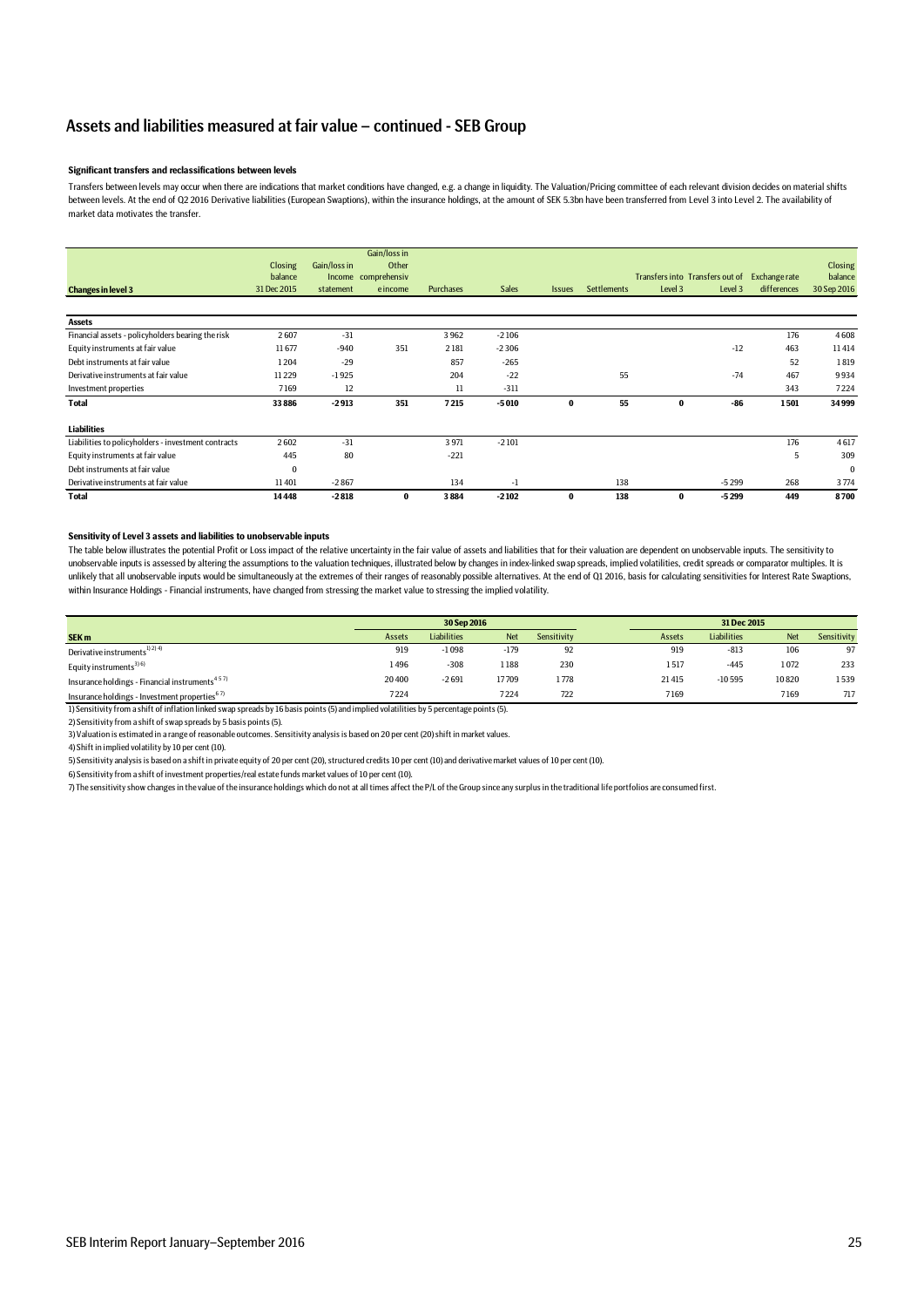| Financial assets and liabilities subject to offsetting or netting arrangements - SEB Group |  |
|--------------------------------------------------------------------------------------------|--|
|--------------------------------------------------------------------------------------------|--|

| instruments in<br><b>Related arrangements</b><br>balance sheet<br><b>Collaterals</b><br><b>Net amounts</b><br>not subject to<br>in Master netting<br>received/<br><b>Total</b> in<br>netting<br>Offset balance sheet arrangements<br>arrangements balance sheet<br><b>Gross amounts</b><br>pledged<br><b>Net amounts</b><br>SEK <sub>m</sub><br>30 Sep 2016<br>224969<br>$-128112$<br>53 085<br>226565<br>229381<br>$-4412$<br>$-43772$<br>1596<br>Derivatives<br>134486<br>$-24592$<br>160<br>134487<br>Reversed repo receivables<br>151976<br>$-17490$<br>$-109734$<br>$\mathbf{1}$<br>56269<br>$-7642$<br>63574<br>7305<br>Securities borrowing<br>56269<br>$-48627$<br>30739<br>1<br>1<br>Client receivables<br>4425<br>$-4424$<br>30738<br>442051<br>-26326<br>415725<br>$-160346$<br>$-202133$<br>53 246<br>39640<br>455365<br>Assets<br>190185<br>22012<br>186972<br>185773<br>-128 112<br>Derivatives<br>-4412<br>$-35649$<br>1199<br>31995<br>49485<br>$-24592$<br>31995<br>Repo payables<br>$-17490$<br>$-7403$<br>44751<br>44751<br>$-7642$<br>6365<br>44759<br>Securities lending<br>$-30744$<br>8<br>4424<br>30164<br>Client payables<br>$-4424$<br>30164<br><b>Liabilities</b><br>288 845<br>$-26326$<br>262519<br>$-160346$<br>$-73796$<br>28377<br>31371<br>293890<br>31 Dec 2015<br>214672<br>$-133854$<br>47683<br>215 551<br>Derivatives<br>219186<br>$-4514$<br>$-33135$<br>879<br>60311<br>$-4604$<br>239<br>60316<br>5<br>Reversed repo receivables<br>71 161<br>$-10850$<br>$-55468$<br>22507<br>28 4 91<br>Securities borrowing<br>22582<br>$-75$<br>$-16531$<br>$-5976$<br>5984<br>335<br>$\mathbf{2}$<br>11754<br>Client receivables<br>$-333$<br>2<br>11752<br>313 264<br>$-15772$<br>297492<br>$-144434$<br>$-105134$<br>47924<br>18620<br>316 112<br><b>Assets</b><br>192675<br>188161<br>$-133854$<br>4996<br>190 039<br>Derivatives<br>$-4514$<br>$-49311$<br>1878<br>9609<br>$-4604$<br>877<br>9609<br>Repo payables<br>20459<br>$-10850$<br>$-4128$<br>17538<br>227<br>Securities lending<br>17463<br>$-5976$<br>$-11260$<br>6<br>17469<br>$-75$<br>9812<br>Client payables<br>333<br>$-333$<br>9812<br><b>Liabilities</b><br>231005<br>-15 772<br>215233<br>$-144434$<br>-64 699<br>6100<br>11696<br>226929<br>30 Sep 2015<br>59886<br>249655<br>$-155671$<br>250799<br>254254<br>$-4599$<br>$-34098$<br>Derivatives<br>1144<br>97485<br>$-27809$<br>117<br>97488<br>Reversed repo receivables<br>119579<br>$-22094$<br>$-69559$<br>3<br>31062<br>37354<br>Securities borrowing<br>31062<br>$-7657$<br>$-23405$<br>6292<br>$\mathbf 2$<br>15 980<br>9713<br>2<br>Client receivables<br>$-9711$<br>15978<br>414 608<br>$-36404$<br>378204<br>$-191137$<br>-127 062<br>60005<br>23 417<br>401621<br><b>Assets</b><br>218558<br>213959<br>$-155671$<br>7888<br>215789<br>Derivatives<br>$-4599$<br>$-50400$<br>1830<br>$-27809$<br>59751<br>37668<br>440<br>37668<br>$-9419$<br>Repo payables<br>$-22083$<br>17866<br>17855<br>28648<br>Securities lending<br>8<br>$-11$<br>$-7657$<br>$-10190$<br>10793<br>23 160<br>Client payables<br>9711<br>$-9711$<br>23 160<br><b>Liabilities</b><br>305886<br>$-36404$<br>269482<br>$-191137$<br>$-70009$<br>8336<br>35783<br>305 265 | Financial assets and liabilities subject to offsetting or netting arrangements | Other |  |  |  |  |
|--------------------------------------------------------------------------------------------------------------------------------------------------------------------------------------------------------------------------------------------------------------------------------------------------------------------------------------------------------------------------------------------------------------------------------------------------------------------------------------------------------------------------------------------------------------------------------------------------------------------------------------------------------------------------------------------------------------------------------------------------------------------------------------------------------------------------------------------------------------------------------------------------------------------------------------------------------------------------------------------------------------------------------------------------------------------------------------------------------------------------------------------------------------------------------------------------------------------------------------------------------------------------------------------------------------------------------------------------------------------------------------------------------------------------------------------------------------------------------------------------------------------------------------------------------------------------------------------------------------------------------------------------------------------------------------------------------------------------------------------------------------------------------------------------------------------------------------------------------------------------------------------------------------------------------------------------------------------------------------------------------------------------------------------------------------------------------------------------------------------------------------------------------------------------------------------------------------------------------------------------------------------------------------------------------------------------------------------------------------------------------------------------------------------------------------------------------------------------------------------------------------------------------------------------------------------------------------------------------------------------------------------------------------------------------------------------------------------------------------------------------------------------------------------------------------------------------------------------------------------------------------------------------------------------------------------------------------------------------------------------------------------------------------------------------------------------------------------------------------------------------------------------------------------------------------------------------------|--------------------------------------------------------------------------------|-------|--|--|--|--|
|                                                                                                                                                                                                                                                                                                                                                                                                                                                                                                                                                                                                                                                                                                                                                                                                                                                                                                                                                                                                                                                                                                                                                                                                                                                                                                                                                                                                                                                                                                                                                                                                                                                                                                                                                                                                                                                                                                                                                                                                                                                                                                                                                                                                                                                                                                                                                                                                                                                                                                                                                                                                                                                                                                                                                                                                                                                                                                                                                                                                                                                                                                                                                                                                              |                                                                                |       |  |  |  |  |
|                                                                                                                                                                                                                                                                                                                                                                                                                                                                                                                                                                                                                                                                                                                                                                                                                                                                                                                                                                                                                                                                                                                                                                                                                                                                                                                                                                                                                                                                                                                                                                                                                                                                                                                                                                                                                                                                                                                                                                                                                                                                                                                                                                                                                                                                                                                                                                                                                                                                                                                                                                                                                                                                                                                                                                                                                                                                                                                                                                                                                                                                                                                                                                                                              |                                                                                |       |  |  |  |  |
|                                                                                                                                                                                                                                                                                                                                                                                                                                                                                                                                                                                                                                                                                                                                                                                                                                                                                                                                                                                                                                                                                                                                                                                                                                                                                                                                                                                                                                                                                                                                                                                                                                                                                                                                                                                                                                                                                                                                                                                                                                                                                                                                                                                                                                                                                                                                                                                                                                                                                                                                                                                                                                                                                                                                                                                                                                                                                                                                                                                                                                                                                                                                                                                                              |                                                                                |       |  |  |  |  |
|                                                                                                                                                                                                                                                                                                                                                                                                                                                                                                                                                                                                                                                                                                                                                                                                                                                                                                                                                                                                                                                                                                                                                                                                                                                                                                                                                                                                                                                                                                                                                                                                                                                                                                                                                                                                                                                                                                                                                                                                                                                                                                                                                                                                                                                                                                                                                                                                                                                                                                                                                                                                                                                                                                                                                                                                                                                                                                                                                                                                                                                                                                                                                                                                              |                                                                                |       |  |  |  |  |
|                                                                                                                                                                                                                                                                                                                                                                                                                                                                                                                                                                                                                                                                                                                                                                                                                                                                                                                                                                                                                                                                                                                                                                                                                                                                                                                                                                                                                                                                                                                                                                                                                                                                                                                                                                                                                                                                                                                                                                                                                                                                                                                                                                                                                                                                                                                                                                                                                                                                                                                                                                                                                                                                                                                                                                                                                                                                                                                                                                                                                                                                                                                                                                                                              |                                                                                |       |  |  |  |  |
|                                                                                                                                                                                                                                                                                                                                                                                                                                                                                                                                                                                                                                                                                                                                                                                                                                                                                                                                                                                                                                                                                                                                                                                                                                                                                                                                                                                                                                                                                                                                                                                                                                                                                                                                                                                                                                                                                                                                                                                                                                                                                                                                                                                                                                                                                                                                                                                                                                                                                                                                                                                                                                                                                                                                                                                                                                                                                                                                                                                                                                                                                                                                                                                                              |                                                                                |       |  |  |  |  |
|                                                                                                                                                                                                                                                                                                                                                                                                                                                                                                                                                                                                                                                                                                                                                                                                                                                                                                                                                                                                                                                                                                                                                                                                                                                                                                                                                                                                                                                                                                                                                                                                                                                                                                                                                                                                                                                                                                                                                                                                                                                                                                                                                                                                                                                                                                                                                                                                                                                                                                                                                                                                                                                                                                                                                                                                                                                                                                                                                                                                                                                                                                                                                                                                              |                                                                                |       |  |  |  |  |
|                                                                                                                                                                                                                                                                                                                                                                                                                                                                                                                                                                                                                                                                                                                                                                                                                                                                                                                                                                                                                                                                                                                                                                                                                                                                                                                                                                                                                                                                                                                                                                                                                                                                                                                                                                                                                                                                                                                                                                                                                                                                                                                                                                                                                                                                                                                                                                                                                                                                                                                                                                                                                                                                                                                                                                                                                                                                                                                                                                                                                                                                                                                                                                                                              |                                                                                |       |  |  |  |  |
|                                                                                                                                                                                                                                                                                                                                                                                                                                                                                                                                                                                                                                                                                                                                                                                                                                                                                                                                                                                                                                                                                                                                                                                                                                                                                                                                                                                                                                                                                                                                                                                                                                                                                                                                                                                                                                                                                                                                                                                                                                                                                                                                                                                                                                                                                                                                                                                                                                                                                                                                                                                                                                                                                                                                                                                                                                                                                                                                                                                                                                                                                                                                                                                                              |                                                                                |       |  |  |  |  |
|                                                                                                                                                                                                                                                                                                                                                                                                                                                                                                                                                                                                                                                                                                                                                                                                                                                                                                                                                                                                                                                                                                                                                                                                                                                                                                                                                                                                                                                                                                                                                                                                                                                                                                                                                                                                                                                                                                                                                                                                                                                                                                                                                                                                                                                                                                                                                                                                                                                                                                                                                                                                                                                                                                                                                                                                                                                                                                                                                                                                                                                                                                                                                                                                              |                                                                                |       |  |  |  |  |
|                                                                                                                                                                                                                                                                                                                                                                                                                                                                                                                                                                                                                                                                                                                                                                                                                                                                                                                                                                                                                                                                                                                                                                                                                                                                                                                                                                                                                                                                                                                                                                                                                                                                                                                                                                                                                                                                                                                                                                                                                                                                                                                                                                                                                                                                                                                                                                                                                                                                                                                                                                                                                                                                                                                                                                                                                                                                                                                                                                                                                                                                                                                                                                                                              |                                                                                |       |  |  |  |  |
|                                                                                                                                                                                                                                                                                                                                                                                                                                                                                                                                                                                                                                                                                                                                                                                                                                                                                                                                                                                                                                                                                                                                                                                                                                                                                                                                                                                                                                                                                                                                                                                                                                                                                                                                                                                                                                                                                                                                                                                                                                                                                                                                                                                                                                                                                                                                                                                                                                                                                                                                                                                                                                                                                                                                                                                                                                                                                                                                                                                                                                                                                                                                                                                                              |                                                                                |       |  |  |  |  |
|                                                                                                                                                                                                                                                                                                                                                                                                                                                                                                                                                                                                                                                                                                                                                                                                                                                                                                                                                                                                                                                                                                                                                                                                                                                                                                                                                                                                                                                                                                                                                                                                                                                                                                                                                                                                                                                                                                                                                                                                                                                                                                                                                                                                                                                                                                                                                                                                                                                                                                                                                                                                                                                                                                                                                                                                                                                                                                                                                                                                                                                                                                                                                                                                              |                                                                                |       |  |  |  |  |
|                                                                                                                                                                                                                                                                                                                                                                                                                                                                                                                                                                                                                                                                                                                                                                                                                                                                                                                                                                                                                                                                                                                                                                                                                                                                                                                                                                                                                                                                                                                                                                                                                                                                                                                                                                                                                                                                                                                                                                                                                                                                                                                                                                                                                                                                                                                                                                                                                                                                                                                                                                                                                                                                                                                                                                                                                                                                                                                                                                                                                                                                                                                                                                                                              |                                                                                |       |  |  |  |  |
|                                                                                                                                                                                                                                                                                                                                                                                                                                                                                                                                                                                                                                                                                                                                                                                                                                                                                                                                                                                                                                                                                                                                                                                                                                                                                                                                                                                                                                                                                                                                                                                                                                                                                                                                                                                                                                                                                                                                                                                                                                                                                                                                                                                                                                                                                                                                                                                                                                                                                                                                                                                                                                                                                                                                                                                                                                                                                                                                                                                                                                                                                                                                                                                                              |                                                                                |       |  |  |  |  |
|                                                                                                                                                                                                                                                                                                                                                                                                                                                                                                                                                                                                                                                                                                                                                                                                                                                                                                                                                                                                                                                                                                                                                                                                                                                                                                                                                                                                                                                                                                                                                                                                                                                                                                                                                                                                                                                                                                                                                                                                                                                                                                                                                                                                                                                                                                                                                                                                                                                                                                                                                                                                                                                                                                                                                                                                                                                                                                                                                                                                                                                                                                                                                                                                              |                                                                                |       |  |  |  |  |
|                                                                                                                                                                                                                                                                                                                                                                                                                                                                                                                                                                                                                                                                                                                                                                                                                                                                                                                                                                                                                                                                                                                                                                                                                                                                                                                                                                                                                                                                                                                                                                                                                                                                                                                                                                                                                                                                                                                                                                                                                                                                                                                                                                                                                                                                                                                                                                                                                                                                                                                                                                                                                                                                                                                                                                                                                                                                                                                                                                                                                                                                                                                                                                                                              |                                                                                |       |  |  |  |  |
|                                                                                                                                                                                                                                                                                                                                                                                                                                                                                                                                                                                                                                                                                                                                                                                                                                                                                                                                                                                                                                                                                                                                                                                                                                                                                                                                                                                                                                                                                                                                                                                                                                                                                                                                                                                                                                                                                                                                                                                                                                                                                                                                                                                                                                                                                                                                                                                                                                                                                                                                                                                                                                                                                                                                                                                                                                                                                                                                                                                                                                                                                                                                                                                                              |                                                                                |       |  |  |  |  |
|                                                                                                                                                                                                                                                                                                                                                                                                                                                                                                                                                                                                                                                                                                                                                                                                                                                                                                                                                                                                                                                                                                                                                                                                                                                                                                                                                                                                                                                                                                                                                                                                                                                                                                                                                                                                                                                                                                                                                                                                                                                                                                                                                                                                                                                                                                                                                                                                                                                                                                                                                                                                                                                                                                                                                                                                                                                                                                                                                                                                                                                                                                                                                                                                              |                                                                                |       |  |  |  |  |
|                                                                                                                                                                                                                                                                                                                                                                                                                                                                                                                                                                                                                                                                                                                                                                                                                                                                                                                                                                                                                                                                                                                                                                                                                                                                                                                                                                                                                                                                                                                                                                                                                                                                                                                                                                                                                                                                                                                                                                                                                                                                                                                                                                                                                                                                                                                                                                                                                                                                                                                                                                                                                                                                                                                                                                                                                                                                                                                                                                                                                                                                                                                                                                                                              |                                                                                |       |  |  |  |  |
|                                                                                                                                                                                                                                                                                                                                                                                                                                                                                                                                                                                                                                                                                                                                                                                                                                                                                                                                                                                                                                                                                                                                                                                                                                                                                                                                                                                                                                                                                                                                                                                                                                                                                                                                                                                                                                                                                                                                                                                                                                                                                                                                                                                                                                                                                                                                                                                                                                                                                                                                                                                                                                                                                                                                                                                                                                                                                                                                                                                                                                                                                                                                                                                                              |                                                                                |       |  |  |  |  |
|                                                                                                                                                                                                                                                                                                                                                                                                                                                                                                                                                                                                                                                                                                                                                                                                                                                                                                                                                                                                                                                                                                                                                                                                                                                                                                                                                                                                                                                                                                                                                                                                                                                                                                                                                                                                                                                                                                                                                                                                                                                                                                                                                                                                                                                                                                                                                                                                                                                                                                                                                                                                                                                                                                                                                                                                                                                                                                                                                                                                                                                                                                                                                                                                              |                                                                                |       |  |  |  |  |
|                                                                                                                                                                                                                                                                                                                                                                                                                                                                                                                                                                                                                                                                                                                                                                                                                                                                                                                                                                                                                                                                                                                                                                                                                                                                                                                                                                                                                                                                                                                                                                                                                                                                                                                                                                                                                                                                                                                                                                                                                                                                                                                                                                                                                                                                                                                                                                                                                                                                                                                                                                                                                                                                                                                                                                                                                                                                                                                                                                                                                                                                                                                                                                                                              |                                                                                |       |  |  |  |  |
|                                                                                                                                                                                                                                                                                                                                                                                                                                                                                                                                                                                                                                                                                                                                                                                                                                                                                                                                                                                                                                                                                                                                                                                                                                                                                                                                                                                                                                                                                                                                                                                                                                                                                                                                                                                                                                                                                                                                                                                                                                                                                                                                                                                                                                                                                                                                                                                                                                                                                                                                                                                                                                                                                                                                                                                                                                                                                                                                                                                                                                                                                                                                                                                                              |                                                                                |       |  |  |  |  |
|                                                                                                                                                                                                                                                                                                                                                                                                                                                                                                                                                                                                                                                                                                                                                                                                                                                                                                                                                                                                                                                                                                                                                                                                                                                                                                                                                                                                                                                                                                                                                                                                                                                                                                                                                                                                                                                                                                                                                                                                                                                                                                                                                                                                                                                                                                                                                                                                                                                                                                                                                                                                                                                                                                                                                                                                                                                                                                                                                                                                                                                                                                                                                                                                              |                                                                                |       |  |  |  |  |
|                                                                                                                                                                                                                                                                                                                                                                                                                                                                                                                                                                                                                                                                                                                                                                                                                                                                                                                                                                                                                                                                                                                                                                                                                                                                                                                                                                                                                                                                                                                                                                                                                                                                                                                                                                                                                                                                                                                                                                                                                                                                                                                                                                                                                                                                                                                                                                                                                                                                                                                                                                                                                                                                                                                                                                                                                                                                                                                                                                                                                                                                                                                                                                                                              |                                                                                |       |  |  |  |  |
|                                                                                                                                                                                                                                                                                                                                                                                                                                                                                                                                                                                                                                                                                                                                                                                                                                                                                                                                                                                                                                                                                                                                                                                                                                                                                                                                                                                                                                                                                                                                                                                                                                                                                                                                                                                                                                                                                                                                                                                                                                                                                                                                                                                                                                                                                                                                                                                                                                                                                                                                                                                                                                                                                                                                                                                                                                                                                                                                                                                                                                                                                                                                                                                                              |                                                                                |       |  |  |  |  |
|                                                                                                                                                                                                                                                                                                                                                                                                                                                                                                                                                                                                                                                                                                                                                                                                                                                                                                                                                                                                                                                                                                                                                                                                                                                                                                                                                                                                                                                                                                                                                                                                                                                                                                                                                                                                                                                                                                                                                                                                                                                                                                                                                                                                                                                                                                                                                                                                                                                                                                                                                                                                                                                                                                                                                                                                                                                                                                                                                                                                                                                                                                                                                                                                              |                                                                                |       |  |  |  |  |
|                                                                                                                                                                                                                                                                                                                                                                                                                                                                                                                                                                                                                                                                                                                                                                                                                                                                                                                                                                                                                                                                                                                                                                                                                                                                                                                                                                                                                                                                                                                                                                                                                                                                                                                                                                                                                                                                                                                                                                                                                                                                                                                                                                                                                                                                                                                                                                                                                                                                                                                                                                                                                                                                                                                                                                                                                                                                                                                                                                                                                                                                                                                                                                                                              |                                                                                |       |  |  |  |  |
|                                                                                                                                                                                                                                                                                                                                                                                                                                                                                                                                                                                                                                                                                                                                                                                                                                                                                                                                                                                                                                                                                                                                                                                                                                                                                                                                                                                                                                                                                                                                                                                                                                                                                                                                                                                                                                                                                                                                                                                                                                                                                                                                                                                                                                                                                                                                                                                                                                                                                                                                                                                                                                                                                                                                                                                                                                                                                                                                                                                                                                                                                                                                                                                                              |                                                                                |       |  |  |  |  |
|                                                                                                                                                                                                                                                                                                                                                                                                                                                                                                                                                                                                                                                                                                                                                                                                                                                                                                                                                                                                                                                                                                                                                                                                                                                                                                                                                                                                                                                                                                                                                                                                                                                                                                                                                                                                                                                                                                                                                                                                                                                                                                                                                                                                                                                                                                                                                                                                                                                                                                                                                                                                                                                                                                                                                                                                                                                                                                                                                                                                                                                                                                                                                                                                              |                                                                                |       |  |  |  |  |
|                                                                                                                                                                                                                                                                                                                                                                                                                                                                                                                                                                                                                                                                                                                                                                                                                                                                                                                                                                                                                                                                                                                                                                                                                                                                                                                                                                                                                                                                                                                                                                                                                                                                                                                                                                                                                                                                                                                                                                                                                                                                                                                                                                                                                                                                                                                                                                                                                                                                                                                                                                                                                                                                                                                                                                                                                                                                                                                                                                                                                                                                                                                                                                                                              |                                                                                |       |  |  |  |  |
|                                                                                                                                                                                                                                                                                                                                                                                                                                                                                                                                                                                                                                                                                                                                                                                                                                                                                                                                                                                                                                                                                                                                                                                                                                                                                                                                                                                                                                                                                                                                                                                                                                                                                                                                                                                                                                                                                                                                                                                                                                                                                                                                                                                                                                                                                                                                                                                                                                                                                                                                                                                                                                                                                                                                                                                                                                                                                                                                                                                                                                                                                                                                                                                                              |                                                                                |       |  |  |  |  |
|                                                                                                                                                                                                                                                                                                                                                                                                                                                                                                                                                                                                                                                                                                                                                                                                                                                                                                                                                                                                                                                                                                                                                                                                                                                                                                                                                                                                                                                                                                                                                                                                                                                                                                                                                                                                                                                                                                                                                                                                                                                                                                                                                                                                                                                                                                                                                                                                                                                                                                                                                                                                                                                                                                                                                                                                                                                                                                                                                                                                                                                                                                                                                                                                              |                                                                                |       |  |  |  |  |
|                                                                                                                                                                                                                                                                                                                                                                                                                                                                                                                                                                                                                                                                                                                                                                                                                                                                                                                                                                                                                                                                                                                                                                                                                                                                                                                                                                                                                                                                                                                                                                                                                                                                                                                                                                                                                                                                                                                                                                                                                                                                                                                                                                                                                                                                                                                                                                                                                                                                                                                                                                                                                                                                                                                                                                                                                                                                                                                                                                                                                                                                                                                                                                                                              |                                                                                |       |  |  |  |  |
|                                                                                                                                                                                                                                                                                                                                                                                                                                                                                                                                                                                                                                                                                                                                                                                                                                                                                                                                                                                                                                                                                                                                                                                                                                                                                                                                                                                                                                                                                                                                                                                                                                                                                                                                                                                                                                                                                                                                                                                                                                                                                                                                                                                                                                                                                                                                                                                                                                                                                                                                                                                                                                                                                                                                                                                                                                                                                                                                                                                                                                                                                                                                                                                                              |                                                                                |       |  |  |  |  |
|                                                                                                                                                                                                                                                                                                                                                                                                                                                                                                                                                                                                                                                                                                                                                                                                                                                                                                                                                                                                                                                                                                                                                                                                                                                                                                                                                                                                                                                                                                                                                                                                                                                                                                                                                                                                                                                                                                                                                                                                                                                                                                                                                                                                                                                                                                                                                                                                                                                                                                                                                                                                                                                                                                                                                                                                                                                                                                                                                                                                                                                                                                                                                                                                              |                                                                                |       |  |  |  |  |
|                                                                                                                                                                                                                                                                                                                                                                                                                                                                                                                                                                                                                                                                                                                                                                                                                                                                                                                                                                                                                                                                                                                                                                                                                                                                                                                                                                                                                                                                                                                                                                                                                                                                                                                                                                                                                                                                                                                                                                                                                                                                                                                                                                                                                                                                                                                                                                                                                                                                                                                                                                                                                                                                                                                                                                                                                                                                                                                                                                                                                                                                                                                                                                                                              |                                                                                |       |  |  |  |  |

The table shows financial assets and liabilities that are presented net in the balance sheet or with potential rights to off-set associated with enforceable master netting arrangements or similar arrangements, together with related collateral.

Financial assets and liabilities are presented net in the balance sheet when SEB has legally enforceable rights to set-off, in the ordinary cause of business and in the case of bankruptcy, and intends to settle on a net basis or to realize the assets and settle the liabilities simultaneously. Repos with central counterparty clearing houses that SEB has agreements with and client receivables and client payables are examples of instruments that are presented net in the balance sheet.

Financial assets and liabilities subject to enforceable master netting arrangements or similar arrangements that are not presented net in the statement of financial position are arrangements that are usually enforceable in the case of bankruptcy or default but not in the ordinary course of business or arrangements where SEB does not have the intention to settle the instruments simultaneously.

Assets and liabilities that are not subject to offsetting or netting arrangements, i.e. those that are only subject to collateral agreements, are presented as Other instruments in balance sheet not subject to netting arrangements.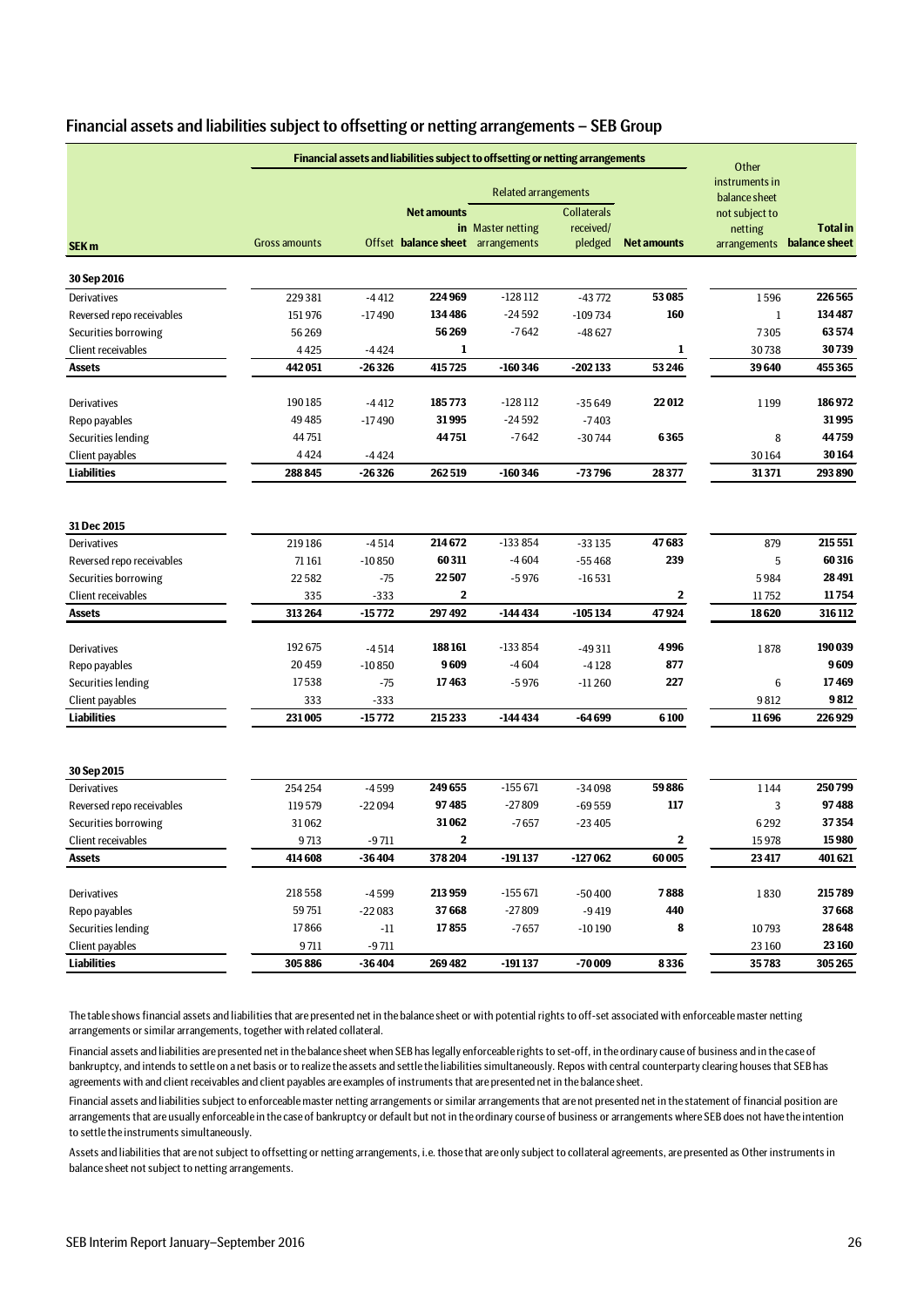## Non-performing loans – SEB Group

|                                                                                                                               | 30 Sep  | 31 Dec  | 30 Sep  |
|-------------------------------------------------------------------------------------------------------------------------------|---------|---------|---------|
| <b>SEK m</b>                                                                                                                  | 2016    | 2015    | 2015    |
|                                                                                                                               |         |         |         |
| <b>Individually assessed loans</b>                                                                                            |         |         |         |
| <b>Impaired loans</b>                                                                                                         | 4634    | 4900    | 5088    |
| Specific reserves                                                                                                             | $-2036$ | $-2044$ | $-2167$ |
| Collective reserves                                                                                                           | $-1586$ | $-1304$ | $-1375$ |
| <b>Impaired loans net</b>                                                                                                     | 1012    | 1552    | 1546    |
| Specific reserve ratio for individually assessed impaired loans                                                               | 43.9%   | 41.7%   | 42.6%   |
| Total reserve ratio for individually assessed impaired loans                                                                  | 78.2%   | 68.3%   | 69.6%   |
| Net level of impaired loans                                                                                                   | 0.16%   | 0.20%   | 0.20%   |
| Gross level of impaired loans                                                                                                 | 0.29%   | 0.35%   | 0.35%   |
|                                                                                                                               |         |         |         |
| <b>Portfolio assessed loans</b>                                                                                               |         |         |         |
| Loans past due > 60 days                                                                                                      | 2745    | 2922    | 3 2 2 8 |
| <b>Restructured loans</b>                                                                                                     | 131     | 205     | 203     |
| Collective reserves for portfolio assessed loans                                                                              | $-1437$ | $-1530$ | $-1724$ |
| Reserve ratio for portfolio assessed loans                                                                                    | 50.0%   | 48.9%   | 50.3%   |
|                                                                                                                               |         |         |         |
| Non-performing loans <sup>1)</sup>                                                                                            |         |         |         |
| Non-performing loans                                                                                                          | 7510    | 8027    | 8519    |
| NPL coverage ratio                                                                                                            | 68.0%   | 61.8%   | 62.5%   |
| NPL per cent of lending                                                                                                       | 0.47%   | 0.57%   | 0.58%   |
| 1) Consists of impaired loans, portfolio assessed loans past due more than 60 days and restructured portfolio assessed loans. |         |         |         |
|                                                                                                                               |         |         |         |
| <b>Reserves</b>                                                                                                               |         |         |         |
| Specific reserves                                                                                                             | $-2036$ | $-2044$ | $-2167$ |
| Collective reserves                                                                                                           | $-3023$ | $-2834$ | $-3099$ |
| Reserves for off-balance sheet items                                                                                          | $-47$   | $-81$   | $-60$   |
| <b>Total reserves</b>                                                                                                         | $-5106$ | $-4959$ | $-5326$ |
|                                                                                                                               |         |         |         |
|                                                                                                                               |         |         |         |

## Seized assets – SEB Group

|                                    | 30 Sep | <b>31 Dec</b> | 30 Sep |
|------------------------------------|--------|---------------|--------|
| <b>SEK m</b>                       | 2016   | 2015          | 2015   |
| Properties, vehicles and equipment | 874    | 1 1 1 6       | 1328   |
| <b>Shares</b>                      | 44     | 39            | 39     |
| <b>Total seized assets</b>         | 918    | 1 155         | 1367   |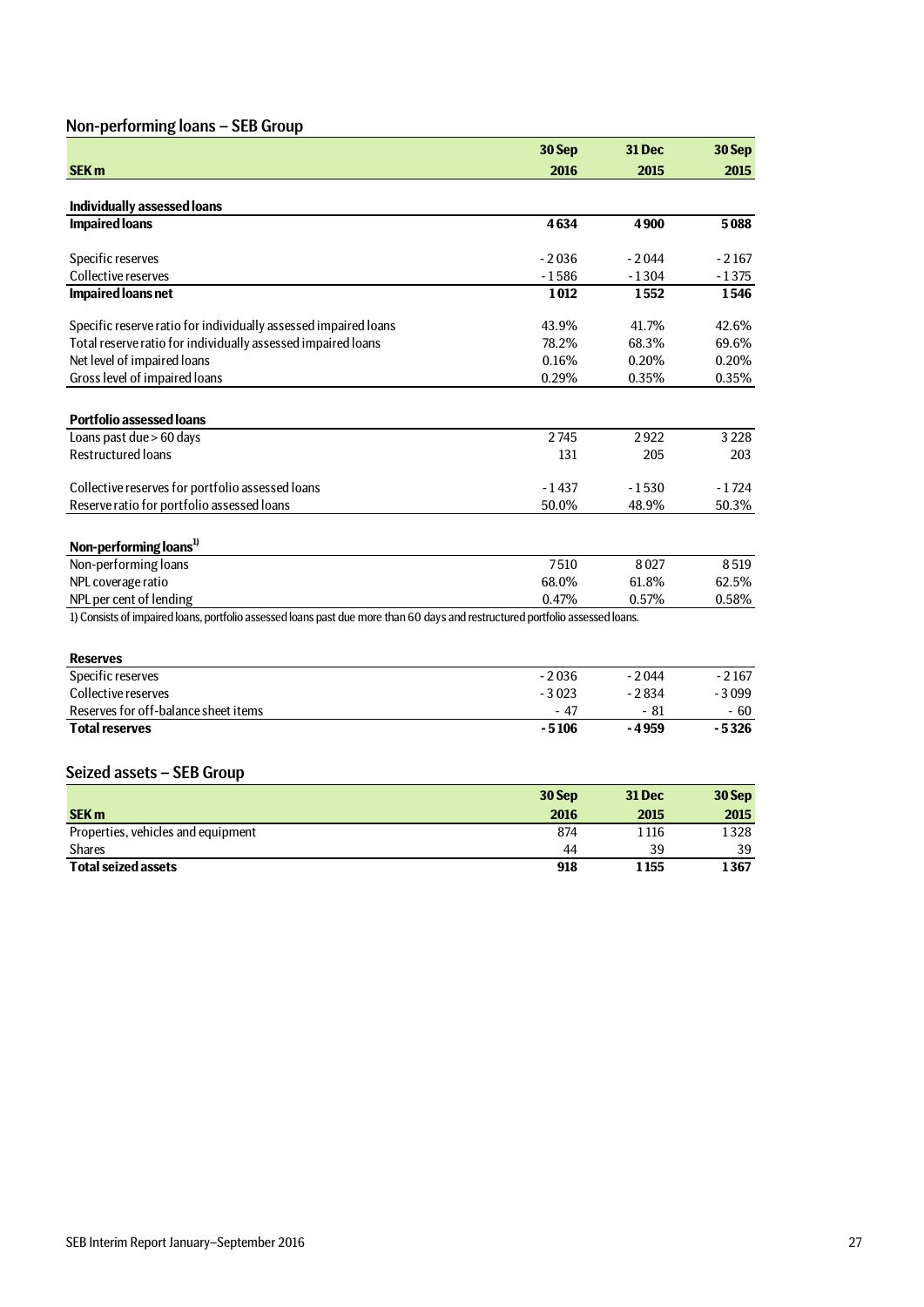## Intangible assets, specification of goodwill impairment – SEB Group

| Jan-Sep 2016                          | Group    | <b>Parent</b> |
|---------------------------------------|----------|---------------|
| Opening balance                       | 10003    | 1444          |
| Retirements and disposals/impairments | $-5334$  | $-1444$       |
| Exchange rate differences             | 110      |               |
| <b>Acquisition value</b>              | 4779     | 0             |
| Opening balance                       |          | $-1201$       |
| Retirements and disposals             |          | 1201          |
| <b>Accumulated depreciations</b>      | $\bf{0}$ | 0             |
| <b>Total</b>                          | 4779     | 0             |

#### **Event triggering reallocation of goodwill**

In conjunction with SEB´s reorganisation as of 1 January 2016 goodwill has been reallocated to appropriate Cash Generating Units (CGUs) The CGU structure for impairment testing purposes before the re-organisation was to a large extent aligned with operating segments, except for Card and Life. The new customer centric organisation will be fundamental for management in<br>steering and measuring the business go (BU) combined with geography to reflect the importance of steering and measuring the new customer centric organisation.

#### **Principle for allocation of goodwill**

The new and more customer centric organisation leads to that the former Wealth division is integrated into the current customer-oriented divisions and the supporting division Life & Investment Management. The reorganisation triggers the reallocation. The guiding principle for the allocation of goodwill has been to identify the original acquisition from where the goodwill<br>derives and match that with th CGUs have been identified and goodwill has been allocated to 14 as presented in the table below. Until year-end 2015 there were six CGUs presented in the table below. The CGUs equalled the operating segments with the exception of Card and Life.

|                      | <b>Old allocation</b> |
|----------------------|-----------------------|
| <b>CGUs</b>          | 2015                  |
| Merchant Banking     | 1020                  |
| <b>Retail Sweden</b> | 929                   |
| Card                 | 826                   |
| Wealth Management    | 4595                  |
| Life Sweden          | 2334                  |
| Life Denmark         | 299                   |
| <b>Total</b>         | 10003                 |

|                                                        |           | <b>Acquisition New allocation Exchange rate</b> |             |                   |             |                          |
|--------------------------------------------------------|-----------|-------------------------------------------------|-------------|-------------------|-------------|--------------------------|
| <b>CGUs</b>                                            | vear      | 2016                                            | differences | <b>Impairment</b> | 30 Sep 2016 | book value <sup>2)</sup> |
| Equities & Corp, Sweden & Norway <sup>1)</sup>         | 2000      | 879                                             |             | $-879$            | $\bf{0}$    | 645                      |
| <b>Transaction Services Poland</b>                     | 2008      | 141                                             |             | $-141$            | $\bf{0}$    | 373                      |
| Internet/Telephone Sweden                              | 1997      | 929                                             |             | $-929$            | $\bf{0}$    | $\Omega$                 |
| <b>Retail Norway</b>                                   | 2005      | 406                                             |             | $-406$            | $\bf{0}$    | $\bf{0}$                 |
| Card. Norway & Denmark <sup>1)</sup>                   | 2002/2004 | 826                                             | 106         |                   | 932         |                          |
| Life Sweden                                            | 1996/1997 | 2334                                            | 9           |                   | 2343        |                          |
| Life Denmark                                           | 2004      | 299                                             | $-5$        | $-294$            | $\Omega$    | 3056                     |
| Investment Management Sweden                           | 1997/1998 | 3 1 1 7                                         |             | $-1613$           | 1504        | 1919                     |
| Investment Management, Finland & Denmark <sup>1)</sup> | 1997/2002 | 340                                             |             | $-340$            | $\bf{0}$    | 9                        |
| Investment Management, UK & BVI <sup>1)</sup>          | 2008      | 732                                             |             | $-732$            | $\bf{0}$    |                          |
| <b>Total</b>                                           |           | 10003                                           | 110         | $-5334$           | 4779        |                          |

1) In the table some of the 14 CGU:s are presented together due to that the acquisitions are related. The Equities and Corporate business in Sweden and Norway were acquired in a linked transaction and the Investment Management activities in UK and BVI as well. Card in Norway and Sweden is related to the Eurocard business and Investment Management in Finland and Denmark represents the same type of business and the amounts Management in are minor.

2) Internally assessed.

## **CGUs with no future cash flow**

For four of the new CGUs that had an original goodwill allocated there is no future cash flow due to changes in strategy for Internet/Telephone bank in Sweden, Retail Norway and Investment Management based in UK and British Virgin Islands and therefore the goodwill is impaired.

#### **Result of impairment test**

Impairment test results in six units where the goodwill is fully impaired and one unit where it is partially impaired. Three units have goodwill with no need of impairment. The impairment is reported as Depreciation, amortisation and impairment of tangible and intangible assets within Other in the income statement.

#### **Estimates and assumptions used - future cash flows**

#### *Future cash flows*

The impairment test on goodwill is based on value in use and builds on the business plans for year 1-3 and projected cash flows for year 4-5. The long term growth in all geographies is based on expectations on inflation 1.5 per cent. The allocated capital is derived from the Group's internal capital allocation model that has been aligned with the regulatory capital requirements including the management buffer. The cash flows in the business plans starts with the assumptions from the most recent Nordic outlook published. The main assumptions are; GDP growth in Sweden from 3.6 per cent to 2.5 per cent over three years and other Nordic countries excluding Sweden from 1.5 per cent to 2.0 per cent; inflation in Sweden from 1.0 per cent to 2.3 per cent and in Other Nordic countries from 1.5 per cent to 2.0 per cent. The repo rate in Sweden is assumed to increase to 0.75 per cent end of 2017. In addition to the assumptions financial effects from specific actions according to SEB's long term strategy are added. Year 4-5 projections includes regulatory uncertainties like Basel III proposals that increase capital needs.

#### *Cost of Equity (CoE) - discount rate*

The associated risk in each specific business unit and geography has been reflected in the respective CoE for each CGU. Investment Management's discount rate is higher, 11.5 per cent than the<br>SEB Group's average due to reg squeezed asset prices and volatility. For Life Denmark discount rate is higher, 11.5 per cent, than the SEB Group's average due to the distribution model might be more dependent on own channels and uncertainty related to limitations in retrocessions. The base discount rate used in the impairment test at the end of 2015 is unchanged at 9.5 per cent post-tax for SEB Group and is determined based on information from external sources.

#### **Sensitivities**

The sensitivity analysis carried out did not result in calculated recoverable amounts below the carrying amounts for Card Norway, Card Denmark and Life Sweden. However, calculated recoverable amounts for Investment Management Sweden is sensitive to changes in the main assumptions. An increase of one percentage of the discount rate (CoE), a decrease of the growth rates by one percentage point for earnings before amortisations during the projection period and a decrease of one percentage point of the long term growth would lead to a recoverable amount of SEK 307m lower than the carrying amount. The increase in the discount rate implies lower value of the cashflows due to time value of money, the decrease of the growth rate of earnings before amortisations year 1-5 leads to lower result and thereby lower cashflows. The lowering of the long term growth has the same effect on earnings before amortization and the decrease of the long term growth rate on allocated internal capital leads to lower capital needs and thereby releases of cash flows.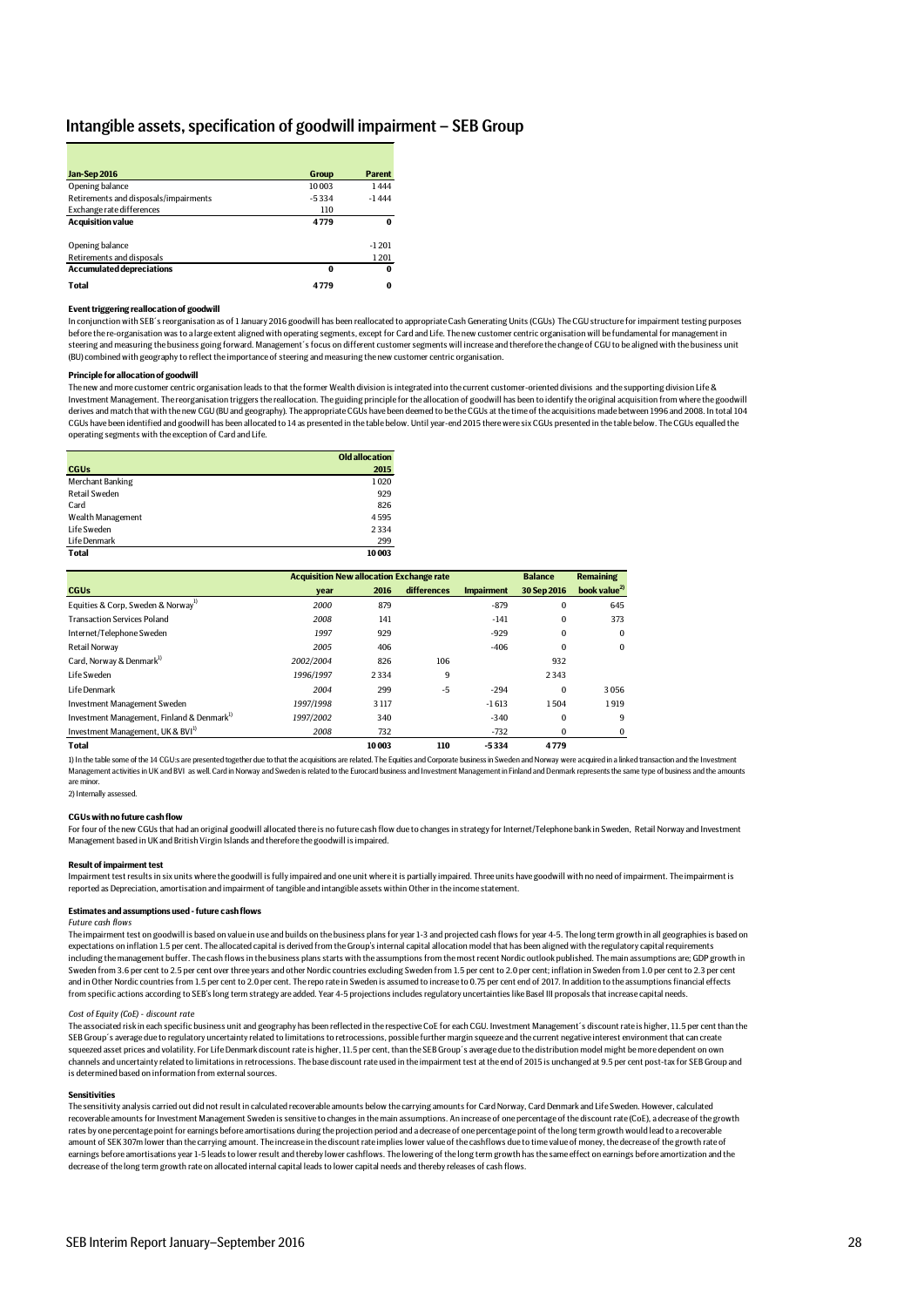## Assets and liabilities held for sale – SEB Group

|                                        | 30 Sep | <b>31 Dec</b> | 30 Sep |
|----------------------------------------|--------|---------------|--------|
| <b>SEK m</b>                           | 2016   | 2015          | 2015   |
| Other assets                           | 451    | 801           | 936    |
| Total assets held for sale             | 451    | 801           | 936    |
| Other liabilities                      |        |               |        |
| <b>Total liabilities held for sale</b> | 0      | 0             | 0      |

The Baltic division has a divestment plan for investment properties. During the third quarter no properties were reclassified as assets held for sale. Assets were derecognised at concluded sales agreements. The assets are measured at fair value. The net amount of the changes during third quarter was SEK -91m.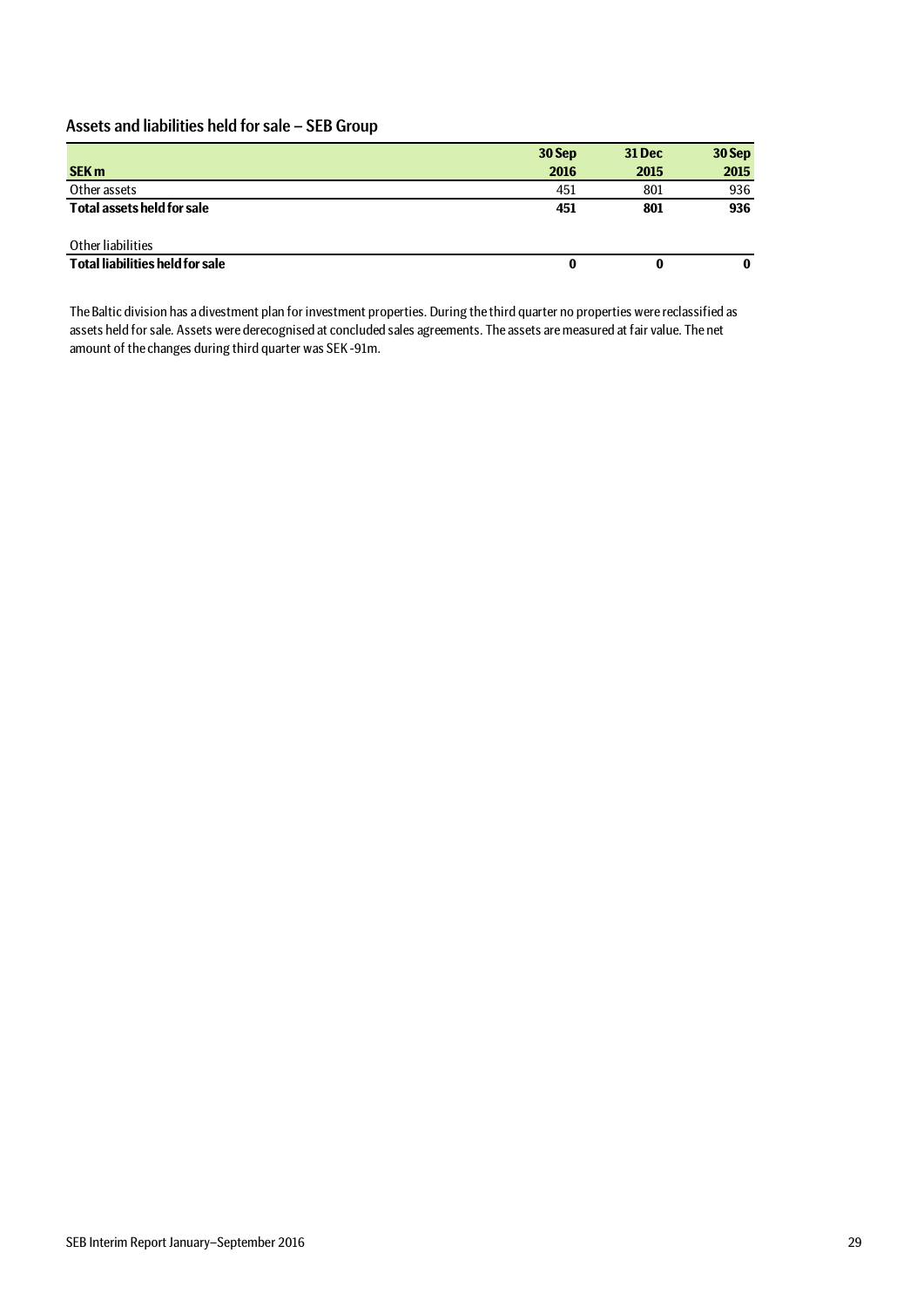# SEB consolidated situation

## Capital adequacy analysis for SEB consolidated situation

|                                                                      | 30 Sep    | 31 Dec        | 30 Sep        |
|----------------------------------------------------------------------|-----------|---------------|---------------|
| <b>SEK m</b>                                                         | 2016      | 2015          | 2015          |
|                                                                      |           |               |               |
| <b>Own funds</b>                                                     |           |               |               |
| Common Equity Tier 1 capital                                         | 112064    | 107535        | 107480        |
| Tier 1 capital                                                       | 126324    | 121391        | 121448        |
| Total own funds                                                      | 140753    | 135782        | 137072        |
| Own funds requirement                                                |           |               |               |
| Risk exposure amount                                                 | 603 140   | 570840        | 604 206       |
| Expressed as own funds requirement                                   | 48 251    | 45 667        | 48337         |
| Common Equity Tier 1 capital ratio                                   | 18.6%     | 18.8%         | 17.8%         |
| Tier 1 capital ratio                                                 | 20.9%     | 21.3%         | 20.1%         |
| Total capital ratio                                                  | 23.3%     | 23.8%         | 22.7%         |
| Own funds in relation to own funds requirement                       | 2.92      | 2.97          | 2.84          |
| Regulatory Common Equity Tier 1 capital requirement including buffer | 10.7%     | 10.5%         | 10.5%         |
| of which capital conservation buffer requirement                     | 2.5%      | 2.5%          | 2.5%          |
| of which systemic risk buffer requirement                            | 3.0%      | 3.0%          | 3.0%          |
| of which countercyclical capital buffer requirement                  | 0.7%      | 0.5%          | 0.5%          |
| Common Equity Tier 1 capital available to meet buffer <sup>1)</sup>  | 14.1%     | 14.3%         | 13.3%         |
| Transitional floor 80% of capital requirement according to Basel I   |           |               |               |
| Minimum floor own funds requirement according to Basel I             | 85 621    | 79 1 23       | 80549         |
| Own funds according to Basel I                                       | 140740    | 135 478       | 136 637       |
| Own funds in relation to own funds requirement Basel I               | 1.64      | 1.71          | 1.70          |
| Leverage ratio                                                       |           |               |               |
| Exposure measure for leverage ratio calculation                      | 2851319   | 2 4 6 3 4 7 9 | 2705626       |
| of which on balance sheet items                                      | 2 402 066 | 2094445       | 2 3 0 8 2 0 3 |
| of which off balance sheet items                                     | 449253    | 369034        | 397423        |
| Leverage ratio                                                       | 4.4%      | 4.9%          | 4.5%          |

 $10$  CET1 ratio less minimum capital requirement of 4.5% excluding buffers. In addition to the CET1 requirements there is a total capital requirement of additional 3.5%.

## Internally assessed capital requirement

As per 30 September 2016, the internally assessed capital requirement including insurance risk amounted to SEK 62bn (59). The internal capital requirement is assessed using SEB's internal models for economic capital and is not fully comparable to the estimated capital requirement published by the Swedish Financial Supervisory Authority due to differences in assumptions and methodologies.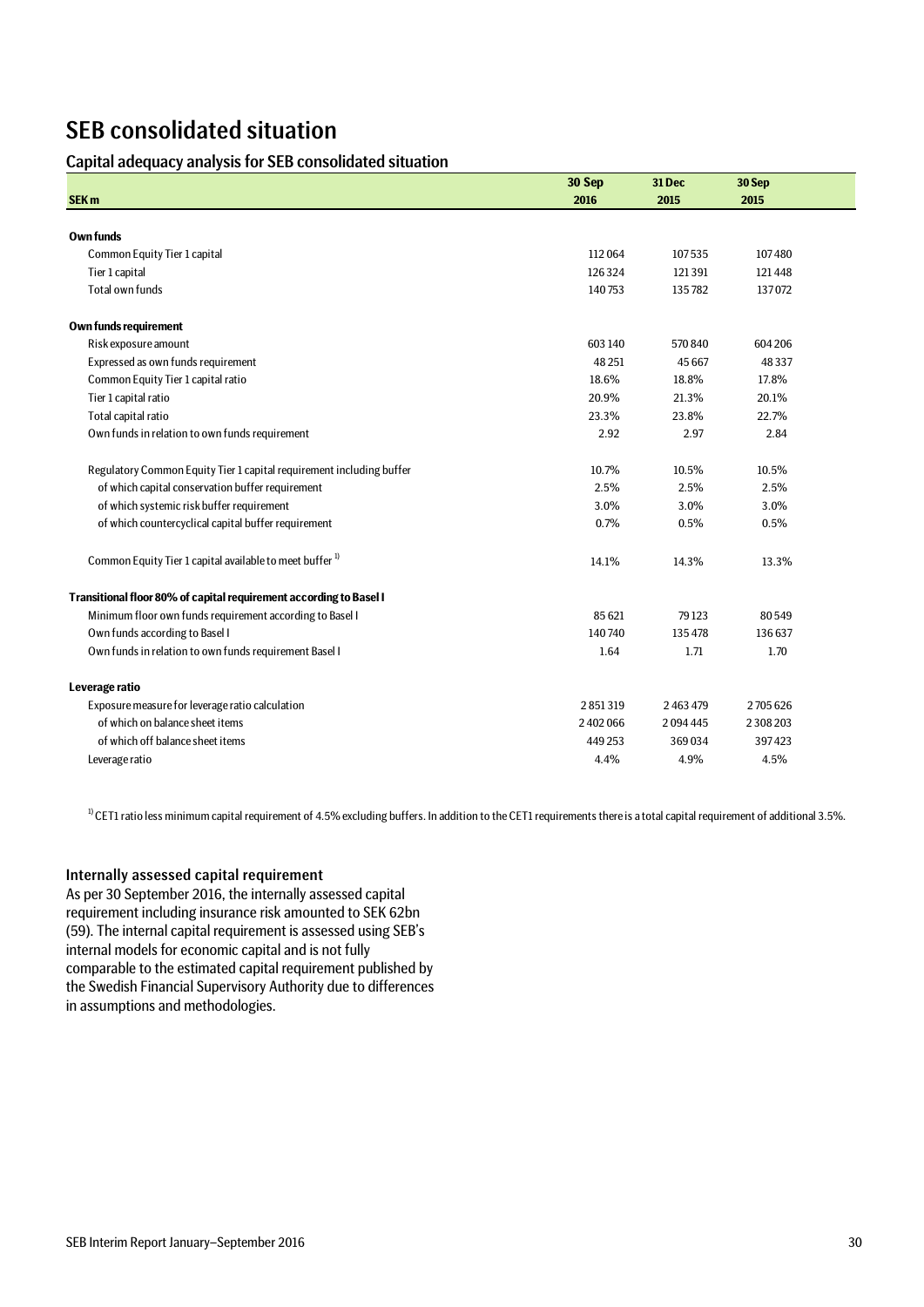## Own funds for SEB consolidated situation

|                                                                                                   | 30 Sep   | 31 Dec   | 30 Sep   |
|---------------------------------------------------------------------------------------------------|----------|----------|----------|
| SEK <sub>m</sub>                                                                                  | 2016     | 2015     | 2015     |
| Shareholders equity                                                                               | 21942    | 21942    | 21942    |
| Retained earnings                                                                                 | 60239    | 53 458   | 53 507   |
| Accumulated other comprehensive income and other reserves                                         | 46923    | 50817    | 49033    |
| Independently reviewed result <sup>1)</sup>                                                       | 6374     | 16581    | 11980    |
| Total equity according to balance sheet                                                           | 135478   | 142798   | 136462   |
| Deductions related to the consolidated situation and other foreseeable charges <sup>2</sup>       | $-11253$ | $-14808$ | $-9482$  |
| Common Equity Tier 1 capital before regulatory adjustments <sup>3)</sup>                          | 124 225  | 127990   | 126980   |
| Additional value adjustments                                                                      | $-1425$  | $-937$   | $-1157$  |
| Intangible assets                                                                                 | $-6805$  | $-11942$ | $-11969$ |
| Deferred tax assets that rely on future profitability                                             | $-490$   | $-501$   | $-367$   |
| Fair value reserves related to gains or losses on cash flow hedges                                | $-2874$  | $-3210$  | $-3772$  |
| Negative amounts resulting from the calculation of expected loss amounts                          | $-146$   | $-571$   | $-590$   |
| Gains or losses on liabilities valued at fair value resulting from changes in own credit standing | $-68$    | $-145$   | $-227$   |
| Defined-benefit pension fund assets                                                               | $-144$   | $-2927$  | $-956$   |
| Direct and indirect holdings of own CET1 instruments                                              | $-172$   | $-179$   | $-179$   |
| Securitisation positions with 1,250% risk weight                                                  | $-37$    | $-43$    | $-283$   |
| Total regulatory adjustments to Common Equity Tier 1                                              | $-12161$ | $-20455$ | $-19500$ |
| <b>Common Equity Tier 1 capital</b>                                                               | 112064   | 107535   | 107480   |
| <b>Additional Tier 1 instruments</b>                                                              | 9447     | 9258     | 9262     |
| Grandfathered additional Tier 1 instruments                                                       | 4813     | 4598     | 4706     |
| <b>Tier 1 capital</b>                                                                             | 126324   | 121391   | 121448   |
| Tier 2 instruments                                                                                | 16845    | 16091    | 16472    |
| Grandfathered Tier 2 instruments                                                                  |          |          | 701      |
| Net provisioning amount for IRB-reported exposures                                                | 159      | 875      | 1026     |
| Holdings of Tier 2 instruments in financial sector entities                                       | $-2575$  | $-2575$  | $-2575$  |
| <b>Tier 2 capital</b>                                                                             | 14429    | 14391    | 15624    |
| <b>Total own funds</b>                                                                            | 140753   | 135782   | 137072   |

<sup>1)</sup> The Swedish Financial Supervisory Authority has approved SEB's application to use the net profit in measuring own funds on condition that the responsible auditors have reviewed the surplus, that the surplus is calculated in accordance with applicable accounting frameworks, that predictable costs and dividends have been deducted in accordance with EU regulation No 575/2013 and that the calculation was made in accordance with EU regulation No 241/2014.

 $^{2)}$  The deduction for dividend is calculated on profit before impairment of goodwill.

<sup>3)</sup> The Common Equity Tier 1 capital is presented on a consolidated basis, and differs from total equity according to IFRS. The insurance business contribution to equity is excluded and there is a dividend deduction calculated according to Regulation (EU) No 575/2013 (CRR).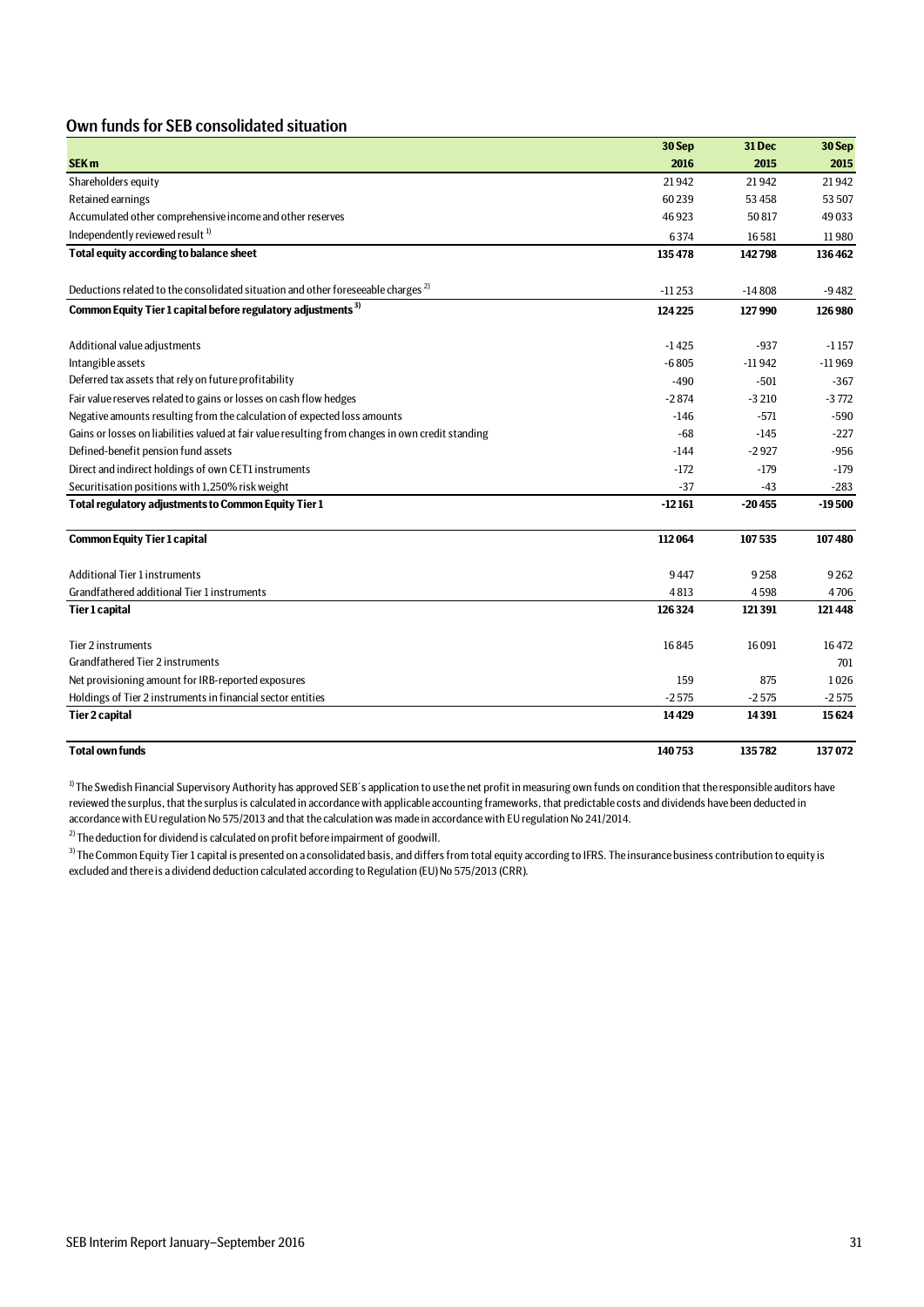## Risk exposure amount for SEB consolidated situation

|                                                                   |                      | 30 Sep                    | 31 Dec               |                           |                         | 30 Sep                    |  |
|-------------------------------------------------------------------|----------------------|---------------------------|----------------------|---------------------------|-------------------------|---------------------------|--|
| SEK <sub>m</sub>                                                  |                      | 2016                      | 2015                 |                           | 2015                    |                           |  |
|                                                                   |                      |                           |                      |                           |                         |                           |  |
|                                                                   | <b>Risk exposure</b> | Own funds                 | <b>Risk exposure</b> | Own funds                 | <b>Risk</b><br>exposure | Own funds                 |  |
| Credit risk IRB approach                                          | amount               | requirement <sup>1)</sup> | amount               | requirement <sup>1)</sup> | amount                  | requirement <sup>1)</sup> |  |
| <b>Exposures to institutions</b>                                  | 25 4 08              | 2033                      | 22701                | 1816                      | 30281                   | 2422                      |  |
| <b>Exposures to corporates</b>                                    | 335910               | 26873                     | 307618               | 24609                     | 324883                  | 25 991                    |  |
| Retail exposures                                                  | 56277                | 4502                      | 53 163               | 4253                      | 51152                   | 4092                      |  |
| of which secured by immovable property                            | 33 895               | 2712                      | 32784                | 2623                      | 29590                   | 2367                      |  |
| of which qualifying revolving retail exposures <sup>2)</sup>      |                      |                           | 248                  | 20                        | 254                     | 20                        |  |
| of which retail SME                                               | 5079                 | 406                       | 3255                 | 260                       | 4003                    | 320                       |  |
| of which other retail exposures                                   | 17303                | 1384                      | 16876                | 1350                      | 17305                   | 1385                      |  |
| Securitisation positions                                          | 3169                 | 254                       | 4114                 | 329                       | 4025                    | 322                       |  |
| <b>Total IRB approach</b>                                         | 420764               | 33 662                    | 387596               | 31007                     | 410341                  | 32827                     |  |
|                                                                   |                      |                           |                      |                           |                         |                           |  |
| Credit risk standardised approach                                 |                      |                           |                      |                           |                         |                           |  |
| Exposures to central governments or central banks                 | 1431                 | 114                       | 1425                 | 114                       | 1000                    | 80                        |  |
| Exposures to regional governments or local authorities            | 57                   | 5                         | 51                   | $\overline{4}$            | 39                      | 3                         |  |
| Exposures to public sector entities                               | $\overline{7}$       | $\mathbf{1}$              | 5                    | $\Omega$                  | 6                       | $\theta$                  |  |
| <b>Exposures to institutions</b>                                  | 1336                 | 107                       | 1062                 | 85                        | 2260                    | 181                       |  |
| <b>Exposures to corporates</b>                                    | 16265                | 1301                      | 15568                | 1245                      | 15643                   | 1251                      |  |
| Retail exposures                                                  | 16029                | 1282                      | 14821                | 1186                      | 14584                   | 1167                      |  |
| Exposures secured by mortgages on immovable property              | 3896                 | 312                       | 4159                 | 333                       | 4058                    | 325                       |  |
| Exposures in default                                              | 423                  | 34                        | 520                  | 42                        | 458                     | 37                        |  |
| Exposures associated with particularly high risk                  | 1459                 | 116                       | 1823                 | 146                       | 1837                    | 147                       |  |
| Securitisation positions                                          | 218                  | 17                        | 208                  | 17                        | 134                     | 11                        |  |
| Exposures in the form of collective investment undertakings (CIU) | 61                   | 5                         | 56                   | $\overline{4}$            | 51                      | $\overline{4}$            |  |
| Equity exposures                                                  | 2009                 | 161                       | 2182                 | 175                       | 2189                    | 175                       |  |
| Other items                                                       | 6153                 | 492                       | 6364                 | 509                       | 7350                    | 588                       |  |
| <b>Total standardised approach</b>                                | 49344                | 3947                      | 48244                | 3860                      | 49609                   | 3969                      |  |
|                                                                   |                      |                           |                      |                           |                         |                           |  |
| <b>Market risk</b>                                                | 26413                | 2 1 1 3                   |                      |                           | 45 6 21                 |                           |  |
| Trading book exposures where internal models are applied          |                      | 922                       | 34233                | 2739<br>929               |                         | 3650                      |  |
| Trading book exposures applying standardised approaches           | 11521<br>4252        | 340                       | 11608<br>4778        | 382                       | 16384<br>4013           | 1311<br>321               |  |
| Foreign exchange rate risk<br><b>Total market risk</b>            | 42186                | 3375                      | 50 619               | 4050                      | 66018                   | 5282                      |  |
|                                                                   |                      |                           |                      |                           |                         |                           |  |
| Other own funds requirements                                      |                      |                           |                      |                           |                         |                           |  |
| Operational risk advanced measurement approach                    | 47427                | 3794                      | 47804                | 3824                      | 48326                   | 3866                      |  |
| Settlement risk                                                   | $\bf{0}$             | $\pmb{0}$                 | $\mathbf{1}$         | $\pmb{0}$                 | $\overline{2}$          | $\Omega$                  |  |
| Credit value adjustment                                           | 7390                 | 591                       | 6910                 | 553                       | 9108                    | 729                       |  |
| Investment in insurance business                                  | 16633                | 1331                      | 15525                | 1242                      | 15525                   | 1242                      |  |
| Other exposures                                                   | 5365                 | 429                       | 5243                 | 419                       | 5277                    | 422                       |  |
| Additional risk exposure amount <sup>3)</sup>                     | 14031                | 1122                      | 8898                 | 712                       |                         |                           |  |
| <b>Total other own funds requirements</b>                         | 90846                | 7267                      | 84381                | 6750                      | 78238                   | 6259                      |  |
| <b>Total</b>                                                      | 603140               | 48251                     | 570840               | 45667                     | 604 206                 | 48337                     |  |
|                                                                   |                      |                           |                      |                           |                         |                           |  |

 $^{1)}$  Own funds requirement 8% of risk exposure amount according to Regulation (EU) No 575/2013 (CRR).

 $^{2)}$ Reported as other retail exposures from 1 January 2016.

 $^{3)}$ Regulation (EU) No 575/2013 (CRR) Article 3.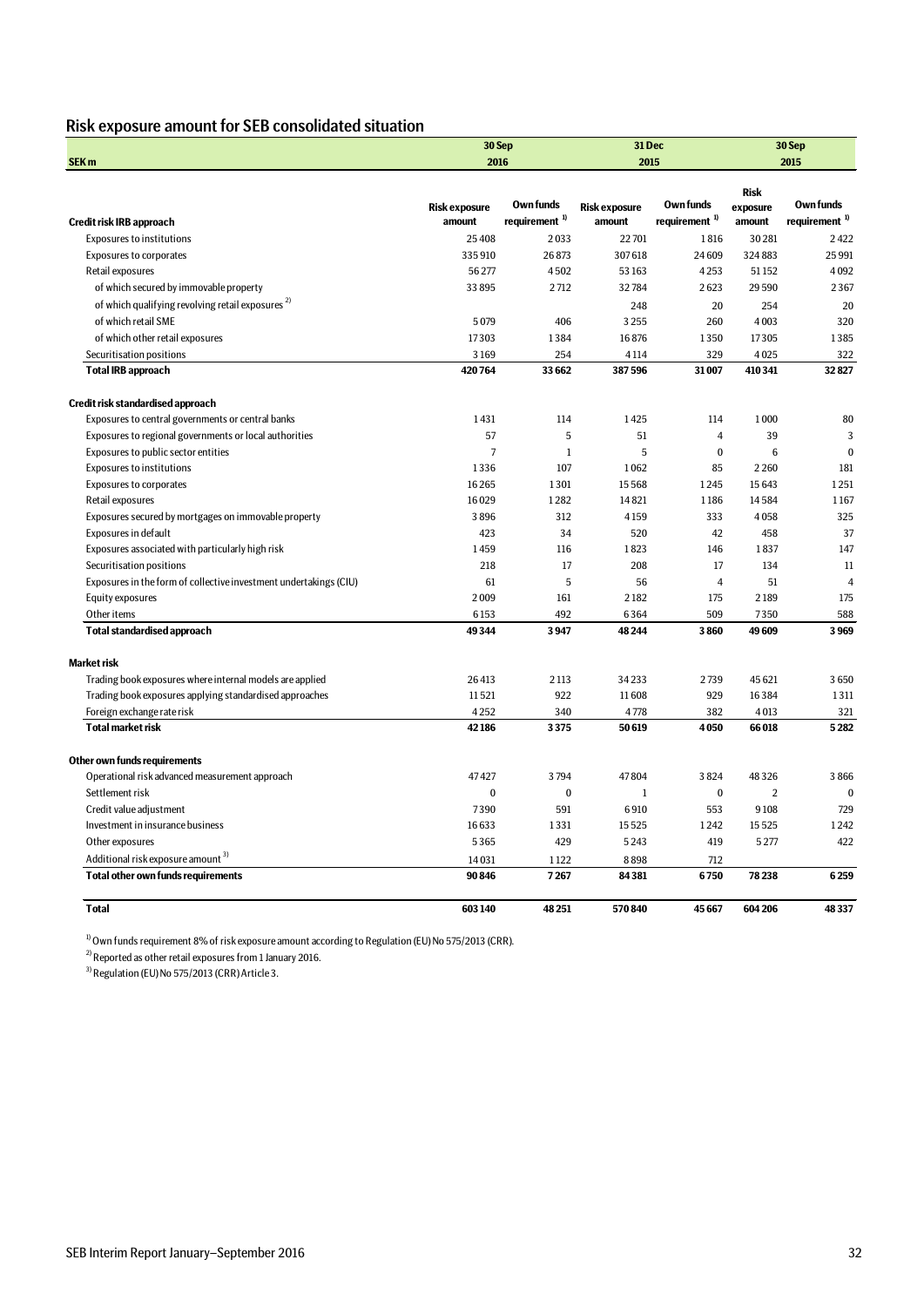## Change in risk exposure amount (REA)

REA increased by SEK 32bn since year-end 2015. The increase was largely driven by corporate credit volumes and currency effects contributed further to the growth. Market risk REA declined in the first quarter but has been stable since. The Additional REA that was established in the fourth quarter of 2015 in agreement with the SFSA as a measure of prudence, increased by SEK 5.1bn to SEK 14bn.

| <b>Risk exposure amount</b>                    | <b>SEK bn</b> |
|------------------------------------------------|---------------|
| <b>Balance 31 December 2015</b>                | 571           |
| Volume and mix changes                         | 24            |
| Currency effect                                | 14            |
| Process and regulatory changes                 | 0             |
| Risk class migration                           | 0             |
| Underlying market and operational risk changes | -6            |
| <b>Balance 30 September 2016</b>               | 603           |

## Average risk-weight

The following table summarises average risk-weights (risk exposure amount divided by exposure at default, EAD) for exposures where the risk exposure amount is calculated according to the internal ratings based (IRB) approach. Repos and securities lending transactions are excluded from the analysis since they carry low risk-weight and can vary considerably in volume, thus making numbers less comparable.

| IRB reported credit exposures (less repos and securities lending) | 30 Sep | <b>31 Dec</b> | 30 Sep |
|-------------------------------------------------------------------|--------|---------------|--------|
| Average risk-weight                                               | 2016   | 2015          | 2015   |
|                                                                   |        |               |        |
| <b>Exposures to institutions</b>                                  | 25.9%  | 24.4%         | 21.1%  |
| <b>Exposures to corporates</b>                                    | 32.1%  | 32.3%         | 33.9%  |
| Retail exposures                                                  | 10.0%  | 9.8%          | 9.3%   |
| of which secured by immovable property                            | 6.9%   | 6.9%          | 6.2%   |
| of which qualifying revolving retail exposures                    |        | 42.4%         | 42.0%  |
| of which retail SME                                               | 74.4%  | 62.9%         | 70.5%  |
| of which other retail exposures                                   | 28.2%  | 28.4%         | 28.4%  |
| Securitisation positions                                          | 50.2%  | 46.5%         | 39.7%  |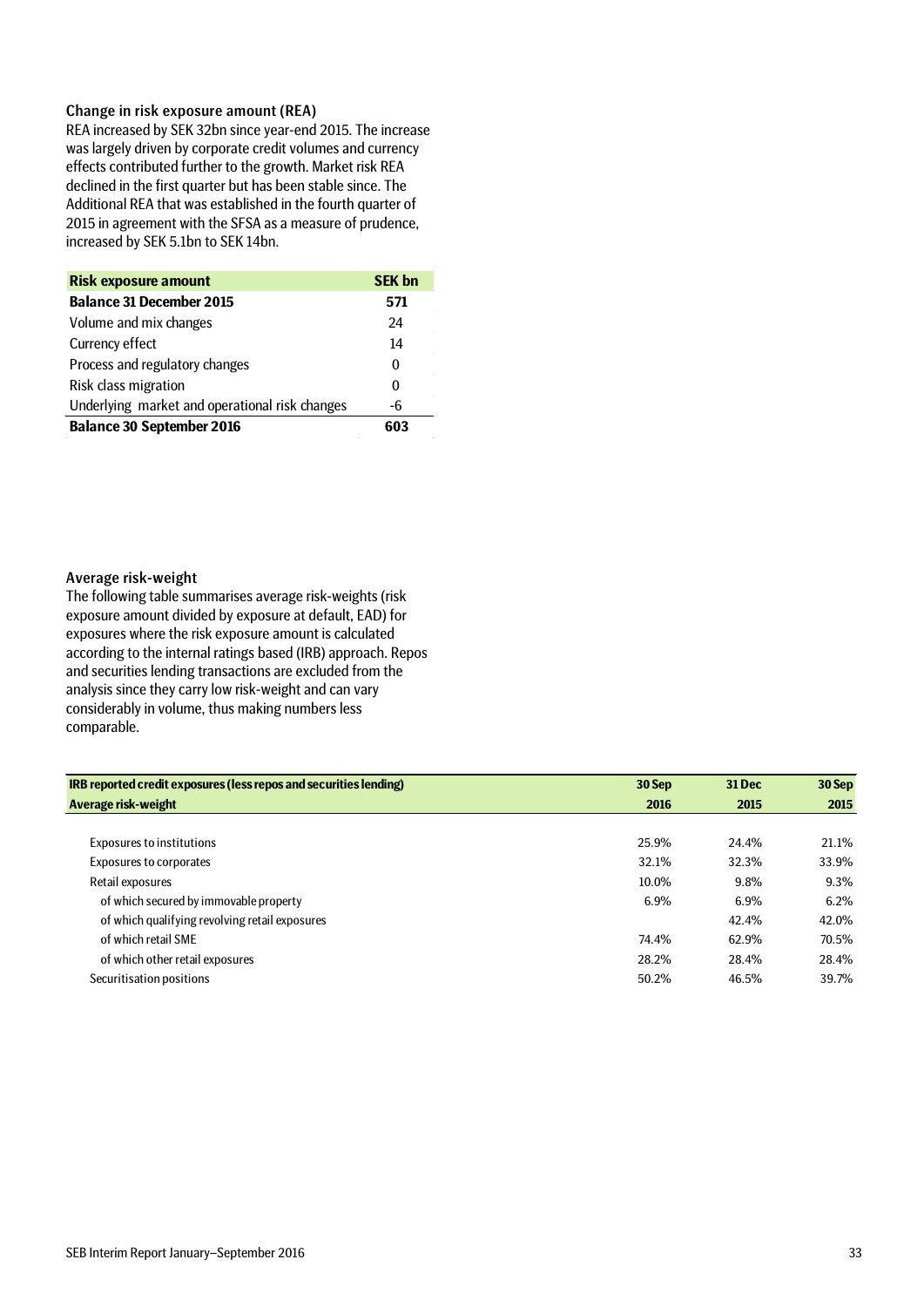# Skandinaviska Enskilda Banken AB (publ.)

## Income statement – Skandinaviska Enskilda Banken AB (publ.)

| In accordance with FSA regulations           | Q <sub>3</sub> | Q <sub>2</sub> |        | Q3      |                |          | Jan-Sep   |       | <b>Full year</b> |
|----------------------------------------------|----------------|----------------|--------|---------|----------------|----------|-----------|-------|------------------|
| SEK <sub>m</sub>                             | 2016           | 2016           | %      | 2015    | %              | 2016     | 2015      | %     | 2015             |
| Interest income                              | 7197           | 7086           | 2      | 7200    | $\theta$       | 21 5 29  | 22 834    | -6    | 30 092           |
| Leasing income                               | 1 3 5 0        | 1 3 6 5        | $-1$   | 1 3 6 4 | -1             | 4 0 6 6  | 4 0 6 7   | 0     | 5 4 3 9          |
| Interest expense                             | $-3682$        | $-3644$        | 1      | $-3741$ | $-2$           | $-11083$ | $-12.321$ | -10   | $-16043$         |
| <b>Dividends</b>                             | 269            | 3518           | $-92$  | 253     | 6              | 5 3 2 9  | 6 5 6 6   | $-19$ | 8 0 28           |
| Fee and commission income                    | 2785           | 2887           | $-4$   | 2754    | 1              | 8577     | 9 1 9 3   | $-7$  | 12 258           |
| Fee and commission expense                   | $-639$         | $-609$         | 5      | $-711$  | -10            | $-2079$  | $-2326$   | $-11$ | $-3058$          |
| Net financial income                         | 1 2 3 9        | 1 1 1 9        | 11     | 807     | 54             | 3183     | 2 2 7 5   | 40    | 3428             |
| Other income                                 | 167            | 153            | 9      | 154     | 8              | 556      | 651       | -15   | 1 1 3 7          |
| <b>Total operating income</b>                | 8686           | 11875          | $-27$  | 8080    | 8              | 30078    | 30939     | $-3$  | 41 281           |
|                                              |                |                |        |         |                |          |           |       |                  |
| Administrative expenses                      | $-3661$        | $-3943$        | $-7$   | $-3230$ | 13             | $-11130$ | $-10097$  | 10    | $-13458$         |
| Depreciation, amortisation and impairment    |                |                |        |         |                |          |           |       |                  |
| of tangible and intangible assets            | $-1305$        | $-1639$        | $-20$  | $-1411$ | -8             | $-4456$  | $-4101$   | 9     | $-5447$          |
| <b>Total operating expenses</b>              | $-4966$        | $-5582$        | -11    | $-4641$ | $\overline{z}$ | $-15586$ | $-14198$  | 10    | $-18905$         |
|                                              |                |                |        |         |                |          |           |       |                  |
| <b>Profit before credit losses</b>           | 3720           | 6293           | $-41$  | 3439    | 8              | 14492    | 16741     | $-13$ | 22376            |
|                                              |                |                |        |         |                |          |           |       |                  |
| Net credit losses                            | $-187$         | $-233$         | $-20$  | $-186$  | 1              | $-541$   | $-456$    | 19    | $-520$           |
| Impairment of financial assets <sup>1)</sup> | $-120$         | $-890$         | $-87$  | $-237$  | -49            | $-3697$  | $-662$    |       | $-775$           |
| <b>Operating profit</b>                      | 3413           | 5170           | $-34$  | 3016    | 13             | 10254    | 15623     | $-34$ | 21 081           |
| Appropriations                               | 212            | 347            | $-39$  | $-308$  |                | 555      | 519       | 7     | 781              |
| Income tax expense                           | $-562$         | $-475$         | 18     | $-424$  | 33             | $-1675$  | $-2520$   | $-34$ | $-3679$          |
| Other taxes                                  |                | 27             | $-100$ |         |                | 9        | 10        | -10   | $-138$           |
| <b>Net profit</b>                            | 3063           | 5069           | $-40$  | 2284    | 34             | 9143     | 13632     | $-33$ | 18045            |

1) As a result of impairment of goodwill in SEB Group, impairment of shares in subsidiaries has affected the parent company in Q1 2016 with an amount of SEK 2,687m.

## Statement of comprehensive income – Skandinaviska Enskilda Banken AB (publ.)

| . .                                                                  |                |                |      |                |      |         |         |     |                  |
|----------------------------------------------------------------------|----------------|----------------|------|----------------|------|---------|---------|-----|------------------|
|                                                                      | Q <sub>3</sub> | Q <sub>2</sub> |      | Q <sub>3</sub> |      |         | Jan-Sep |     | <b>Full year</b> |
| <b>SEK m</b>                                                         | 2016           | 2016           | %    | 2015           | %    | 2016    | 2015    | %   | 2015             |
| Net profit                                                           | 3063           | 5069           | -40  | 2284           | 34   | 9143    | 13632   | -33 | 18045            |
|                                                                      |                |                |      |                |      |         |         |     |                  |
| Items that may subsequently be reclassified to the income statement: |                |                |      |                |      |         |         |     |                  |
| Available-for-sale financial assets                                  |                | 1059           | -100 | - 4            | -100 | 1 1 1 4 | - 61    |     | $-423$           |
| Cash flow hedges                                                     | $-312$         | $-216$         | 44   | 141            |      | $-338$  | $-104$  |     | $-665$           |
| Translation of foreign operations                                    | 36             | 12             | 200  | $-23$          |      | 61      | - 7     |     | $-41$            |
| Other comprehensive income (net of tax)                              | $-276$         | 855            |      | 114            |      | 837     | $-172$  |     | $-1129$          |
| <b>Total comprehensive income</b>                                    | 2787           | 5924           | -53  | 2398           | 16   | 9980    | 13460   | -26 | 16916            |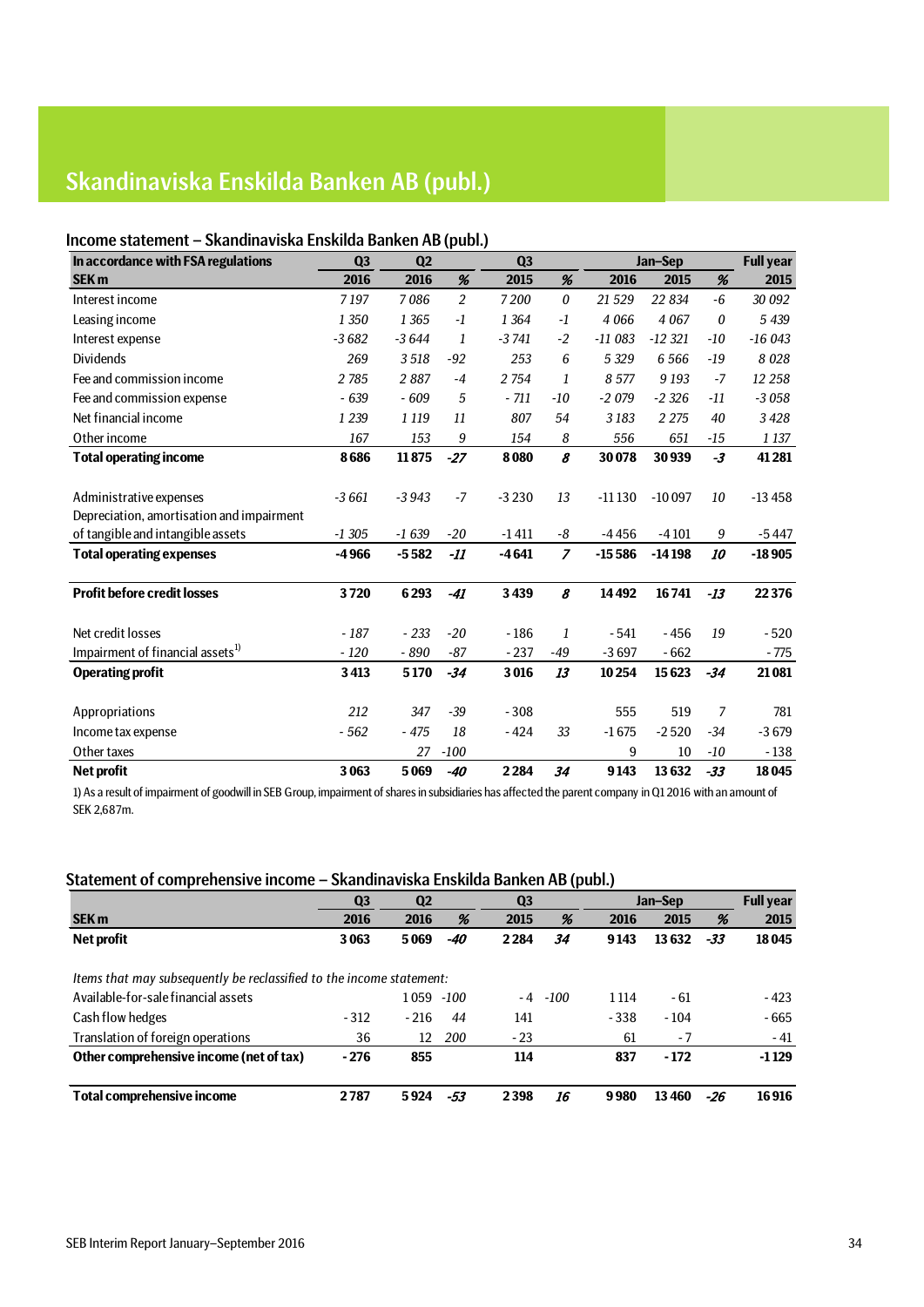| Balance sheet - Skandinaviska Enskilda Banken AB (publ.) |  |
|----------------------------------------------------------|--|
|----------------------------------------------------------|--|

| <b>Condensed</b>                                             | 30 Sep      | <b>31 Dec</b> | 30 Sep  |
|--------------------------------------------------------------|-------------|---------------|---------|
| <b>SEK m</b>                                                 | 2016        | 2015          | 2015    |
| Cash and cash balances with central banks                    | 227651      | 55712         | 116627  |
| Loans to credit institutions                                 | 247666      | 166267        | 248172  |
| Loans to the public                                          | 1205867     | 1080438       | 1109048 |
| Financial assets at fair value                               | 365957      | 415321        | 494506  |
| Available-for-sale financial assets                          | 12679       | 12985         | 13865   |
| Investments in associates                                    | 894         | 1 0 0 1       | 939     |
| Shares in subsidiaries                                       | 50 683      | 52398         | 53504   |
| Tangible and intangible assets                               | 39196       | 40577         | 41010   |
| Other assets                                                 | 65862       | 41906         | 49705   |
| <b>Total assets</b>                                          | 2 2 16 4 55 | 1866605       | 2127376 |
|                                                              |             |               |         |
| Deposits from credit institutions                            | 230154      | 134816        | 210 670 |
| Deposits and borrowing from the public <sup>1)</sup>         | 858334      | 690301        | 754720  |
| Debt securities                                              | 698 900     | 632 403       | 703 866 |
| Financial liabilities at fair value                          | 202895      | 202791        | 236056  |
| Other liabilities                                            | 73 2 8 6    | 53532         | 72 190  |
| Provisions                                                   | 92          | 144           | 134     |
| Subordinated liabilities                                     | 32708       | 31372         | 32718   |
| Untaxed reserves                                             | 23466       | 23 4 66       | 23 10 3 |
| Total equity                                                 | 96620       | 97780         | 93 919  |
| Total liabilities, untaxed reserves and shareholders' equity | 2216455     | 1866605       | 2127376 |
|                                                              |             |               |         |
| 1) Private and SME deposits covered by deposit guarantee     | 114 191     | 111990        | 116 090 |
| Private and SME deposits not covered by deposit guarantee    | 143708      | 124 753       | 115605  |
| All other deposits                                           | 600 435     | 453 558       | 523025  |
| Total deposits from the public                               | 858 334     | 690301        | 754720  |

## Pledged assets, contingent liabilities and commitments - Skandinaviska Enskilda Banken AB (publ.)

|                                               | 30 Sep  | <b>31 Dec</b> | 30 Sep |
|-----------------------------------------------|---------|---------------|--------|
| <b>SEK m</b>                                  | 2016    | 2015          | 2015   |
| Pledged assets for own liabilities            | 420 085 | 399047        | 412469 |
| Other pledged assets                          | 139827  | 135 864       | 132962 |
| <b>Pledged assets</b>                         | 559912  | 534911        | 545431 |
|                                               |         |               |        |
| <b>Contingent liabilities</b>                 | 90926   | 87798         | 90 573 |
| <b>Commitments</b>                            | 494792  | 434 656       | 420929 |
| <b>Contingent liabilities and commitments</b> | 585718  | 522454        | 511502 |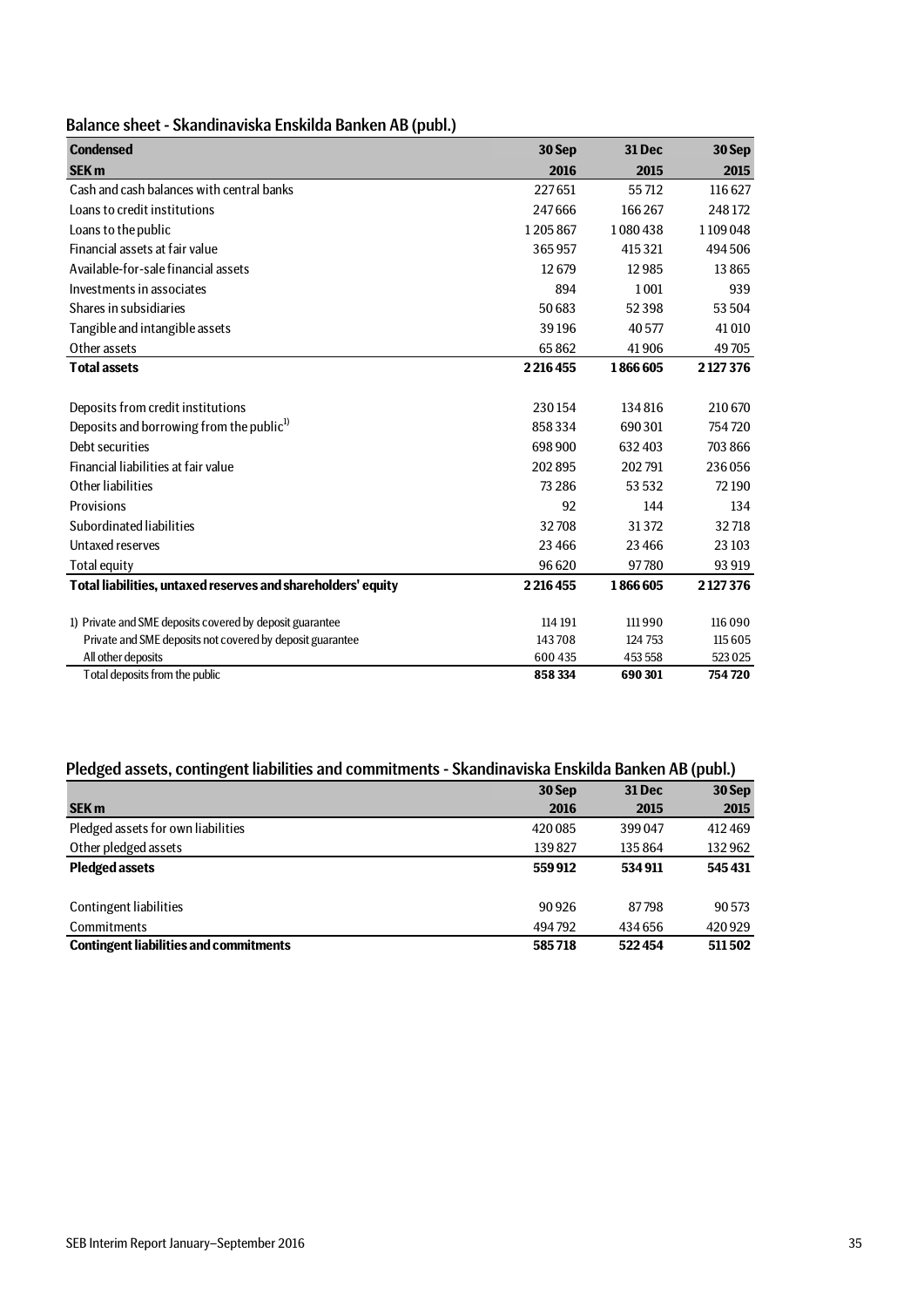| Capital adequacy - Skandinaviska Enskilda Banken AB (publ.) |  |  |  |
|-------------------------------------------------------------|--|--|--|
|-------------------------------------------------------------|--|--|--|

|                                                                       | 30 Sep  | 31 Dec  | 30 Sep  |
|-----------------------------------------------------------------------|---------|---------|---------|
| <b>SEK m</b>                                                          | 2016    | 2015    | 2015    |
|                                                                       |         |         |         |
| Own funds                                                             |         |         |         |
| Common Equity Tier 1 capital                                          | 97002   | 91951   | 91666   |
| Tier 1 capital                                                        | 111 262 | 105 806 | 105 634 |
| Total own funds                                                       | 126058  | 119472  | 120402  |
| <b>Own funds requirement</b>                                          |         |         |         |
| Risk exposure amount                                                  | 502672  | 478 376 | 533379  |
| Expressed as own funds requirement                                    | 40 214  | 38270   | 42670   |
| Common Equity Tier 1 capital ratio                                    | 19.3%   | 19.2%   | 17.2%   |
| Tier 1 capital ratio                                                  | 22.1%   | 22.1%   | 19.8%   |
| Total capital ratio                                                   | 25.1%   | 25.0%   | 22.6%   |
| Own funds in relation to capital requirement                          | 3.13    | 3.12    | 2.82    |
| Regulatory Common Equity Tier 1 capital requirement including buffers | 7.9%    | 7.6%    | 7.6%    |
| of which capital conservation buffer requirement                      | 2.5%    | 2.5%    | 2.5%    |
| of which countercyclical capital buffer requirement                   | 0.9%    | 0.6%    | $0.6\%$ |
| Common Equity Tier 1 capital available to meet buffers <sup>1)</sup>  | 14.8%   | 14.7%   | 12.7%   |

 $1)$  CET1 ratio less minimum capital requirement of 4.5% excluding buffers. In addition to the CET1 requirements there is a total capital requirement of additional 3.5%.

The internally assessed capital requirement for the parent company amounted to SEK 45bn (44).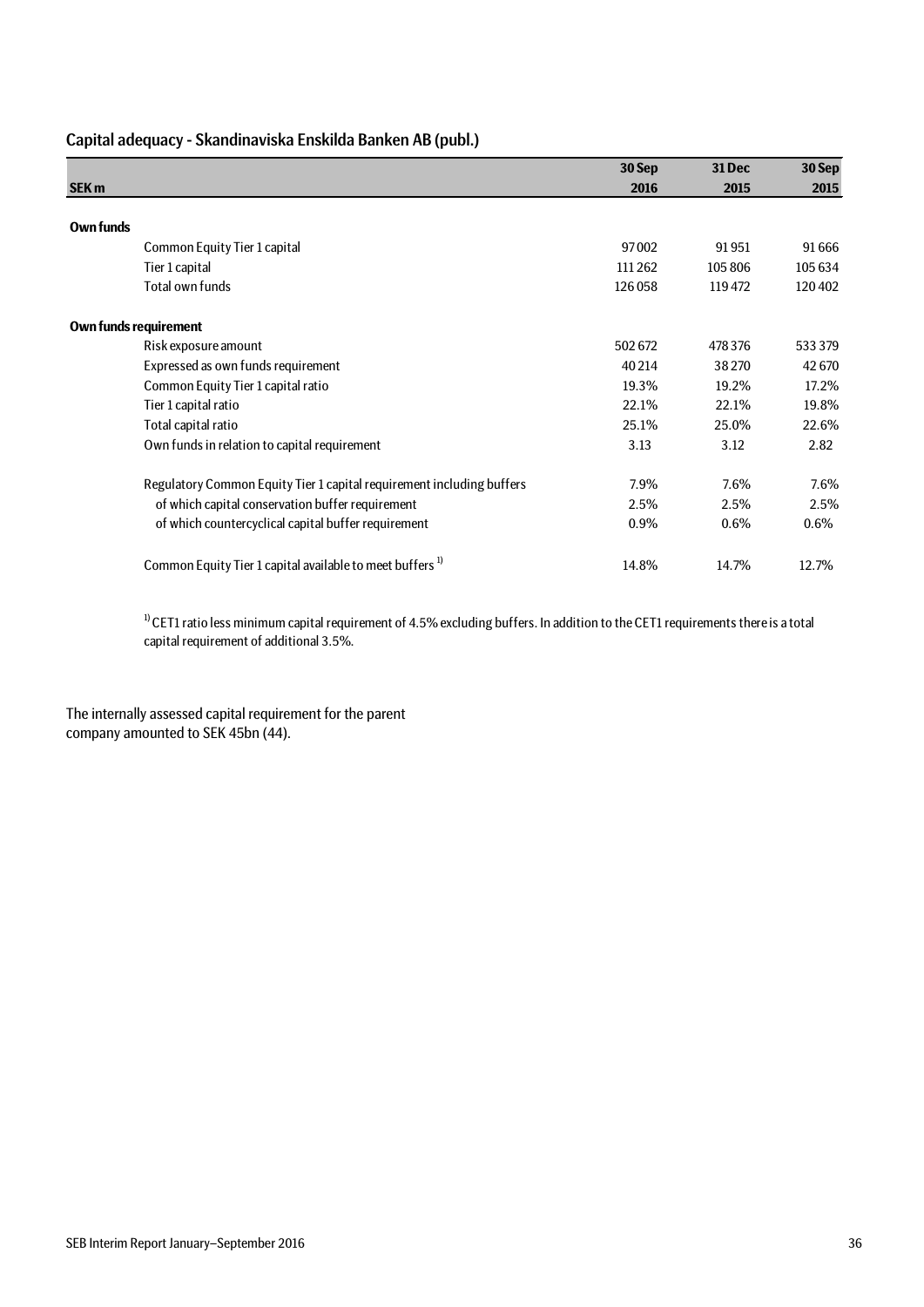## **Definitions**

## Return on equity

Net profit attributable to shareholders in relation to average<sup>1</sup> shareholders' equity.

## Return on equity excluding one-off items

Net profit excluding one-off items and their related tax effect in relation to average<sup>1</sup> shareholders' equity.

## Return on business equity

Operating profit by division, reduced by a standard tax rate, in relation to the divisions' average<sup>1</sup> business equity.

## Return on total assets

Net profit attributable to shareholders, in relation to average<sup>1</sup> total assets.

## Return on risk exposure amount

Net profit attributable to shareholders in relation to average<sup>1</sup> risk exposure amount.

## Cost/income ratio

Total operating expenses in relation to total operating income.

## Cost/income ratio excluding one-off items

Total operating expenses excluding one-off items in relation to total operating income excluding one-off items.

## Basic earnings per share

Net profit attributable to shareholders in relation to the weighted average $^{\rm 1}$  $^{\rm 1}$  $^{\rm 1}$  number of shares outstanding.

## Diluted earnings per share

Net profit attributable to shareholders in relation to the weighted average<sup>2</sup>diluted number of shares. The calculated dilution is based on the estimated economic value of the longterm incentive programmes.

### Net worth per share

Shareholders' equity plus the equity portion of any surplus values in the holdings of interest-bearing securities and surplus value in life insurance operations in relation to the number of shares outstanding.

### Equity per share

Shareholders' equity in relation to the number of shares outstanding.

## Credit loss level

Net credit losses as a percentage of this year's opening balance of loans to the public, loans to credit institutions and loan guarantees less specific, collective and off balance sheet reserves.

### Gross level of impaired loans

Individually assessed impaired loans, gross, as a percentage of loans to the public and loans to credit institutions before reduction of reserves.

## Net level of impaired loans

Individually assessed impaired loans, net (less specific reserves) as a percentage of net loans to the public and loans to credit institutions less specific reserves and collective reserves.

Specific reserve ratio for individually assessed impaired loans Specific reserves as a percentage of individually assessed impaired loans.

Total reserve ratio for individually assessed impaired loans Total reserves (specific reserves and collective reserves for individually assessed loans) as a percentage of individually assessed impaired loans.

## Reserve ratio for portfolio assessed loans

Collective reserves for portfolio assessed loans as a percentage of portfolio assessed loans past due more than 60 days or restructured.

## Non-performing loans

SEB's term for loans that are either impaired or not performing according to the loan contract. Includes individually assessed impaired loans, portfolio assessed loans, past due > 60 days and restructured portfolio assessed loans (based on IFRS concessions).

### NPL coverage ratio

Total reserves (specific, collective and off balance sheet reserves) as a percentage of non-performing loans.

## NPL per cent of lending

Non-performing loans as a percentage of loans to the public and loans to credit institutions before reduction of reserves.

## One-off items

To facilitate the comparison of SEB's underlying operating profit between periods, items that management consider as one-offs are identified and separately described. Affected key figures are presented excluding one-off items.

These non-GAAP financial measures are used by SEB when relevant to assess and describe the performance of SEB and to provide additionally useful information to users' of the financial reports. They are Alternative Performance Measures, APMs, financial measures of historical or future financial performance, financial position, or cash flows, other than those defined in the applicable financial reporting framework (IFRS) or in the EU Capital Requirements Regulation and Directive CRR/CRD IV. Measures with the same or similar names used by other companies may not have the same definition.

<span id="page-36-0"></span> $\frac{1}{1}$  $1$  Average year-to-date, calculated on month-end figures.

 $^1$  Average, calculated on a daily basis.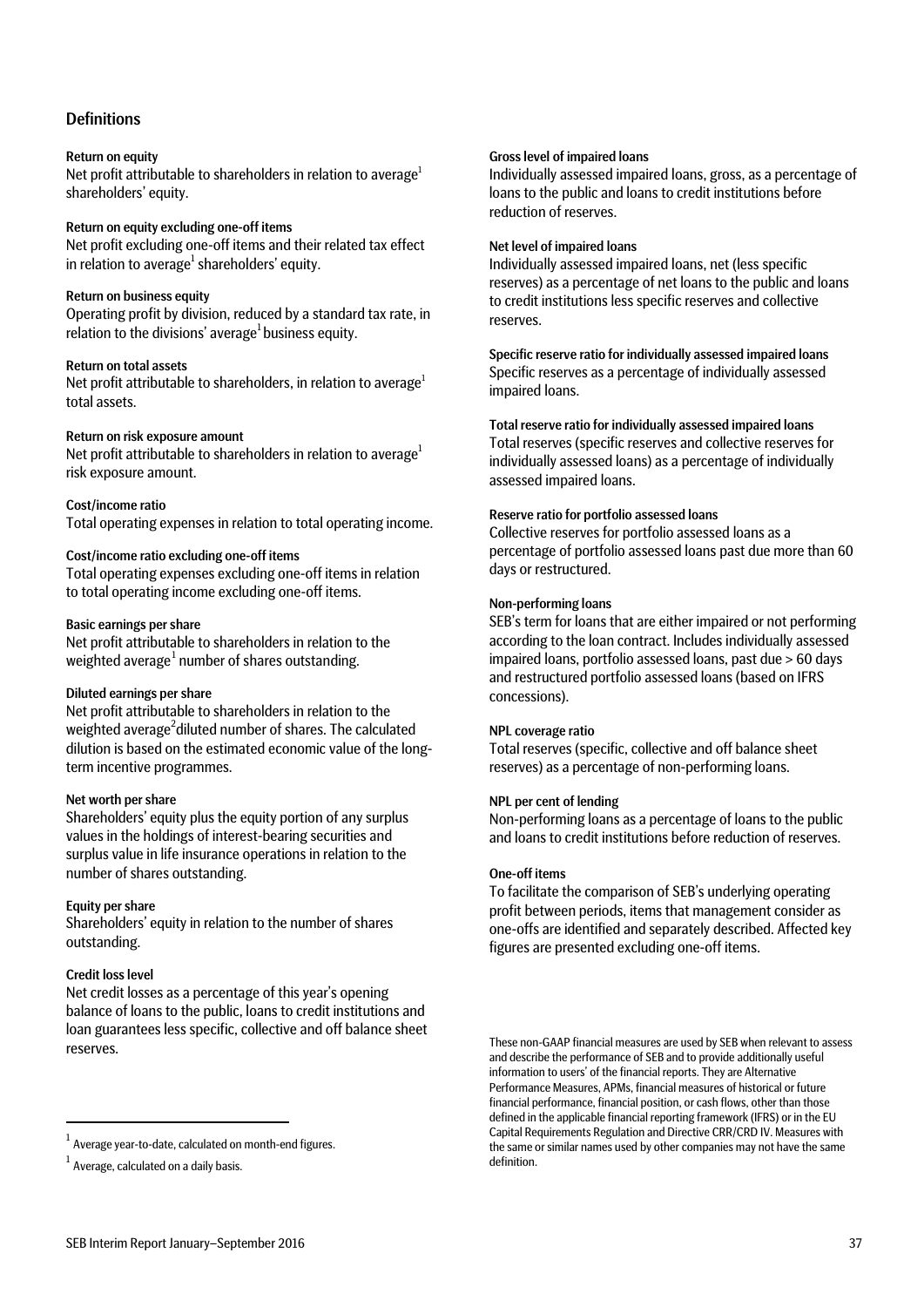## **Definitions**

According to the EU Capital Requirements Regulation no 575/2013 (CRR)

## Risk exposure amount

Total assets and off balance sheet items, weighted in accordance with capital adequacy regulation for credit risk and market risk. The operational risks are measured and added as risk exposure amount. Risk exposure amounts are only defined for the consolidated situation, excluding insurance entities and items deducted from own funds.

## Common Equity Tier 1 capital

Shareholders' equity excluding proposed dividend, deferred tax assets, intangible assets and certain other regulatory adjustments defined in EU Regulation no 575/2013 (CRR).

## Tier 1 capital

Common Equity Tier 1 capital plus qualifying forms of subordinated loans.

## Tier 2 capital

Mainly subordinated loans not qualifying as Tier 1 capital contribution.

## Own funds

The sum of Tier 1 and Tier 2 capital.

Common Equity Tier 1 capital ratio Common Equity Tier 1 capital as a percentage of risk exposure amount.

## Tier 1 capital ratio

Tier 1 capital as a percentage of risk exposure amount.

## Total capital ratio

Total own funds as a percentage of risk exposure amount.

## Leverage ratio

Tier 1 capital as a percentage of total assets including off balance sheet items with conversion factors according to the standardized approach.

## Liquidity Coverage Ratio (LCR)

High-quality liquid assets in relation to the estimated net cash outflows over the next 30 calendar days.